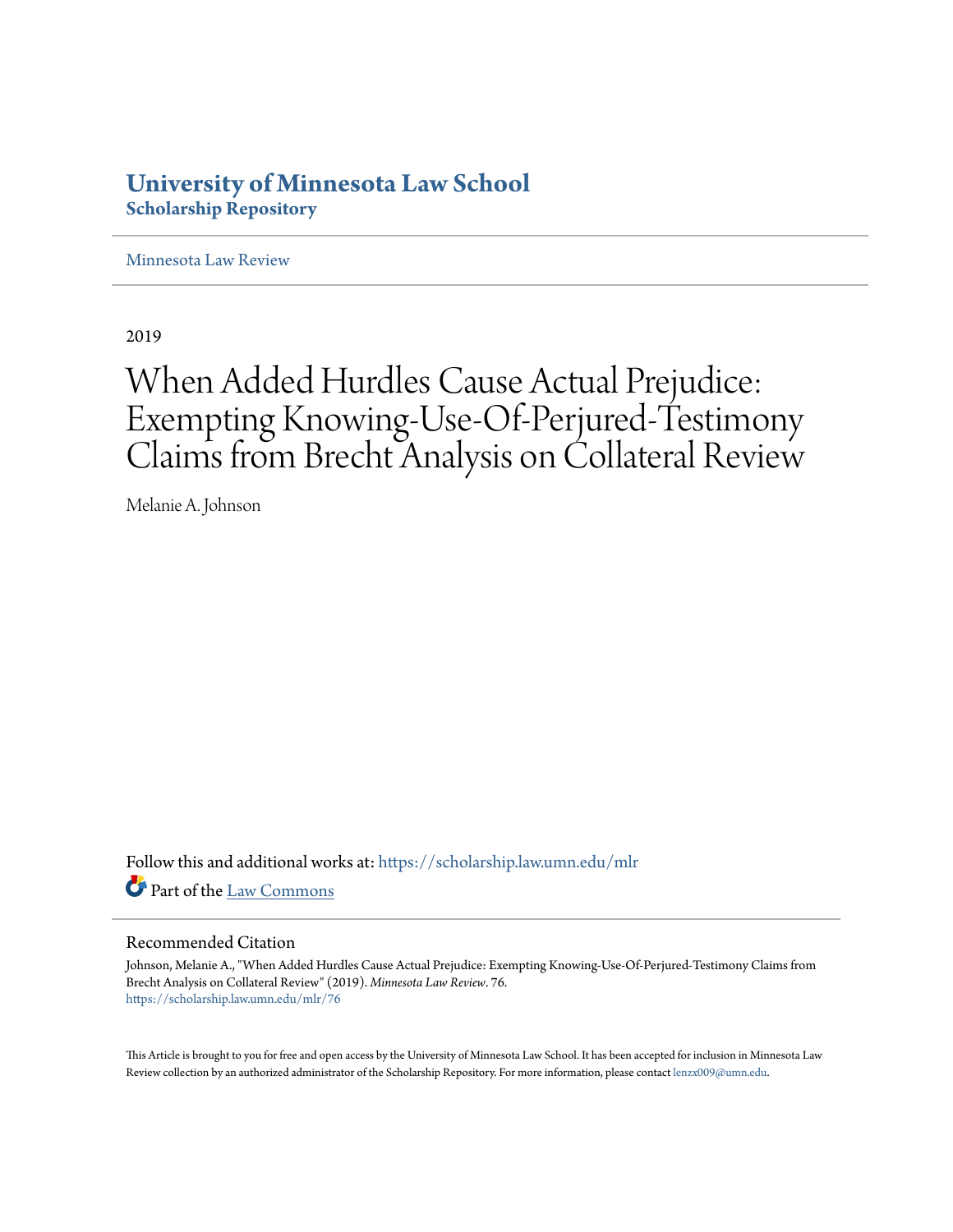# **Note**

# **When Added Hurdles Cause Actual Prejudice: Exempting Knowing-Use-of-Perjured-Testimony Claims from** *Brecht* **Analysis on Collateral Review**

#### *Melanie A. Johnson*

#### INTRODUCTION

Early one December morning in 1994, a gunman walked into a bar in Erie, Pennsylvania, and opened fire, killing one patron and injuring another before fleeing the scene.<sup>1</sup> Three years later, with little evidence to go on, a man named Vance Haskell was formally charged as the shooter.<sup>2</sup> The charge was based exclusively on circumstantial evidence and eyewitness testimony.<sup>3</sup> By the time his trial rolled around, only a single witness, Antoinette Blue, was able to consistently identify Haskell as the shooter.<sup>4</sup>

Haskell was convicted of first-degree murder, with Blue's testimony serving as the primary evidence against him.<sup>5</sup> He was



J.D. Candidate 2019, University of Minnesota Law School. B.A. 2010, University of Oregon. I would like to thank the staff and editors of Minnesota Law Review—particularly Torie Watkins, R. David Hahn, Jakob Brecheisen, Mel Pulles, and Ronald Waclawski—for their help in preparing this Note for publication. Thank you also to Erik, Lizzy, Mariah, and my beloved friends in Minnesota for inspiring me to be a better advocate, and to my family in Oregon for their love and support. Copyright © 2019 by Melanie A. Johnson.

<sup>1.</sup> Haskell v. Superintendent Greene SCI, 866 F.3d 139, 141 (3d Cir. 2017).

<sup>2.</sup> *Id.* at 141.

<sup>3.</sup> *Id.* at 140.

<sup>4.</sup> Forty witnesses were called to testify at Haskell's trial. Of the four who ever claimed to be able to identify Haskell as the shooter, three were unable or unwilling to identify the shooter consistently. *Id.* The fourth, Antoinette Blue, provided a seemingly strong eyewitness identification, testifying that she had not only seen Haskell pull the trigger, she had met him in town several weeks before the shooting and smoked marijuana with him in the parking lot twenty minutes prior. *Id.* at 143. Blue came to police with this testimony three years after the shooting, after she had been picked up on two warrants and was awaiting charges in Erie County Jail. *Id.* at 143.

<sup>5.</sup> *See id.* at 145.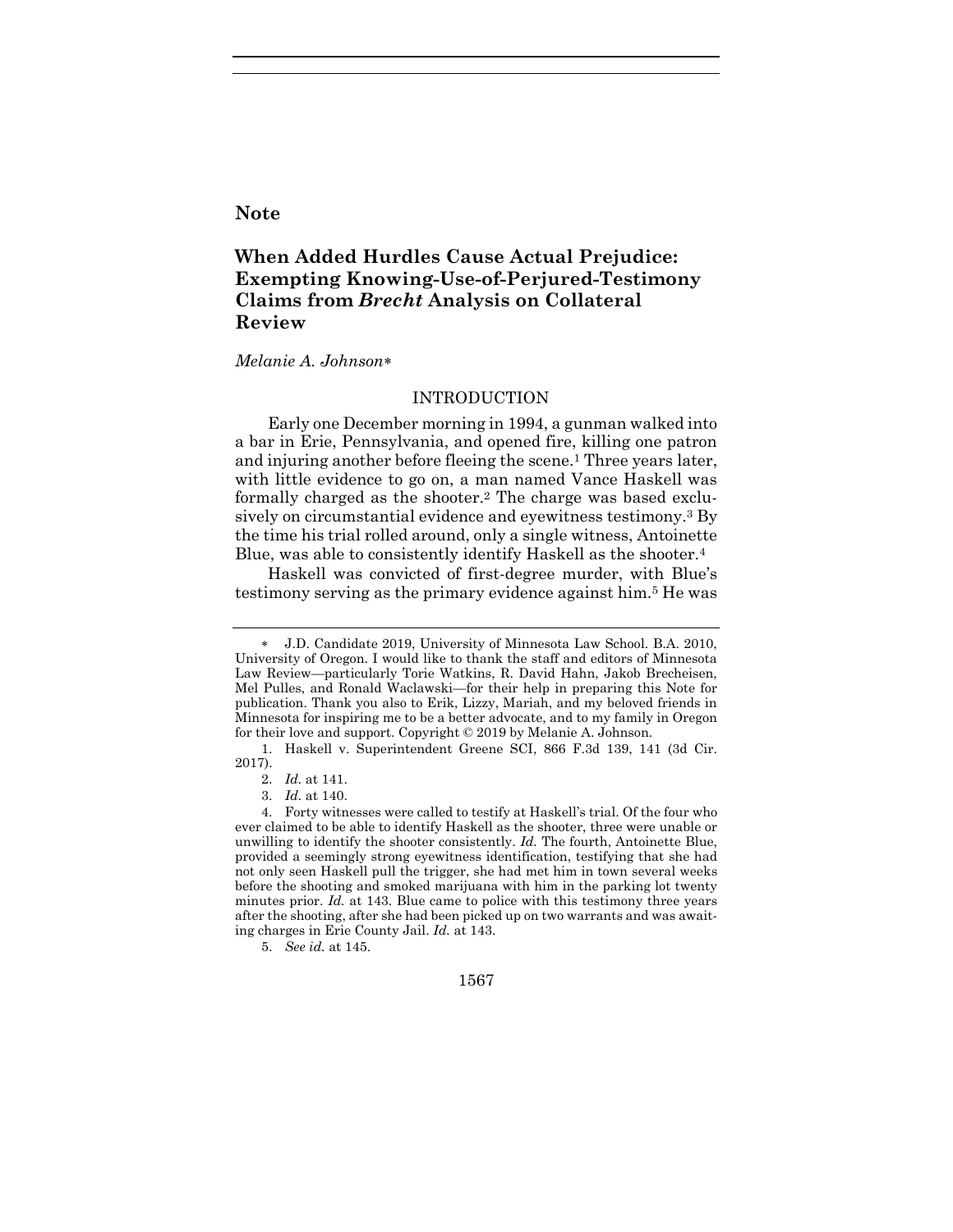sentenced to life in prison, with an additional fifteen to thirty months tacked on for other charges.<sup>6</sup> More than twenty years later, Haskell challenged his conviction before the Third Circuit.<sup>7</sup> He posed one key question: If an incarcerated person learns that the state knowingly presented false testimony in order to secure a conviction against him, how likely does it have to be that knowledge of the truth could have affected the jury's verdict before a reviewing court will grant a new trial?<sup>8</sup>

Prosecutors are barred from falsifying evidence by both strict professional ethical standards<sup>9</sup> and more than eighty years of case law.<sup>10</sup> If such misconduct is discovered immediately after trial, the impact of this discovery can be dramatic.<sup>11</sup> On direct review, if the state is found to have suppressed evidence material

7. *Haskell*, 866 F.3d at 145.

8. *See id.* Haskell argues, and the Third Circuit agrees, that he only needs to establish the existence of a reasonable likelihood that the false testimony could have affected the judgment of the jury. The State argues that such claims must meet the actual-prejudice standard, requiring Haskell to show that the "error had a substantial and injurious effect or influence in determining the jury's verdict." *Id.* at 152.

9. *See* AM. BAR ASS'N, CRIMINAL JUSTICE STANDARDS FOR THE PROSECU-TION FUNCTION  $\S$ § 3-1.4(b), 3-6.6(c), 3-6.8(a). Prosecutors may face punishment from their own bar for some types of misconduct, but the rules differ from state to state. In Minnesota, prosecutors are often only required to "make timely disclosure to the defense of all evidence or information known to the prosecutor that tends to negate the guilt of the accused or mitigates the offense." MINN. R. PROF'L CONDUCT 3.8(d).

10. *See, e.g.*, Mooney v. Holohan, 294 U.S. 103, 103 n.2 (1935) (asserting that the presentation of false testimony or suppression of evidence favorable to the accused by a prosecutor violates Due Process).

11. If misconduct is discovered during the time period for direct appeal, convictions can be reversed, reversed and remanded for retrial, or, if the prosecutor takes an action that causes the defendant to move for mistrial and results in the trial court granting the motion, barred for retrial under the principles of double jeopardy. *See* Commonwealth v. Anderson, 38 A.3d 828, 840 (Pa. Super. Ct. 2011) (finding that double jeopardy principles apply when a prosecutor acts intentionally to prejudice a defendant's right to fair retrial by defying court instructions intended to prevent taint of the complaining witness); Peter J. Henning, *Prosecutorial Misconduct and Constitutional Remedies*, 77 WASH. U. L.Q. 713, 815–16 (1999).

Prosecutors themselves may face punishment for unethical conduct, including possible criminal prosecution for intentional acts. However, it can be difficult to seek civil remedies against unethical prosecutors—the Supreme Court held that prosecutors are absolutely immune for any actions that were "intimately associated with the judicial phase of the criminal process." *Id.* at 815– 19 (quoting Imbler v. Pachtman, 424 U.S. 409, 430 (1976)). While this "absolute immunity" has been dialed back in recent years, *Imbler* reflects reviewing courts' reluctance to cast judgment on the action of state prosecutors. *Id.* at 819.

<sup>6.</sup> Haskell v. Folina, Civil Action No. 10-149 Erie, 2015 WL 5227855, at \*8 (W.D. Pa. Sept. 8, 2015), *rev'd sub nom*. *Haskell*, 866 F.3d at 139.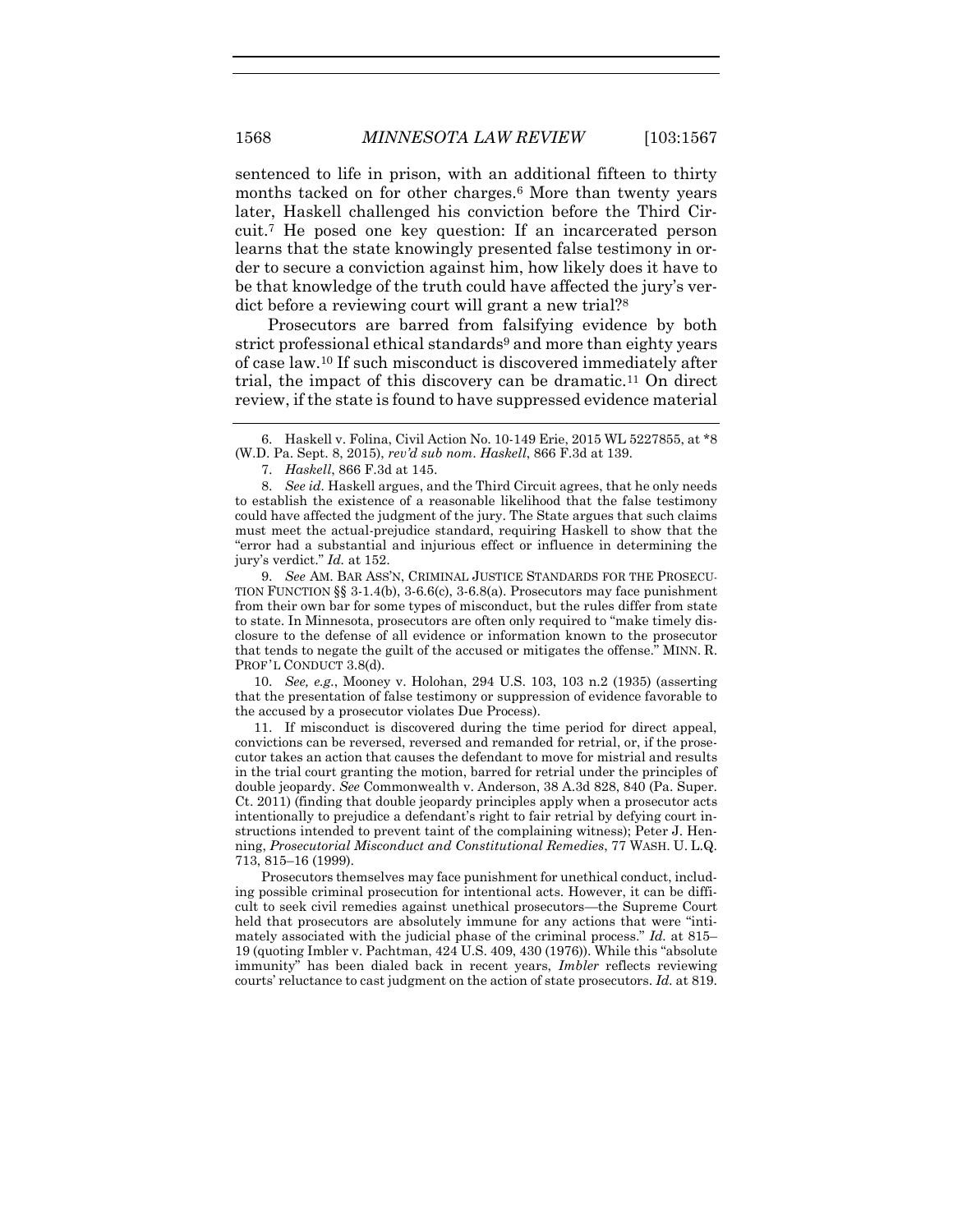to the defendant's case, including by obscuring the truth about a testifying witness, the defendant's conviction must be overturned.<sup>12</sup> But once the defendant has exhausted his state appellate remedies, and the conviction becomes final, correcting prosecutorial misconduct becomes more of a challenge.<sup>13</sup>

<span id="page-3-0"></span>Historically, on both direct and collateral review, when a defendant claimed that the prosecutor in his case knowingly presented or failed to correct false testimony, his claims were analyzed under the materiality standard established by the Supreme Court in *United States v. Agurs*. <sup>14</sup> This standard simply asked whether it was reasonably likely that the jury's verdict could have been affected by knowledge of the truth.<sup>15</sup> But in the mid-1990s, the Supreme Court began making substantial changes to habeas jurisprudence.<sup>16</sup> Since then, many federal courts have argued that a second prong must be added to the materiality analysis of all constitutional trial errors raised on collateral review, including perjured-testimony claims.<sup>17</sup> This prong, sometimes called the *Brecht* hurdle, requires the trial error, already material under the reasonable-likelihood standard, to have caused "actual prejudice"—that is, substantial harm—to the petitioner's case.<sup>18</sup>

For twelve years, only one U.S. court of appeals diverged from this approach.<sup>19</sup> In 2005, the Ninth Circuit held that the existing materiality standard used on direct appeal was sufficient for perjured-testimony claims raised on collateral review, justifying its decision on grounds that a conviction obtained

15. This standard is called the "reasonable likelihood" standard. *Agurs*, 427 U.S. at 120 (Marshall, J., dissenting).

17. Brecht v. Abrahamson, 507 U.S. 619, 637 (1993).

<sup>12.</sup> *See* United States v. Agurs, 427 U.S. 97, 104 (1976); Giglio v. United States, 405 U.S. 150, 153 (1972); Brady v. Maryland, 373 U.S. 83, 86 (1963).

<sup>13.</sup> Even defining "prosecutorial misconduct" under law can be a challenge. The Supreme Court has said that "the touchstone of due process analysis in cases of alleged prosecutorial misconduct is the fairness of the trial, not the culpability of the prosecutor." Smith v. Phillips, 455 U.S. 209, 219 (1982).

<sup>14.</sup> *Agurs*, 427 U.S. at 104.

<sup>16.</sup> *See generally* A. Christopher Bryant, *Retroactive Application of "New Rules" and the Antiterrorism and Effective Death Penalty Act*, 70 GEO. WASH. L. REV. 1 (2002) (explaining the changing landscape of habeas jurisprudence); Bennett L. Gershman, *The Gate Is Open but the Door Is Locked: Habeas Corpus and Harmless Error*, 51 WASH. & LEE L. REV. 115, 124–28 (1994) (analyzing changes to habeas jurisprudence in the Rehnquist Court contemporaneously in 1990s).

<sup>18.</sup> *Id.*

<sup>19.</sup> *See* Hayes v. Brown, 399 F.3d 972, 984 (9th Cir. 2005) (citing Kyles v. Whitley, 514 U.S. 419, 434 (1995)).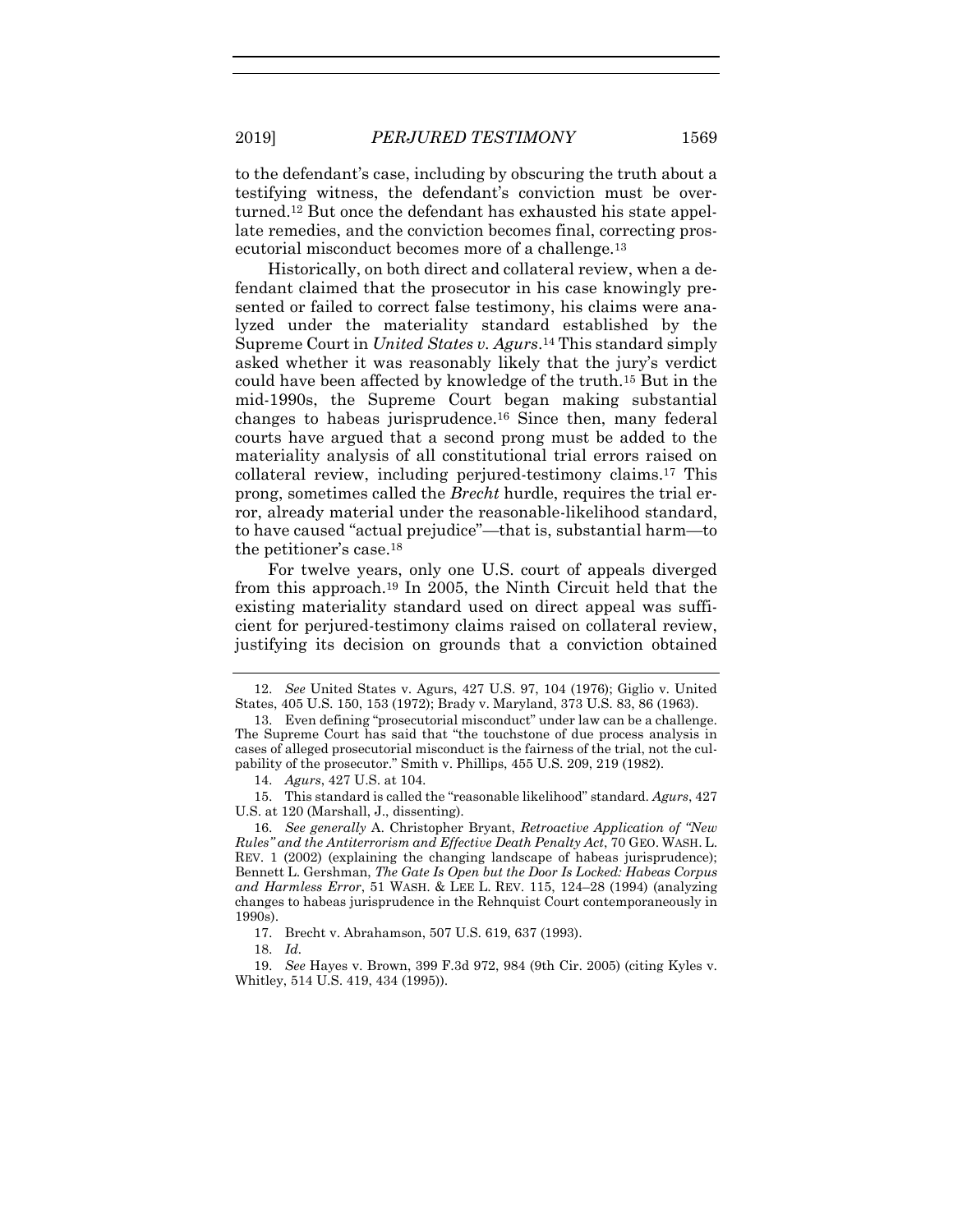through "perjurious or deceptive means" weakens "the entire foundation of our system of justice."<sup>20</sup> In August 2017, the Third Circuit joined this minority view.<sup>21</sup> The Third Circuit found that knowledge of facts pertaining to a key witness's credibility posed a "reasonable, and significant, likelihood of affecting the judgment of the jury" and noted that even if the State had not solicited the false evidence, it had permitted the testimony to go uncorrected, therefore violating the defendant's due process rights and requiring the conviction to be set aside.<sup>22</sup>

This Note discusses a deepening circuit split over whether habeas petitioners, seeking freedom as a matter of constitutional right, must meet an added actual-prejudice hurdle when raising perjured-testimony claims on collateral review, or if the mere possibility that the suppressed truth could have affected the jury's verdict renders the claim sufficient for the court to grant relief.

Part I discusses the two standards currently used by federal courts to weigh the materiality of trial errors stemming from prosecutorial misconduct, analyzing the way these standards have changed over time, highlighting the classification of constitutional errors as "trial" or "structural," and detailing a fundamental shift in the way these errors were evaluated by appellate and post-conviction courts from 1963 to 1995.<sup>23</sup> It also addresses the difference between collateral and direct review, in order to explain in Part II why the Circuits continue to disagree on whether these procedures should be treated differently.

Part II discusses the circuit split, the courts' varying approaches to materiality analysis, and the differing fact patterns in each case that led petitioners to raise these perjured-testimony claims.<sup>24</sup>

Part III analyzes why the Third Circuit was right to join the Ninth in maintaining the reasonable-likelihood standard for perjured-testimony claims raised on collateral review and why the other Circuits, including those still undecided, should create a bright-line rule by abandoning actual-prejudice analysis for all

<sup>20.</sup> *Id.* at 988.

<sup>21.</sup> Haskell v. Superintendent Greene SCI, 866 F.3d 139, 146 (3d Cir. 2017) (describing the State's failure to correct false testimony as a "corruption of the truth-seeking function of the trial process" (quoting *Agurs*, 427 U.S. 97, 104 (1976))).

<sup>22.</sup> *Haskell*, 866 F.3d at 146 .

<sup>23.</sup> *Infra* notes [25](#page-5-0)–[87.](#page-15-0)

<sup>24.</sup> *Infra* notes [89](#page-16-0)–[175.](#page-28-0)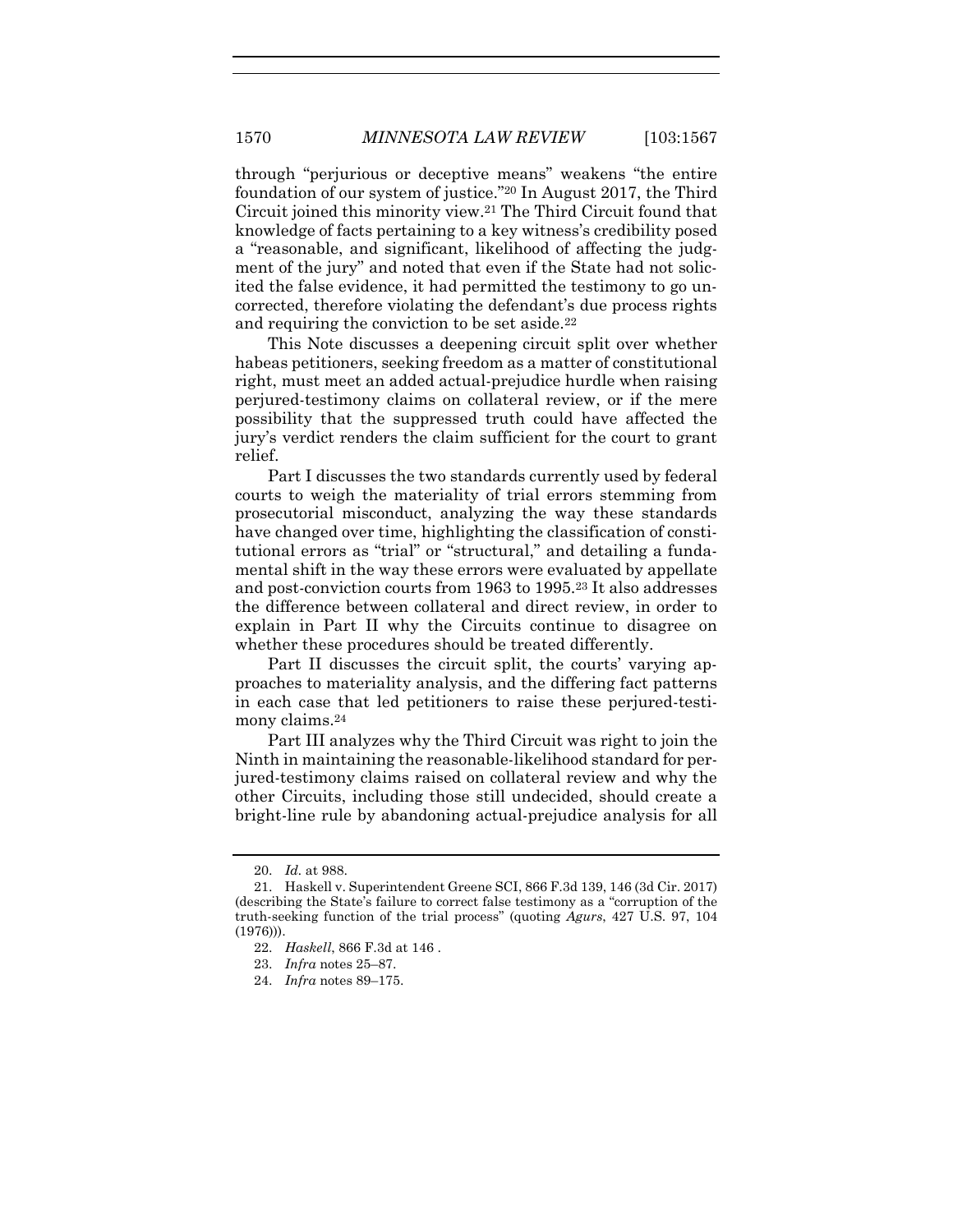*Brady* claims. It argues that knowing abuse of prosecutorial discretion, including the introduction of perjured or false testimony, should be a grave enough concern to justify retaining the more defendant-friendly standard on collateral review, or even reclassifying such claims as structural errors subject to immediate reversal.

#### <span id="page-5-0"></span>I. REVIEWING PERJURED TESTIMONY CLAIMS

This Part provides some background on the two standards at play in the deepening circuit split over materiality standards. The reasonable-likelihood standard, widely used to determine materiality of knowing-use-of-perjured-testimony claims on direct review, has been adopted by the Third and Ninth Circuits for habeas petitions on collateral review.<sup>25</sup> Meanwhile, the twoprong actual-prejudice standard, based on the *Brecht* approach to constitutional trial error, has been adopted by the First, Sixth, Eighth and Eleventh Circuits for all knowing-use-of-perjuredtestimony claims on final review.<sup>26</sup> Section A delves into the writ of habeas corpus and how collateral review differs from direct review. Section B then addresses the type of judicial review afforded to various constitutional errors and how prosecutorial misconduct is generally characterized. Section C discusses the methods used by reviewing courts to determine the impact of such misconduct on the petitioner's trial, while Section D examines the shifting jurisprudence around prosecutorial suppression claims when raised on collateral review.

#### A. FEDERAL HABEAS RELIEF MAY BE SOUGHT ON COLLATERAL REVIEW

The writ of habeas corpus allows individuals to challenge the underlying legality of their incarceration by giving a court the ability to afford relief "to those grievously wronged."<sup>27</sup> Habeas relief for petitioners in state custody may be pursued in

<sup>25.</sup> *See, e.g.*, *Haskell*, 866 F.3d at 146; *Hayes*, 399 F.3d at 988.

<sup>26.</sup> *See, e.g.*, United States v. Roy, 855 F.3d 1133, 1231 (11th Cir. 2017); United States v. Clay, 720 F.3d 1021, 1026 (8th Cir. 2013); Rosencrantz v. Lafler 568 F.3d 577, 588 (6th Cir. 2009); Gilday v. Callahan, 59 F.3d 257, 267 (1st Cir. 1995).

<sup>27.</sup> Brecht v. Abrahamson*,* 507 U.S. 619, 621 (1993). Habeas petitioners seek immediate release as a remedy for these wrongs. Robin A. Colombo, Brecht v. Abrahamson*: Hard Justice for State Prisoners?*, 35 B.C. L. REV. 1103, 1115 n.120 (1994) ("[F]ederal courts have the power and duty to provide the remedy of release for those deprived of their freedom without due process." (citing Fay v. Noia, 372 U.S. 391, 426–27, 438 (1963))). "[T]he writ does not require a court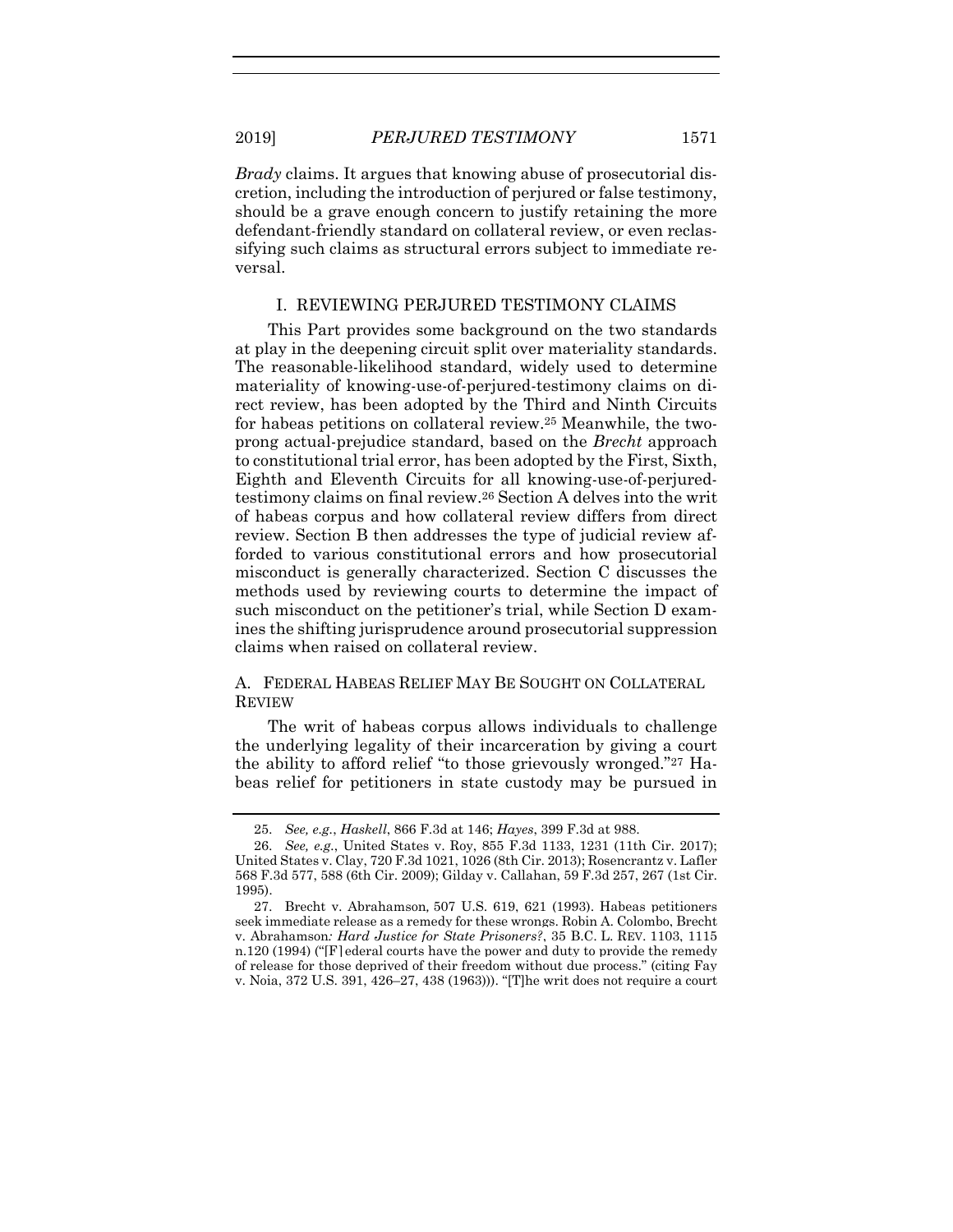state court under local post-conviction statutes and in federal court under 28 U.S.C. § 2254.<sup>28</sup> Review of these petitions (called "collateral review") must be based on the factual record from state court, plus any newly discovered evidence "that could not have been previously discovered through the exercise of due diligence."<sup>29</sup>

<span id="page-6-1"></span><span id="page-6-0"></span>Federal collateral review generally follows any direct appeals at the state level ("direct review"),<sup>30</sup> as well as state collateral review.<sup>31</sup> Generally speaking, direct review "afford[s] defendants the opportunity to challenge the merits of a judgment and allege errors of law or fact," while collateral review "provide[s] an independent and civil inquiry into the validity of a conviction and sentence, and as such [is] generally limited to challenges to constitutional, jurisdictional, or other fundamental violations that occurred at trial."<sup>32</sup> The burden of proof also shifts between direct and collateral review from the prosecution to the convicted petitioner.<sup>33</sup> This burden-shifting mechanism in-

28. For state post-conviction relief, see, for example, MINN. STAT. § 589 (2017). For federal habeas relief, see 28 U.S.C. § 2254 (2012).

29. § 2254(e)(2).

30. Direct review is considered the "principal way to challenge a conviction." *Brecht*, 507 U.S. at 620. Defendants have an automatic right of appeal, subject to strict time limits. FED. R. APP. P. 4(b) (requiring defendant to file notice of appeal within fourteen days of entry of judgment or within fourteen days after filing of a timely appeal by the government). Although errors found after the timeline for appeal has passed may be corrected on collateral review, "[i]t is more appropriate, whenever possible, to correct errors reachable by appeal rather than remit the parties to a new collateral proceeding." Bartone v. United States, 375 U.S. 52, 54 (1963) (per curiam).

31. State post-conviction relief must be pursued first; a federal writ may only be granted if the applicant has "exhausted the remedies available" in state court or if the state lacks appropriate corrective processes. 28 U.S.C. § 2254(b)(1). Under the Antiterrorism and Effective Death Penalty Act of 1996, state inmates have one year from the date of conviction to petition for federal habeas relief. *Id.* § 2244(d); *see also* Wall v. Kholi, 562 U.S. 545 (2011). The timer on this statute of limitations is paused during pendency of any state post-conviction claim or motion. *Id.* at 549.

32. Graham v. Borgen, 483 F.3d 475, 479 (7th Cir. 2007) (citation omitted).

33. Before *Brecht v. Abrahamson*, the government bore the burden on collateral review of showing that a constitutional error in a petitioner's case was "harmless beyond a reasonable doubt." By requiring a showing of "actual prejudice" to the petitioner's case before a state conviction may be overturned on the basis of constitutional error, the *Brecht* Court shifted the burden from the state

to determine a prisoner's innocence or guilt, but . . . guards against illegal imprisonment." Mark R. Barr, *The Not-So-Great Writ: An Analysis of Recent Tenth Circuit Decisions Reflecting the Current Difficult in Obtaining Habeas Corpus Relief for State Prisoners*, 80 DENV. U. L. REV. 407, 407 (2003).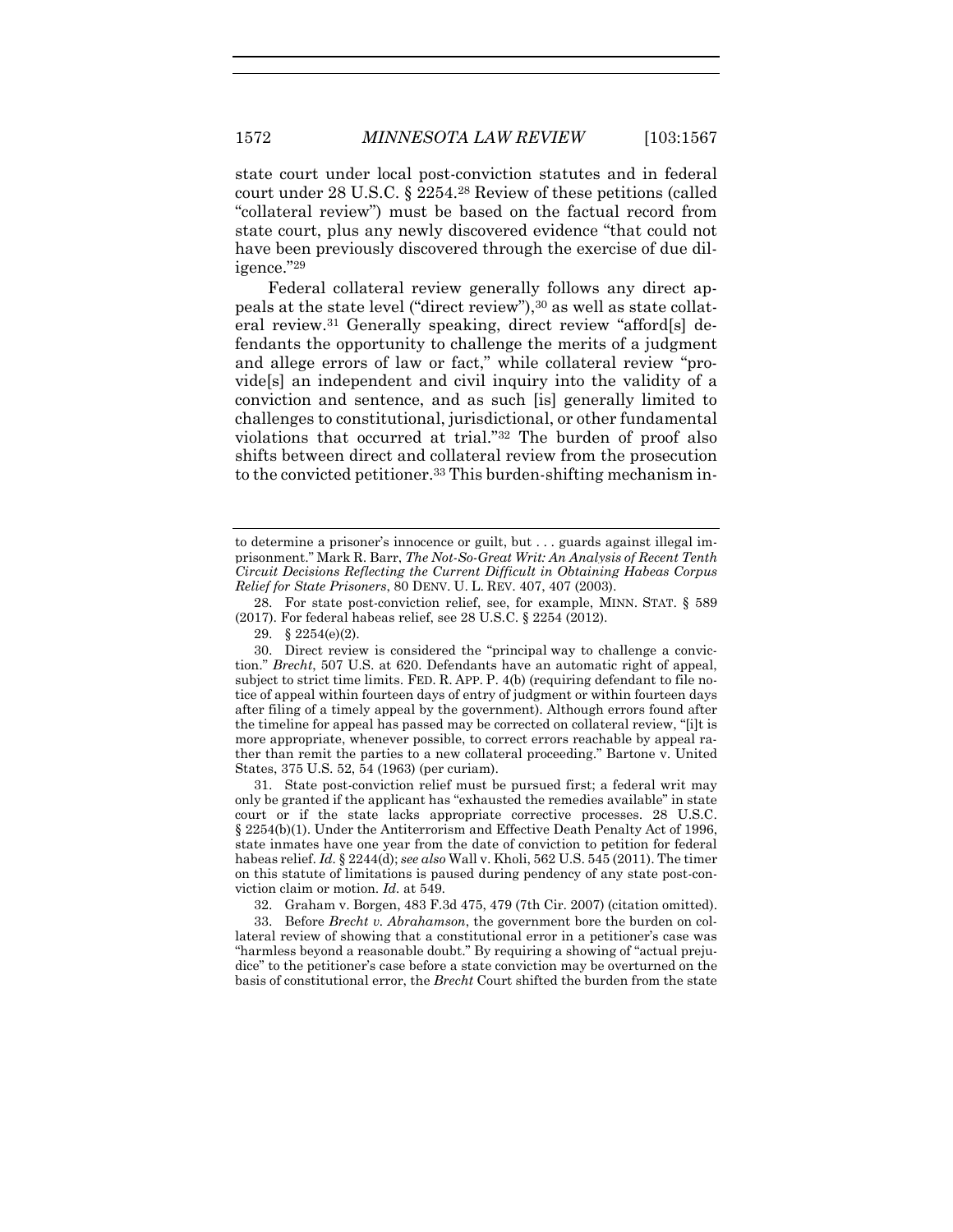creases the degree of challenge faced by petitioners seeking habeas relief.<sup>34</sup>

The writ of habeas corpus, in short, acts as the judicial equivalent of a Hail Mary pass for incarcerated individuals. In the habeas cases discussed below, the petitioners raised underlying due process concerns as the constitutional grounds for collateral review.

#### B. DEFENDANTS HAVE A DUE PROCESS RIGHT AGAINST PROSECUTORIAL MISCONDUCT

Criminal defendants are entitled to procedural due process in a court of law under the Fifth and Fourteenth Amendments.<sup>35</sup> This constitutional right is violated when the government knowingly presents or fails to correct false testimony in a criminal proceeding.<sup>36</sup> The state must disclose all material evidence relevant to the case to defense counsel;<sup>37</sup> failure to disclose such evidence, whether by negligence or design, is a responsibility borne by the prosecutor.<sup>38</sup>

<span id="page-7-0"></span>When a defendant alleges that his constitutional rights have been violated, the violation is categorized either as a structural error or a trial error.<sup>39</sup> Trial errors occur during the presentation

35. *See* U.S. CONST. amend. V; U.S. CONST. amend. XIV, § 1; *see also* Malinski v. New York, 324 U.S. 401, 415 (1945) (Frankfurter, J., concurring) ("To suppose that 'due process of law' meant one thing in the Fifth Amendment and another in the Fourteenth is too frivolous to require elaborate rejection.").

36. *See* Giglio v. United States, 405 U.S. 150, 153 (1972); Hayes v. Brown, 399 F.3d 972, 981 (9th Cir. 2005) ("Due process protects defendants against the knowing use of any false evidence by the State, whether it be by document, testimony, or any other form of admissible evidence." (citing Napue v. Illinois, 360 U.S. 264, 269 (1959))); Lambert v. Blackwell, 387 F.3d 210, 242 (3d Cir. 2004).

37. This standard was established in *Brady v. Maryland*, 373 U.S. 83, 87 (1963).

to the prisoner. Linda Greenhouse, *Overview of the Term: The Court's Counterrevolution Comes in Fits and Starts*, N.Y. TIMES, July 4, 1993, at E4–E5; *see also* Haskell v. Superintendent Greene SCI, 866 F.3d 139, 148 (3d Cir. 2017).

<sup>34.</sup> *See* Eve Brensike Primus, *A Structural Vison of Habeas Corpus*, 98 CA-LIF. L. REV. 1, 29–31 (2010) (discussing petitioners' difficulty in meeting the burden of proof on collateral review).

<sup>38.</sup> *Giglio*, 405 U.S. at 154.

<sup>39.</sup> An error violating a defendant's constitutional rights is considered a constitutional error. *See* Gavin R. Tisdale, *A New Look at Constitutional Errors in a Criminal Trial*, 48 CONN. L. REV. 1665, 1669–73 (2016). "To find structural error, a court must find that the error: (1) did not occur during the presentation of the case to the jury, (2) cannot be quantitatively assessed on appeal, or (3) affects the framework in which the trial proceeds." *Id.* at 1678 (examining the legal landscape after *Arizona v. Fulminante*, 499 U.S. 279 (1991) (explaining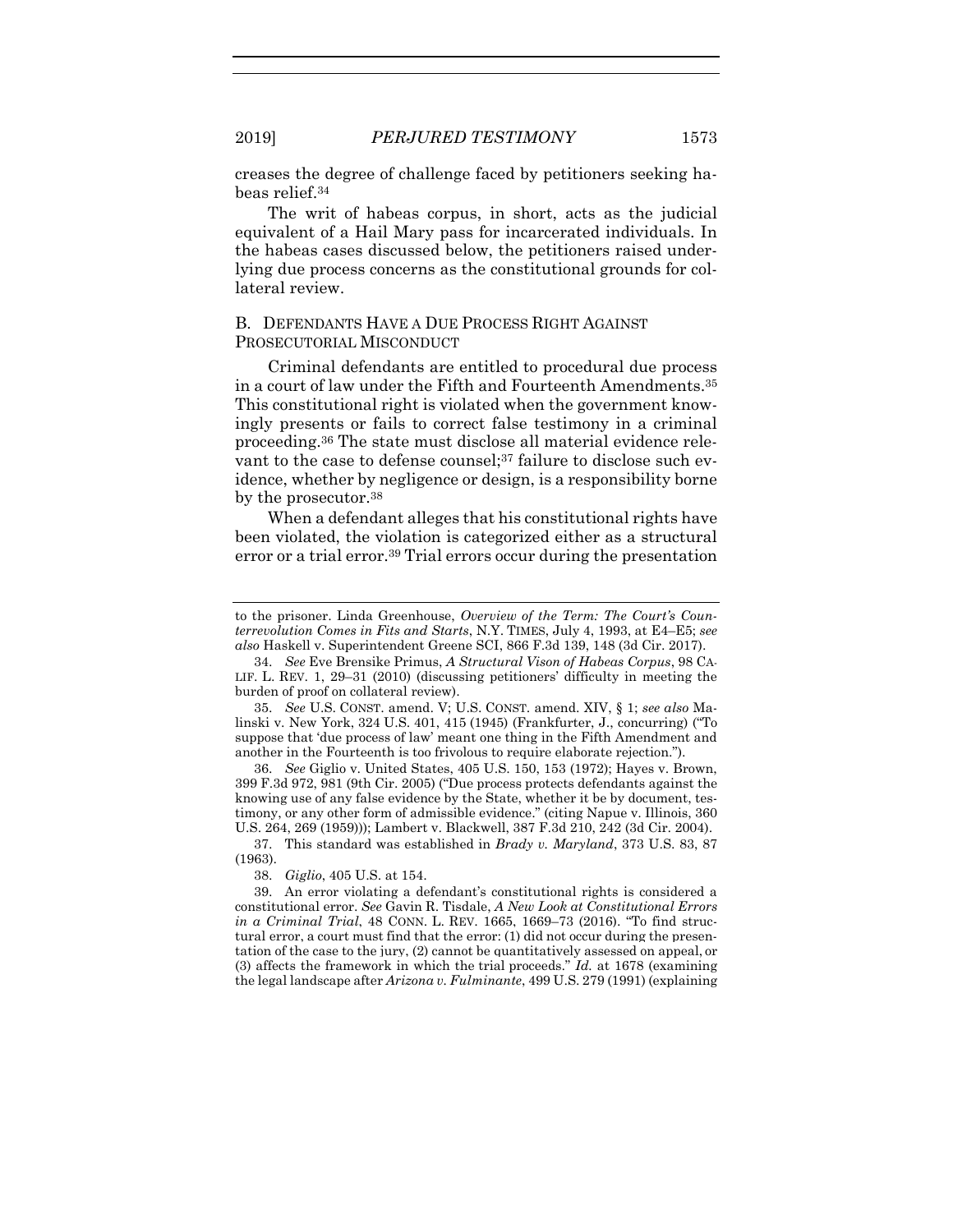of the case to the jury and are subject to harmless-error analysis;<sup>40</sup> these errors must be assessed in light of all evidence presented to the jury.<sup>41</sup> The harmless-error analysis applied to trial errors "represents an accommodation between a criminal defendant's interest in receiving a remedy for the violation of a constitutional right and the state's interest in preserving convictions where the error did not affect the outcome of the trial."<sup>42</sup>

<span id="page-8-0"></span>Structural errors, on the other hand, affect the framework within which the trial proceeds, creating a fundamental defect in the courtroom environment so inherently unjust as to require immediate remedy.<sup>43</sup> Common structural errors include judicial bias, exclusion of jurors on racial grounds, failure to recognize the right to counsel, and violation of the right to a public trial.<sup>44</sup>

Prosecutorial misconduct was established as a form of constitutional trial error by *Brady v. Maryland*, which marked a shift in the jurisprudence surrounding discovery and evidentiary withholding.<sup>45</sup> The Supreme Court in *Brady* found that certain forms of evidentiary suppression<sup>46</sup> by the prosecution, whether made in good faith or bad, brought the substantive fairness of trial into question and were therefore automatically material to the case.<sup>47</sup> If an incident is material under *Brady*, it can never

that the use of perjured testimony by the state has not been deemed to "affect[] the framework within which the trial proceeds")).

<sup>40.</sup> Under harmless-error analysis, a new trial is required "only if the state can prove beyond a reasonable doubt that the error did not contribute to the verdict*.*" Tisdale, *supra* note [39,](#page-7-0) at 1670.

<sup>41.</sup> *See* Rosencrantz v. Lafler, 568 F.3d 577, 589 (6th Cir. 2009) (citing Shih Wei Su v. Filion, 335 F.3d 119, 126 (2d Cir. 2003)).

<sup>42.</sup> John H. Blume & Stephen P. Garvey, *Harmless Error in Federal Habeas Corpus After* Brecht v. Abrahamson, 35 WM. & MARY L. REV. 163, 183 (1993).

<sup>43.</sup> *Rosencrantz*, 568 F.3d at 589 (citing *Shih Wei Su*, 335 F.3d at 126).

<sup>44.</sup> Johnson v. United States, 520 U.S. 461, 468–69 (1997).

<sup>45.</sup> Brady v. Maryland, 373 U.S. 83, 83 (1963); *see also* Bennett L. Gershman, *Reflections on* Brady v. Maryland, 47 S. TEX. L. REV. 685, 708–09 (2006).

<sup>46.</sup> The *Brady* rule arguably applies in three cases: (1) the government's failure to provide requested exculpatory evidence; (2) the government's failure to volunteer exculpatory evidence; and (3) the government's knowing presentation of or failure to correct false testimony. *See* United States v. Agurs, 427 U.S. 97, 103–07 (1976).

<sup>47.</sup> *Brady*, 373 U.S. at 87 ("We now hold that the suppression by the prosecution of evidence favorable to an accused upon request violates due process where the evidence is material either to guilt or to punishment, irrespective of the good faith or bad faith of the prosecution.").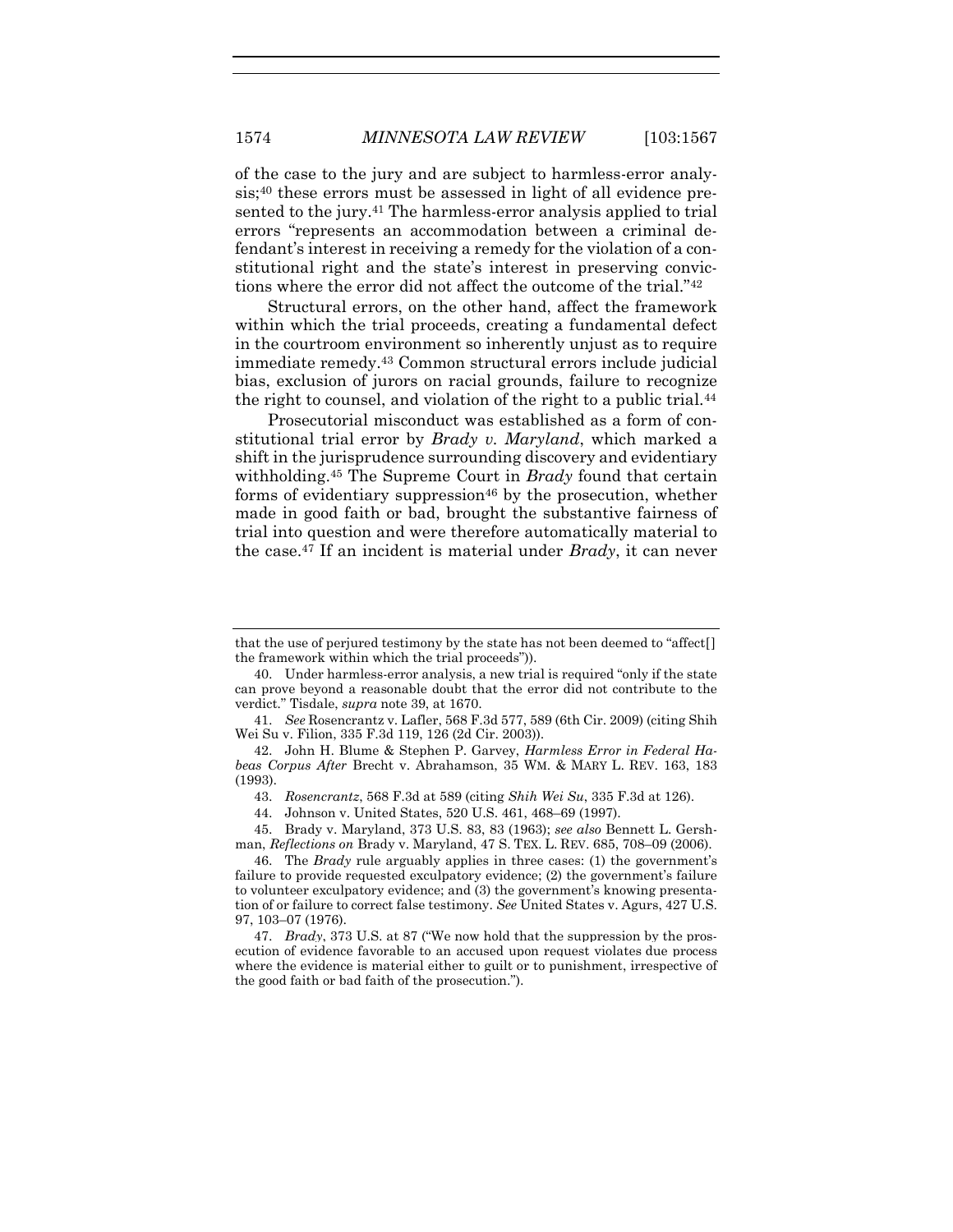<span id="page-9-0"></span>be dismissed as harmless.<sup>48</sup> This was a game-changing shift in jurisprudence for prosecutors.<sup>49</sup> Under *Brady*, the State was required to share with defense counsel any exculpatory or impeaching evidence material to the guilt or innocence of a defendant.<sup>50</sup> Failing to correct testimony that the prosecutor knows at the time to be false, then, is a *Brady* violation.<sup>51</sup>

In the years since *Brady*, the knowing use of perjured testimony has continued to be treated as inherently more problematic than other *Brady* violations.<sup>52</sup> Courts describe such conduct as an abuse of prosecutorial discretion and trust, as well as a "corruption of the truth-seeking function of the trial process."<sup>53</sup> In *Giglio v. United States*, the Supreme Court found that "a conviction obtained by the knowing use of perjured testimony is fundamentally unfair" and should be set aside.<sup>54</sup> Yet, despite creating such fundamental procedural inequity, prosecutorial

53. *Agurs*, 427 U.S. at 104.

54. *Id.* at 103. "[T]he same result obtains when the State, although not soliciting false evidence, allows it to go uncorrected when it appears." *Giglio*, 405

<sup>48.</sup> "A finding of materiality of the evidence is required under Brady. . . . A new trial is required if 'the false testimony could . . . in any reasonable likelihood have affected the judgment of the jury . . . ." Giglio v. United States, 405 U.S. 150, 154 (1972) (citations omitted)*; see also Brady*, 373 U.S. at 87. Harmless-error analysis asks whether the constitutional error had "substantial and injurious effect or influence in determining the jury's verdict." Brecht v. Abrahamson*,* 507 U.S. 619, 637 (1993) (quoting Kotteakos v. United States, 328 U.S. 750, 776 (1946)).

<sup>49.</sup> *Cf.* Stephanos Bibas, Brady v. Maryland*: From Adversarial Gamesmanship Toward the Search for Innocence?*, *in* CRIMINAL PROCEDURE STORIES 129, 140 (Carol S. Steiker ed., 2006) (describing how the adversarial process encourages prosecutors and defense attorneys to conceal evidence that the jury might find helpful in establishing the truth).

<sup>50.</sup> *Brady*, 373 U.S. at 90–91.

<sup>51.</sup> *Giglio*, 405 U.S. at 155. It should be noted that most courts believe that the prosecution has no obligation to disclose exculpatory information acquired *after* the conviction. *See* Dist. Attorney's Office v. Osborne, 557 U.S. 52, 68 (2009) ("A criminal defendant proved guilty after a fair trial does not have the same liberty interests as a free man."). This, however, could change if more jurisdictions adopt a recent amendment to the Model Rules of Professional Conduct, requiring the prosecutor to "promptly disclose" any "new, credible and material evidence creating a reasonable likelihood that a convicted defendant did not commit an offense of which the defendant was convicted." MODEL RULES OF PROF'L CONDUCT r. 3.8 (AM. BAR ASS'N 2016).

<sup>52.</sup> United States v. Agurs, 427 U.S. 97, 103–04 (1976); *see, e.g*., Browning v. Baker, 875 F.3d 444, 461–63 (9th Cir. 2017) (granting habeas relief on claim that prosecutors failed to correct witness's false testimony on the status of his plea bargain with the State); United States v. Barham, 595 F.2d 231, 242–43 (5th Cir. 1979) (granting habeas relief on claim that prosecutor failed to correct false testimony concerning promises of leniency made to state witnesses, despite defense counsel receiving a letter informing prosecutor of the promises).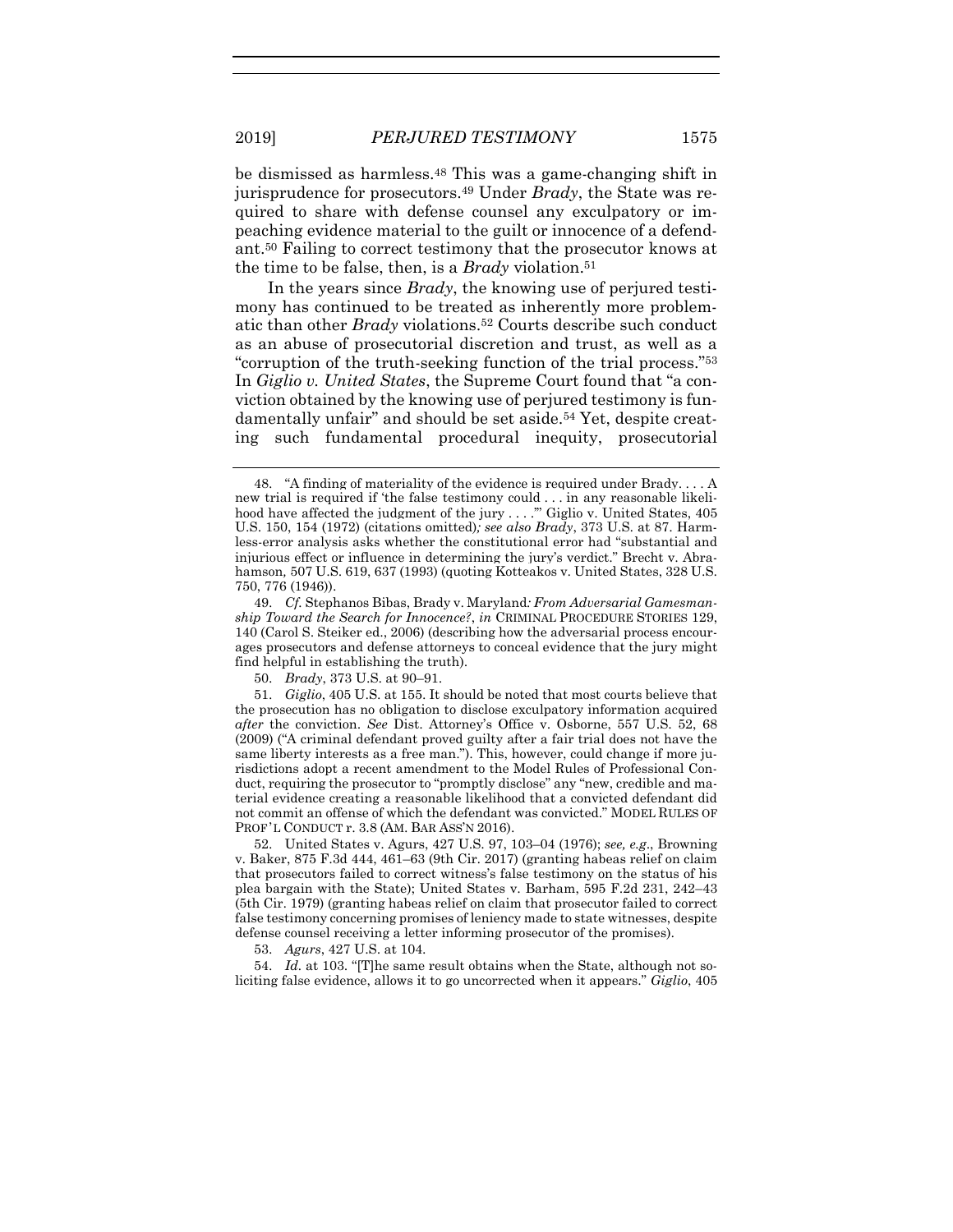misconduct in the form of willfully-presented perjured testimony is not generally considered a structural error because it occurs only during the progress of trial.<sup>55</sup> It has been established that such misconduct can *become* structurally problematic if an incident is particularly egregious or can be identified as part of a larger pattern of misconduct.<sup>56</sup> However, while the argument could be made that prosecutorial dishonesty inherently "[infect[s] the integrity of the proceeding,"<sup>57</sup> this approach has not been widely adopted by courts addressing perjured-testimony claims on collateral review.

#### C. DETERMINING THE IMPACT OF PROSECUTORIAL MISCONDUCT ON PETITIONER'S CASE

A decade after *Brady v. Maryland*, the Supreme Court split potential *Brady* withholding violations into three categories: failing to disclose evidence, failing to disclose evidence after a defense request, and knowingly using false testimony.<sup>58</sup> These three categories were initially assigned the same materiality standard for determining their effect on the outcome of the trial: reasonable likelihood. In order to establish a due process claim under this materiality standard, a petitioner must show that there exists a reasonable likelihood that an instance of evidentiary withholding *could* have affected the judgment of the jury.<sup>59</sup>

56. The Court in *Brecht* reserved "the possibility that in an unusual case, a deliberate and especially egregious error of the trial type . . . might so infect the integrity of the proceeding as to warrant the grant of habeas relief, even if it did not substantially influence the jury's verdict." Brecht v. Abrahamson, 507 U.S. 619, 638 n.9 (1993); *see, e.g*., Watts v. Mahally, 247 F. Supp. 3d 605, 607, 614 n.3 (E.D. Pa. 2017) (finding *per se* reversible error in the trial judge's "decision to instruct the jury with an obviously irrelevant, inadmissible and highly prejudicial fact *dehors* the record, over defense counsel's objection")*; see also infra*  not[e 79](#page-14-0) and accompanying text.

The Sixth Circuit has also noted that perjured-testimony claims could be considered structural error, free from harmless-error analysis, if the U.S. Supreme Court ruled that they were. *See* Rosencrantz v. Lafler, 568 F.3d 577, 589 (6th Cir. 2009)*; infra* Part III.C.

57. *Brecht*, 507 U.S. at 638 n.9.

58. *Agurs*, 427 U.S. at 103–07 (finding that the rule in *Brady* applies in three "quite different" situations that might arise at trial).

59. A petitioner seeking to establish a due process claim under the *Agurs* standard must show that (1) a government witness committed perjury; (2) the prosecution knew or should have known that the testimony was false; (3) the

U.S. at 153 (quoting Napue v. Illinois, 360 U.S. 264, 269 (1959)). This remains in line with the *Brady* rule that any violations found material could not be dismissed as harmless error. *Brady*, 373 U.S. at 87.

<sup>55.</sup> Hayes v. Brown, 399 F.3d 972, 984 (9th Cir. 2005); Shih Wei Su v. Filion, 335 F.3d 119, 126 (2d Cir. 2003).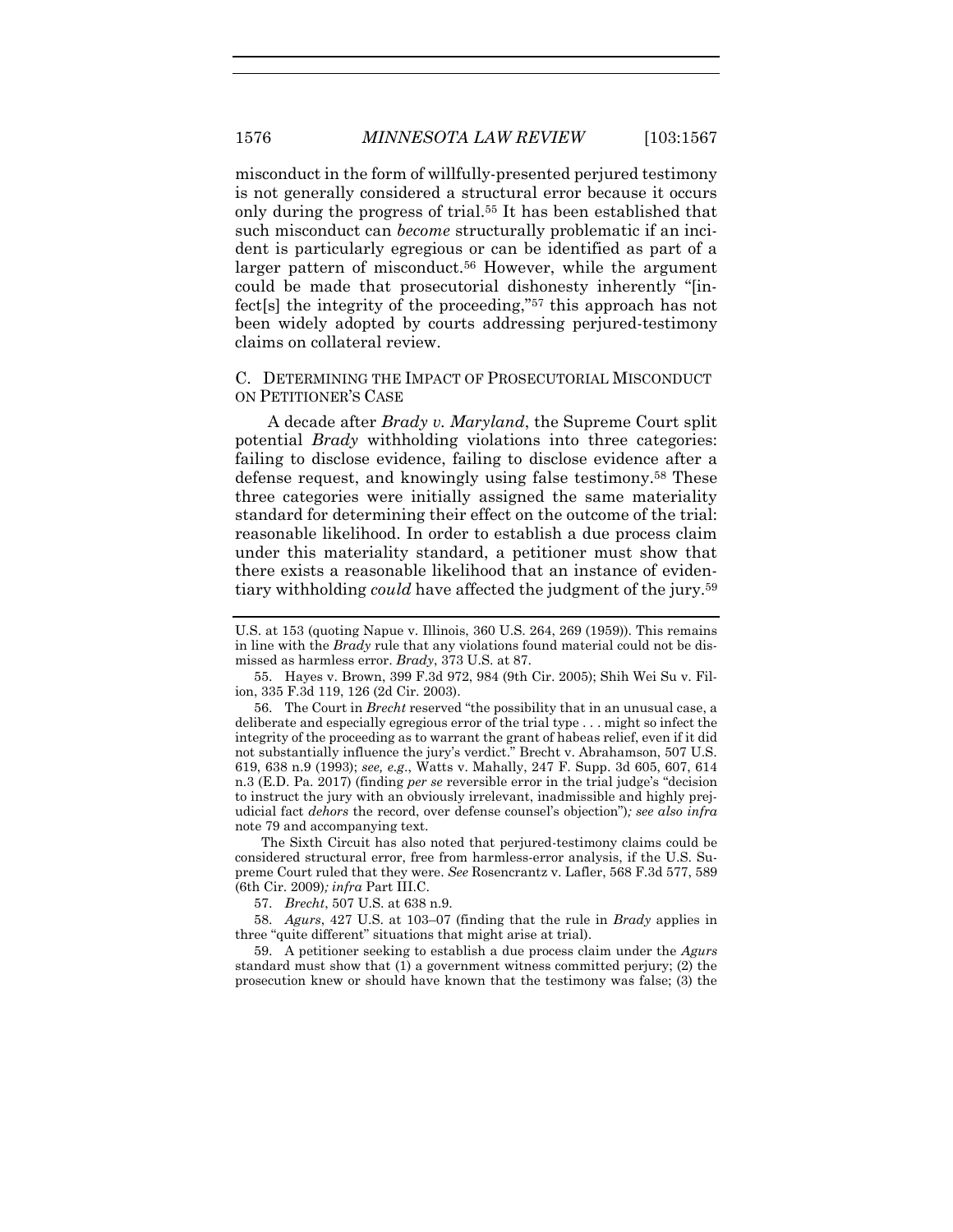The reasonable-likelihood standard, sometimes called the *Agurs* standard, sets a strict course for prosecutors, recognizing the state's obligation not to deceive,<sup>60</sup> as well as its obligation to correct.<sup>61</sup>

Yet, despite assigning all three categories the same materiality standard, the *Agurs* Court was particularly troubled by perjured-testimony claims, which the Court felt lacked the potential innocence of intent inherent in the two evidentiary-withholding categories.<sup>62</sup>

*Brady* jurisprudence continued to evolve, and, nine years later, the Supreme Court created a new standard for any *Brady* claims alleging evidentiary withholding: "reasonable probability."<sup>63</sup> To determine whether a material error had occurred, this new standard required reviewing courts to find a reasonable probability that the suppressed evidence *would* have affected the jury's verdict.<sup>64</sup> Yet, the Court apparently had the same concerns in mind during *Bagley* as it did during *Agurs*, because perjuredtestimony claims were expressly left under the reasonable-likelihood standard.<sup>65</sup>

While both materiality standards leave room for an alleged instance of prosecutorial misconduct to be overlooked as harmless error if it fails to meet the impact requirement of the standard,<sup>66</sup> the reasonable-likelihood standard is less discerning than

61. *Agurs*, 427 U.S. at 108. By combining these standards, *Agurs* created an obligation to set aside convictions obtained following the state's failure to correct knowing or reckless deception by its prosecutors.

62. *Id.* at 109–12 (noting a prosecutor's duty and obligations to the overriding concepts and interests of justice).

63. This failure to disclose must have occurred after general or specific requests for information by defense counsel. For instance, defendants are permitted to ask prosecutors to provide information about any inducements offered to testifying government witnesses and, under *Brady* and *Bagley*, prosecutors must share this information or risk having the requested witnesses' testimony suppressed. *See* United States v. Bagley, 473 U.S. 667, 682 (1985) (discussing the impairment of the adversarial process if prosecutor fails to respond to *Brady* request).

65. *Id.* at 713 n.6 (Stevens, J., dissenting).

66. Both standards also address the same threshold question: Has a constitutional error occurred? *See* Gilday v. Callahan, 59 F.3d 257, 267 (1st Cir. 1995). Again, according to *Giglio*, if an incident is found material under *Brady*, a constitutional error has occurred that can never be dismissed as harmless. Giglio v. United States, 405 U.S. 150, 154 (1972) (requiring a new trial if the false

false testimony was not corrected; and (4) there is a reasonable possibility that the perjured testimony could have affected the judgment of the jury. Lambert v. Blackwell, 387 F.3d 210, 242 (3d Cir. 2004).

<sup>60.</sup> Giglio v. United States, 405 U.S. 150, 153 (1972).

<sup>64.</sup> *Bagley*, 473 U.S. at 682.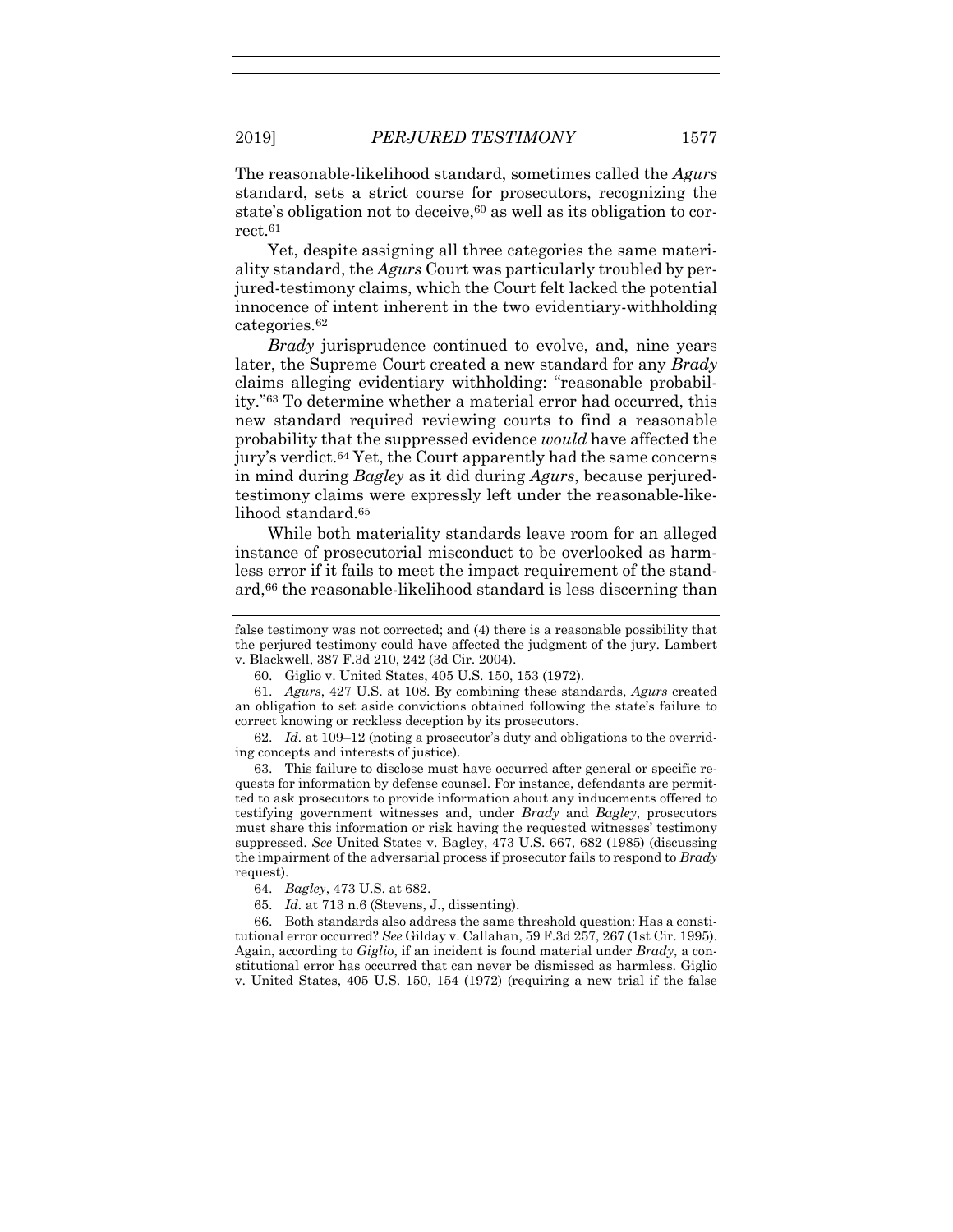the reasonable-probability standard, opting for a mere *possibility* of jury impact over a probability.<sup>67</sup> This difference means that the petitioner in a perjured-testimony case faces a lower materiality burden based on the nature of the claim. Yet no matter which materiality standard is used, once the requirements of either standard are met, the *Brady* rule remains: If a *Brady* violation is found material, it may never be dismissed as harmless.<sup>68</sup>

#### D. SHIFTING JURISPRUDENCE AROUND *BRADY* CLAIMS RAISED BY HABEAS PETITIONERS ON COLLATERAL REVIEW

On appeal, once a *Brady* violation meets its assigned materiality standard, *Agurs* states that the conviction in question "must be set aside" and a new trial ordered.<sup>69</sup> However, since 1993, constitutional trial errors asserted in a federal habeas petition, unlike those on direct review, must meet an added actualprejudice hurdle.<sup>70</sup> This Section will discuss this actual-prejudice analysis and the rationale behind it, as well as address the controversy involved in applying the standard to *Brady* violations.

1. Adding an Actual-Prejudice Hurdle for Perjured-Testimony Claims on Collateral Review

<span id="page-12-0"></span>The *Agurs* reasonable-likelihood standard initially applied to claims raised on both direct and collateral review. Then in 1993, a new line of jurisprudence came crashing in against Agurs. After years of decisions strongly limiting habeas relief,<sup>71</sup>

68. *See supra* note [48.](#page-9-0)

69. United States v. Agurs, 427 U.S. 97, 103 (1976) (citing *Giglio*, 405 U.S. at 154).

70. Cases on direct review at the state level may use the local standard, often the more defendant-friendly "harmless beyond a reasonable doubt" standard. *See* Chapman v. California, 386 U.S. 18, 24 (1967) (holding that before a federal constitutional error can be harmless, a court must declare the error was harmless beyond a reasonable doubt).

71. During this time, criminal convictions jumped, an increase credited to an expanding criminal code. *See* Eve Brensike Primus, *A Structural Vision of* 

testimony could, with any reasonable likelihood, affect the judgment of the jury).

<sup>67.</sup> *Compare Bagley*, 473 U.S. at 683–84 (finding a reasonable likelihood that jury's verdict could have been different had the prosecutor not misleadingly induced defense counsel into believing that key government witnesses could not be impeached with inducements received from the State), *with* United States v. Kattar, 840 F.2d 118, 127–28 (1st Cir. 1988) (finding that the government's presentation of false testimony was not reasonably likely to have affected the jury's verdict where jurors found the defendant not guilty on the counts related to the testimony in question).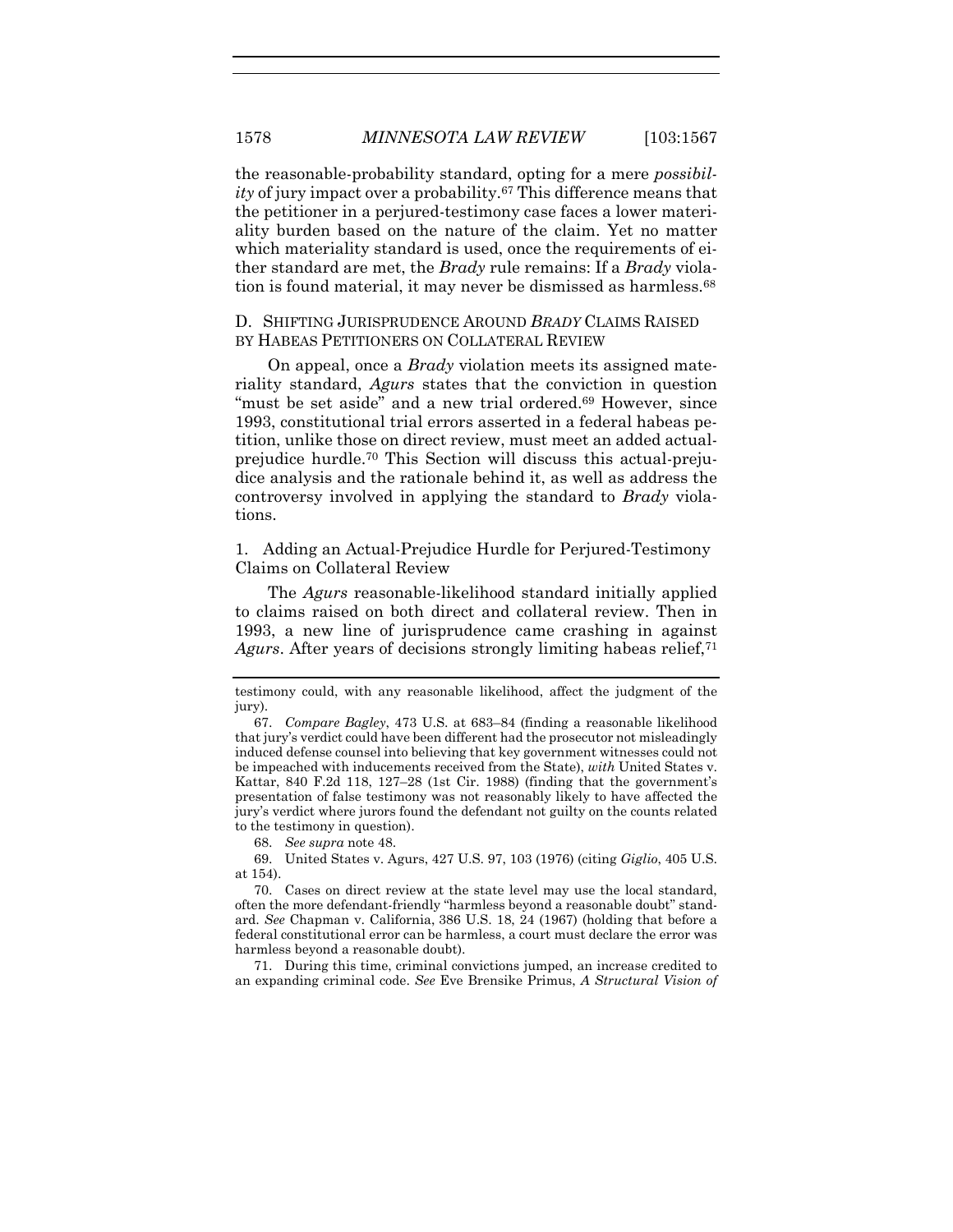the Supreme Court in *Brecht v. Abrahamson* determined that due process violations raised on collateral review must pass one last obstacle: actual prejudice.<sup>72</sup> Actual prejudice, sometimes called the *Brecht* hurdle, added a second layer of harmless-error analysis to existing materiality standards, inquiring whether the material due process violation also had a "substantial and injurious effect or influence in determining the jury's verdict."<sup>73</sup> This secondary hurdle created a distinct possibility that a constitutional error previously found material to the defendant's case might ultimately be found "harmless" under *Brecht*.

The Court offered several reasons why existing materiality standards for constitutional trial errors should be elevated by this new prong of analysis on collateral review. First, courts possess a longstanding interest in maintaining the finality of convictions that survived direct review within the state court system.<sup>74</sup> The Court believed that assigning the government a less stringent materiality burden after direct review would help maintain that finality.<sup>75</sup> Furthermore, comity and a respect for federalism discourage federal courts from doing anything that might impede on a state's "sovereign power to punish offenders" and its "good-faith attempts to honor constitutional rights."<sup>76</sup>

The Court also noted a desire to avoid "encourag[ing] habeas petitioners to relitigate their claims."<sup>77</sup> This motivation highlights the final rationale: the fear that "liberal allowance" of the habeas writ will "degrade<sup>[]</sup> the prominence of the trial itself" i.e., that trials will cease to be treated with respect if habeas relief is too easily granted.<sup>78</sup>

76. *Id.*

*Habeas Corpus*, 98 CALIF. L. REV. 1, 9–12 (2010) (detailing the history of the "Great Writ" from the Warren Court era to the passage of the Anti-Terrorism and Effective Death Penalty Act of 1996). Meanwhile, federal habeas filings were limited in a number of ways, including eliminating most Fourth Amendment claims from habeas review and removing the right to counsel for habeas petitioners. *Id.* The Supreme Court also imposed the exhaustion and procedural default requirements and applied res judicata to create a one-shot rule for federal habeas claims. *Id.*

<sup>72.</sup> Brecht v. Abrahamson*,* 507 U.S. 619 (1993) (denying habeas claim raised by petitioner).

<sup>73.</sup> In other words, *Brecht* asks if a material rights violation caused any actual prejudice to the defendant's case at trial. *Id.* at 619.

<sup>74.</sup> *Id.* at 635.

<sup>75.</sup> *Id.*

<sup>77.</sup> *Id.*

<sup>78.</sup> *Id.* at 635 (quoting Engle v. Isaac, 456 U.S. 107, 127 (1982)).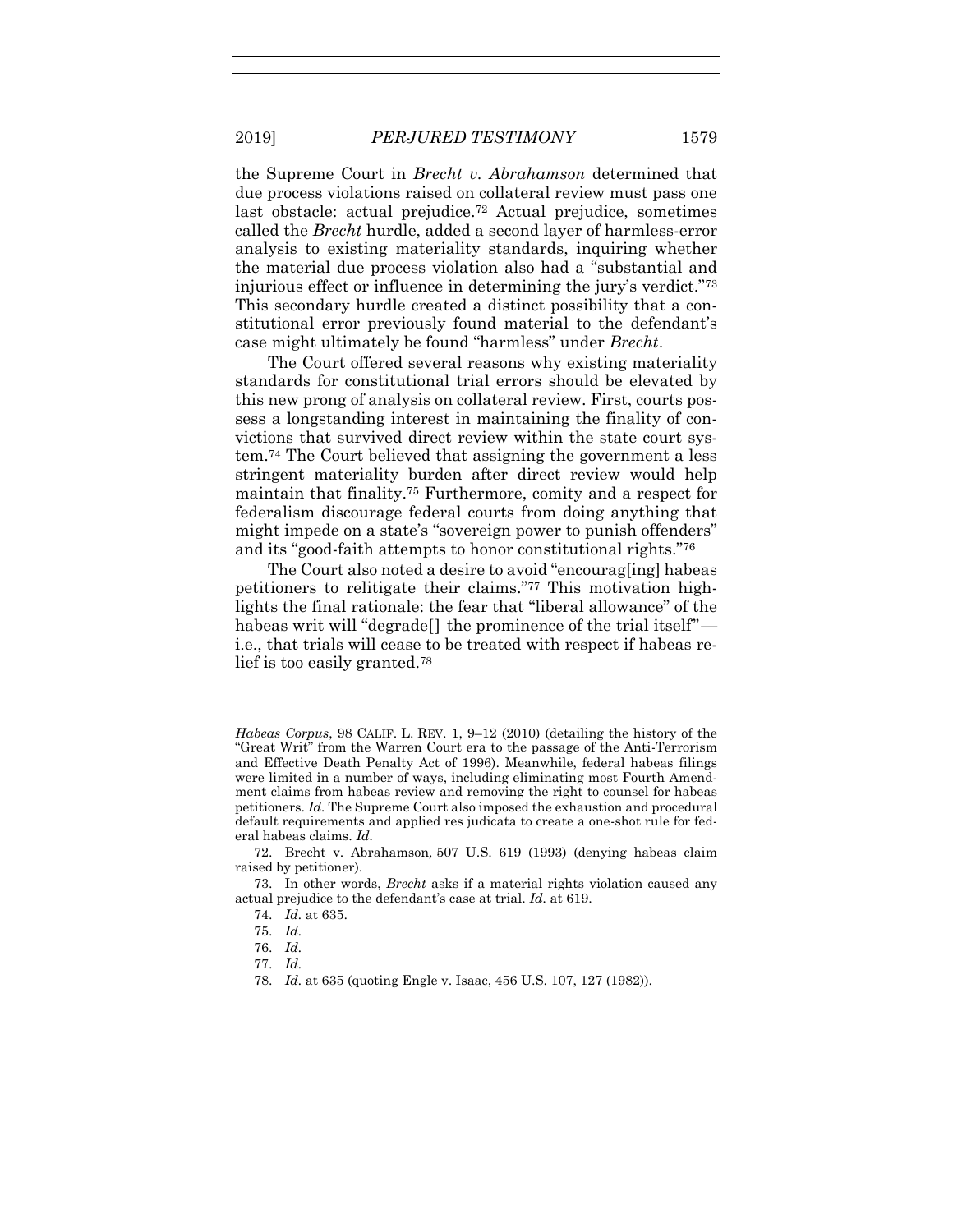However, even when the two-prong approach is applied to constitutional errors on collateral review, the possibility remains that a claim failing to reach the actual-prejudice threshold may still result in an overturned conviction. The Supreme Court has noted that a "deliberate and especially egregious" trial error could "combine[] with a pattern of prosecutorial misconduct [and] so infect the integrity of the proceeding as to warrant the grant of habeas relief, even it did not substantially influence the jury's verdict."<sup>79</sup> The First Circuit later explained this as the Supreme Court stressing "the importance of considering the cumulative effect of all suppressed evidence in determining whether a *Brady* violation occurred."<sup>80</sup> In other words, the supposed "harmlessness" of certain individual due process violations may not negate the overall impact at trial that a pattern of such misconduct and violations may have.

<span id="page-14-0"></span>2. When Perjured Testimony Gets Left Behind: Dialing Back the Effect of *Brecht* on *Brady* Claims in *Kyles v. Whitley*

Almost immediately, *Brecht* received backlash as courts struggled to apply the actual-prejudice hurdle to *Brady* claims on collateral review.<sup>81</sup> Appellants argued that the hurdle was redundant, noting that material *Brady* claims, as a rule, could not be dismissed as harmless.<sup>82</sup> In 1995, the Court addressed the issue in *Kyles v. Whitley*, <sup>83</sup> creating an exemption from actual-prejudice analysis for *Brady* withholding claims analyzed under the existing reasonable-probability standard.

The Court reasoned that any claim meeting the reasonableprobability standard was automatically material and could not be dismissed as harmless error, even under *Brecht*. <sup>84</sup> The *Kyles*

<sup>79.</sup> *Id.* at 654 (O'Connor, J., dissenting); Chapman v. California, 386 U.S. 18, 18 (1967) (holding that the State failed to demonstrate beyond a reasonable doubt that repetitive comments and instructions to the jury focusing on the defendant's failure to testify did not contribute to the petitioner's conviction).

<sup>80.</sup> Gilday v. Callahan, 59 F.3d 257, 272 (1st Cir. 1995) (citing Kyles v. Whitley, 514 U.S. 419, 436 (1995)).

<sup>81.</sup> *See generally* Bennett L. Gershman, *The Gate Is Open but the Door Is Locked: Habeas Corpus and Harmless Error*, 51 WASH. & LEE L. REV. 115, 124– 28 (1994) (describing various analytical and doctrinal critiques of the Court's analysis in *Brecht*).

<sup>82.</sup> *See supra* note [48](#page-9-0) and accompanying text.

<sup>83.</sup> 514 U.S. 419 (1995).

<sup>84.</sup> In other words, a constitutional violation meeting the reasonable-probability standard requires automatic reversal. *Kyles*, 514 U.S. at 435; *see also* United States v. Bagley, 473 U.S. 667, 682 (1985) ("A 'reasonable probability' is a probability sufficient to undermine confidence in the outcome.").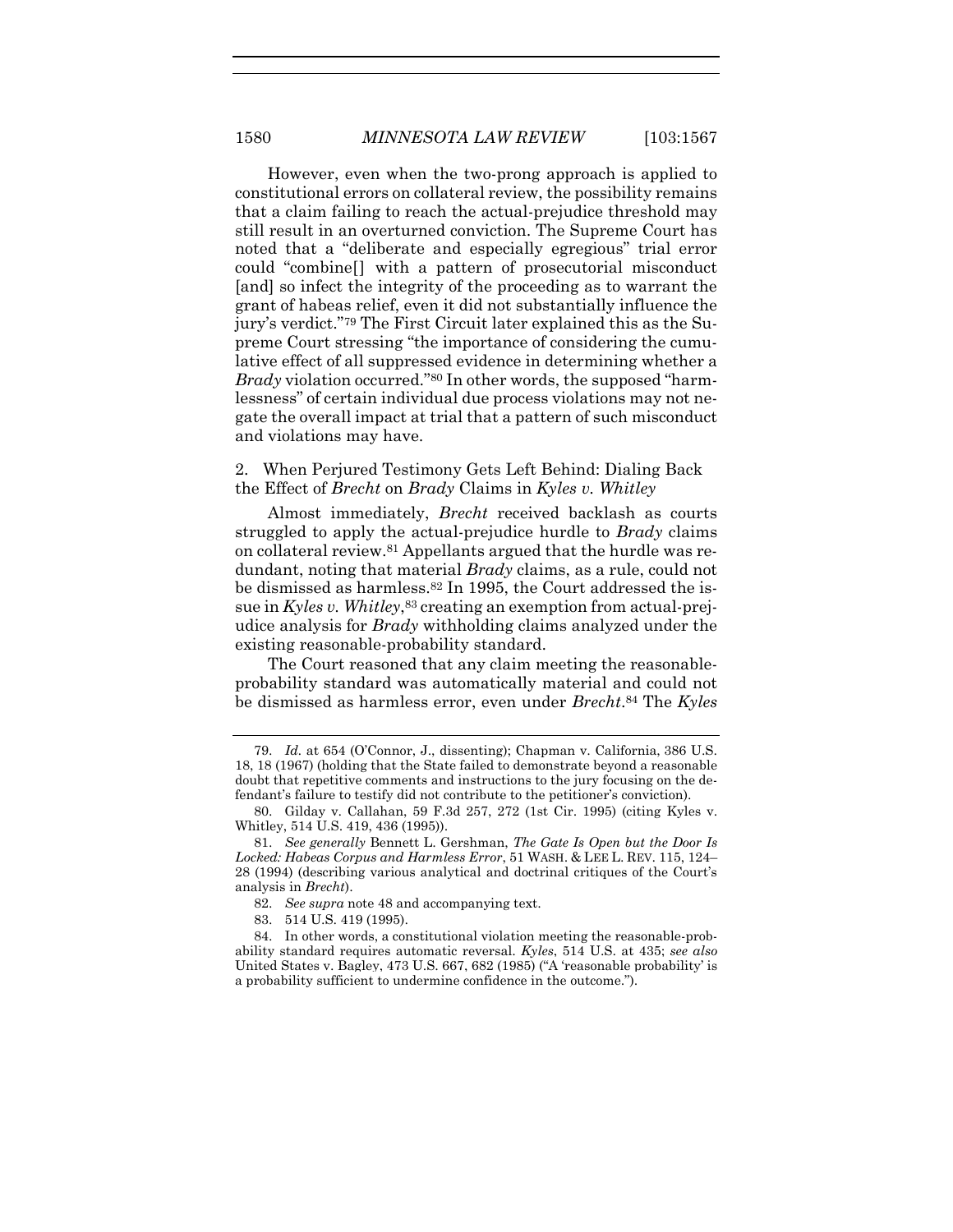Court based its rationale on the history of the standard, explaining that while it had once adopted the "substantial and injurious effect or influence" standard for constitutional errors on collateral review, it later rejected that standard as not placing a high enough burden on the defendant.<sup>85</sup> The Court reasoned that, since the existing materiality standard for evidentiarywithholding claims already required "a reasonable probability that, had the evidence been disclosed to the defense, the result of the proceeding would have been different,"<sup>86</sup> such a claim would automatically meet *Brecht*'s requirement that suppression must have had a "substantial and injurious effect or influence" on the jury's verdict.<sup>87</sup> Therefore, the Court reasoned, any claim meeting the reasonable-probability standard automatically surpassed the standard for materiality established by *Brecht* and could not be dismissed as harmless error.

<span id="page-15-0"></span>However, the Court, perhaps sensing a rhetorical stalemate over the weight of "likelihood" versus "probability," declined to extend this reasoning to the knowing use of perjured testimony, explaining that the issue was not currently before them to decide.<sup>88</sup> The *Kyles* Court's reluctance to explicitly address the application of the *Brecht* hurdle to perjured-testimony claims raised by habeas petitioners on collateral review soon led to the Circuit split discussed in this Note.

#### II. THE CIRCUIT SPLIT

Following *Agurs*, federal courts initially agreed on the use of the reasonable-likelihood standard for federal and state perjured-testimony claims raised at all stages of the appeals and post-conviction process. However, a push for less permissive habeas guidelines rumbled beneath the surface. Many viewed the reasonable-likelihood standard as overly defendant-friendly, particularly for cases on collateral review that had survived a series of direct appeals and habeas petitions at the state level. Federal courts sought to avoid upsetting the balance of state and federal power.

<sup>85.</sup> *Kyles*, 514 U.S. at 435–36 (citing Kotteakos v. United States, 328 U.S. 750, 776 (1946)). *See generally* Brecht v. Abrahamson, 507 U.S. 619, 622–23 (1993) (re-assessing the "substantial and injurious effect" standard); United States v. Agurs, 427 U.S. 97, 112 (1976) (placing a higher burden on the defendant).

<sup>86.</sup> *Bagley*, 473 U.S. at 682 (opinion of Blackmun, J.); *id.* at 685 (White, J., concurring in part and concurring in judgment).

<sup>87.</sup> *Brecht*, 507 U.S. at 623.

<sup>88.</sup> *Kyles*, 514 U.S. at 433 n.7.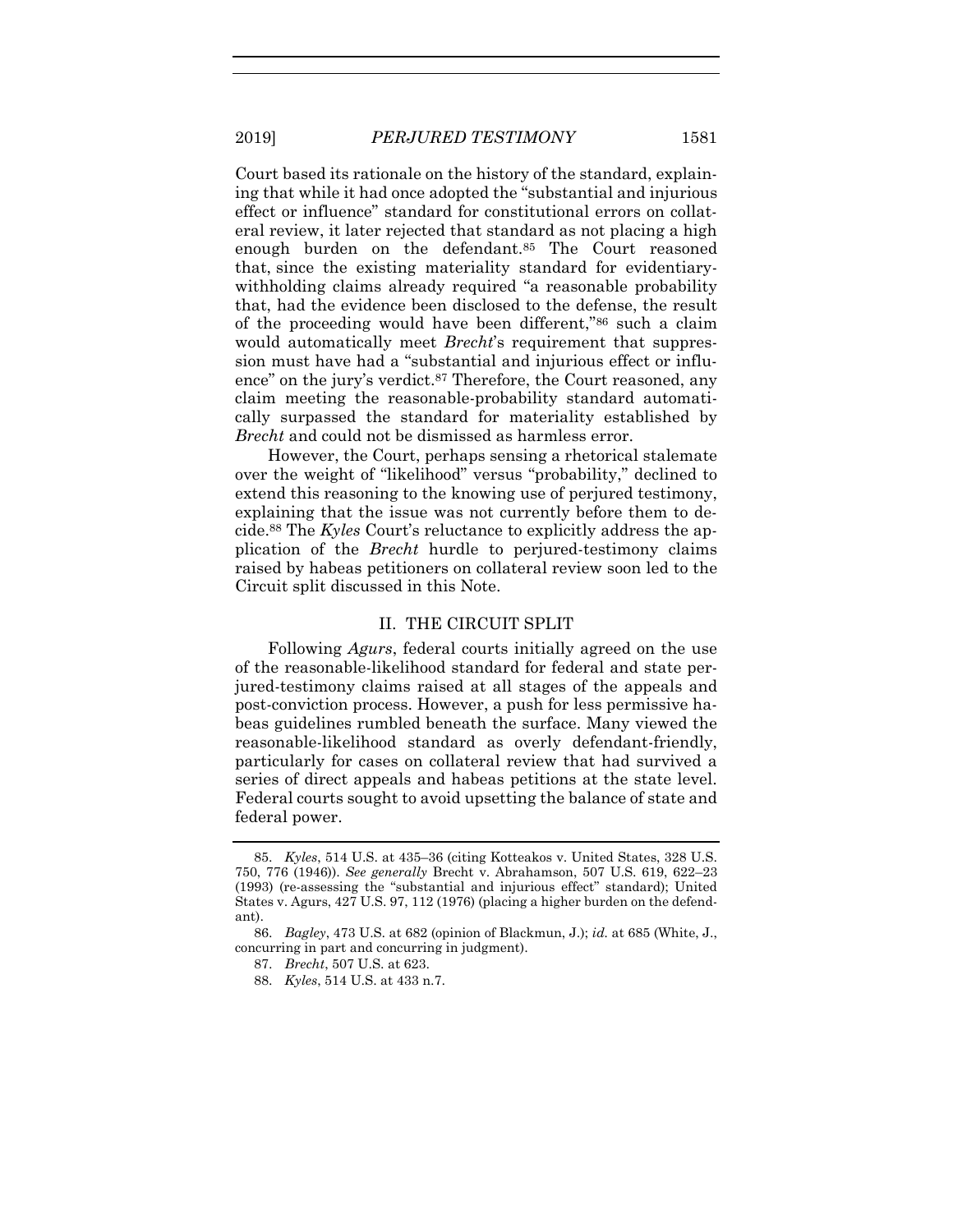This Part will detail the progression of the Circuit split how the Circuits, in a post-*Kyles* world, initially handled the issue of knowing-use-of-perjured-testimony claims on collateral review and why some courts chose to adopt a more challenging standard than the one faced on direct review. Section A explains how the circuit split over the added-prejudice hurdle initially began, and Section B explores how the split progressed, addressing the various defenses raised by each Circuit in dealing with facts before them. Finally, Section C delves into the most recent circuit case to take a side in the split, *Haskell v. Superintendent Greene SCI*, <sup>89</sup> and explores why the Third Circuit chose to side with the minority of courts on the issue of actual prejudice.

#### <span id="page-16-0"></span>A. ESTABLISHING THE SPLIT: DETERMINING MATERIALITY OF PERJURED-TESTIMONY CLAIMS AFTER *KYLES V. WHITLEY*

Until *Brecht*, "reasonable likelihood" was commonly accepted as the standard for knowing-use-of-perjured-testimony claims at all points of litigation. But after *Brecht*, and then *Kyles*, courts began to question the continued applicability of the unmodified *Agurs* standard on collateral review.

1. The First Circuit: Challenging the Reasonable-Likelihood Standard

<span id="page-16-1"></span>The First Circuit was the first to suggest that the Supreme Court had intended to make a change to the reasonable-likelihood standard for perjured-testimony claims raised by habeas petitioners. *Gilday v. Callahan*<sup>90</sup> built its argument based on the Supreme Court's findings in *Kyles v. Whitley* earlier that year.<sup>91</sup> The First Circuit interpreted *Brecht*'s newly-minted actual-prejudice hurdle as applying to all constitutional trial errors on collateral review, while accepting that *Kyles* removed the added hurdle from *Brady* withholding claims.<sup>92</sup> However, because *Kyles* declined to decide whether this exemption applied to the government's knowing use of perjured testimony, the First Circuit reasoned that the *Brecht* hurdle must still be applied in this particular category of *Brady* claims.<sup>93</sup> Under this logic, *Gilday*

93. *Id.*

<sup>89.</sup> 866 F.3d 139, 139 (3d Cir. 2017).

<sup>90.</sup> 59 F.3d 257 (1st Cir. 1995).

<sup>91.</sup> *Id.* at 267–68 (citing *Kyles*, 514 U.S. at 436).

<sup>92.</sup> In *Kyles*, the Court had found that harmless-error analysis could not be applied to *Brady* claims "arising in a habeas case outside the perjury-related context." *Gilday*, 59 F.3d at 267 (citing *Kyles*, 514 U.S. at 433 n.7).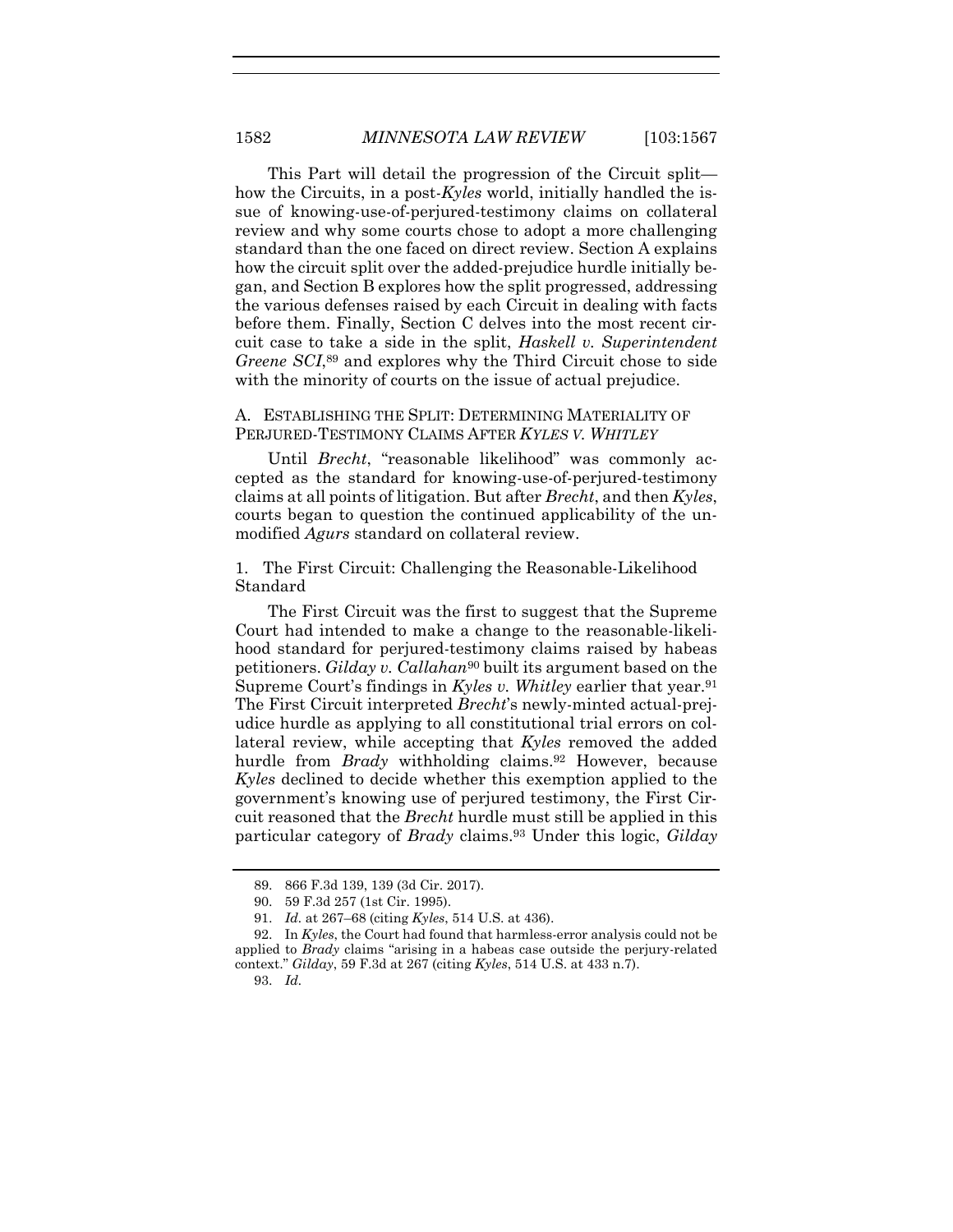proposed that perjured-testimony claims on collateral review face a two-pronged inquiry: "[W]as there a failure to disclose material exculpatory evidence, and, if yes, was such failure harmless?"<sup>94</sup>

<span id="page-17-0"></span>The criminal offense at the heart of the *Gilday* case—an armed bank robbery (intended to "raise funds in support of radical political activities") and the murder of a responding police officer—was complex and politically sensitive.<sup>95</sup> The First Circuit, seeming uncomfortable with the notion that applying a more defendant-friendly standard might increase the likelihood of finding reversible error in this case, spotted a solution in the precedent set by *Brecht*. <sup>96</sup> Despite the prosecutor's "deliberate strategy to misrepresent [witness] credibility and the knowing acquiescence of [] false testimony," and despite the court's apparent contempt for these actions,<sup>97</sup> the First Circuit in *Gilday* held that it was prevented from overturning the conviction by the actual-prejudice analysis in *Brecht*. 98

On direct review, the state court had determined that the prosecutors in *Gilday* had "improperly failed to disclose a deal made with the attorney" of Michael Fleischer, a key witness.<sup>99</sup> The Circuit, reviewing the issue de novo and applying the reasonable-likelihood standard, agreed that "the information withheld by the prosecutor would have provided the basis for powerful impeachment of Fleischer's testimony;"<sup>100</sup> however, upon reaching the actual-prejudice hurdle, the Circuit court found

100. *Id.* at 269.

<sup>94.</sup> *Id.* at 268. Despite the fact that *Kyles* only explicitly refers to the knowing use of *perjured* testimony, the First Circuit extends its interpretation to "equivalent" circumstances as noted in *Bagley*. *Id.* at 267. Rather than perjured testimony, *Gilday* involves a situation in which the prosecutor withheld evidence about a key eyewitness that might have cast his identification of the defendant into doubt. *Id.* at 267 n.10.

<sup>95.</sup> *Id.* at 260.

<sup>96.</sup> *Id.* at 268.

<sup>97.</sup> *Id.* at 269–70 (noting that the State, by taking steps to actively suppress information about the deal struck up with the testifying accomplice witnesses, appears to agree with the conclusion that disclosure could have affected the jurors' judgment).

<sup>98.</sup> Prosecutors are not relieved of disclosure duties by lack of a formal agreement or by the witness's lack of specific knowledge of the agreement. *See, e.g.*, United States v. Bagley, 473 U.S. 667, 683–84 (1985) (finding prosecutors' failure to disclose key information in witness affidavits to be misleading and remanding the case to lower court to determine whether there existed a "reasonable probability" that the result of petitioner's trial would have been different with proper disclosure).

<sup>99.</sup> *Gilday*, 59 F.3d at 268.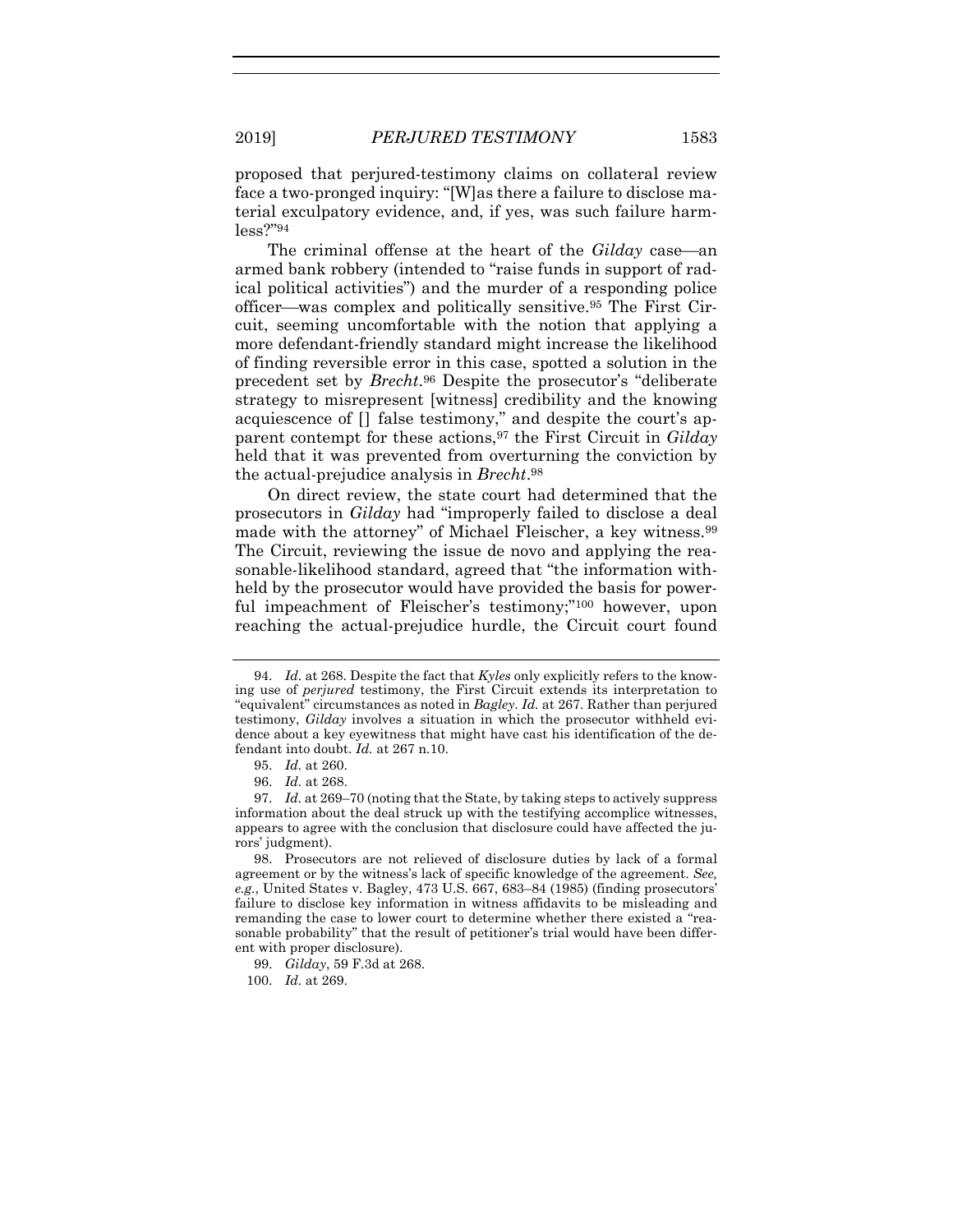that even if the jury had assigned no weight to Fleischer's testimony based on the suppressed impeachment evidence, "the substance of the case against Gilday would have remained the same."<sup>101</sup> Gilday faced a case built on considerable evidence, and Fleischer was a rebuttal witness tasked with "simply [restating] the earlier testimony of another witness."<sup>102</sup> Of the three essential *Brady* claims presented by the petitioner in *Gilday*, <sup>103</sup> the First Circuit found that "none of the asserted nondisclosures, nor all of them cumulatively constitute reversible error" under the new standard.<sup>104</sup>

#### 2. The Ninth Circuit: Rejecting *Brecht's* Application to Perjured-Testimony Claims on Collateral Review

The issue of *Brecht* as it applied to knowing-use-of-perjuredtestimony claims remained relatively unchallenged for the next decade, until the Ninth Circuit broke from the First Circuit's lead and concluded that when the applicable test for a constitutional violation is derived from the materiality standard set by *Agurs* in 1976, *Brecht* need not apply.<sup>105</sup>

*Hayes v. Brown* involved the prosecution of Blufford Hayes for the 1980 murder of a motel manager and burglary of the motel office.<sup>106</sup> An alleged accomplice to the crime, A.J. James, was flown in for the trial, with prosecutors promising James that he could return home after testifying.<sup>107</sup> However, without James's knowledge, the prosecutor in Hayes's case went further, promising James's attorney that the witness would receive transac-

104. *Id.* at 267. Note that the First Circuit rejects these claims both under the *Brecht* actual-prejudice hurdle and *Brecht*'s exception for cumulatively egregious conduct. *See* Brecht v. Abrahamson*,* 507 U.S. 619, 638 n.9 (1993).

105. Violations requiring the *Agurs* standard under law include claims involving suppression, ineffective assistance of counsel, and perjured testimony. Hayes v. Brown, 399 F.3d 972, 984–85 (9th Cir. 2005) (discussing when *Brecht's*  analysis does not apply).

<sup>101.</sup> *Id.* at 269–70.

<sup>102.</sup> *Id.*

<sup>103.</sup> Gilday claimed error in (1) the government's failure to disclose exculpatory statements from a non-testifying eyewitness; (2) the government's failure to disclose exculpatory statements by two trial witnesses; and (3) the government's failure to correct false testimony presented by two accomplice-witnesses who testified that no deals had been reached for their cooperation in trial. *Id.* at 271.

<sup>106.</sup> For more information on the factual basis of *Hayes v. Brown*, see *id.* at 974–78.

<sup>107.</sup> *Id.* at 976–77.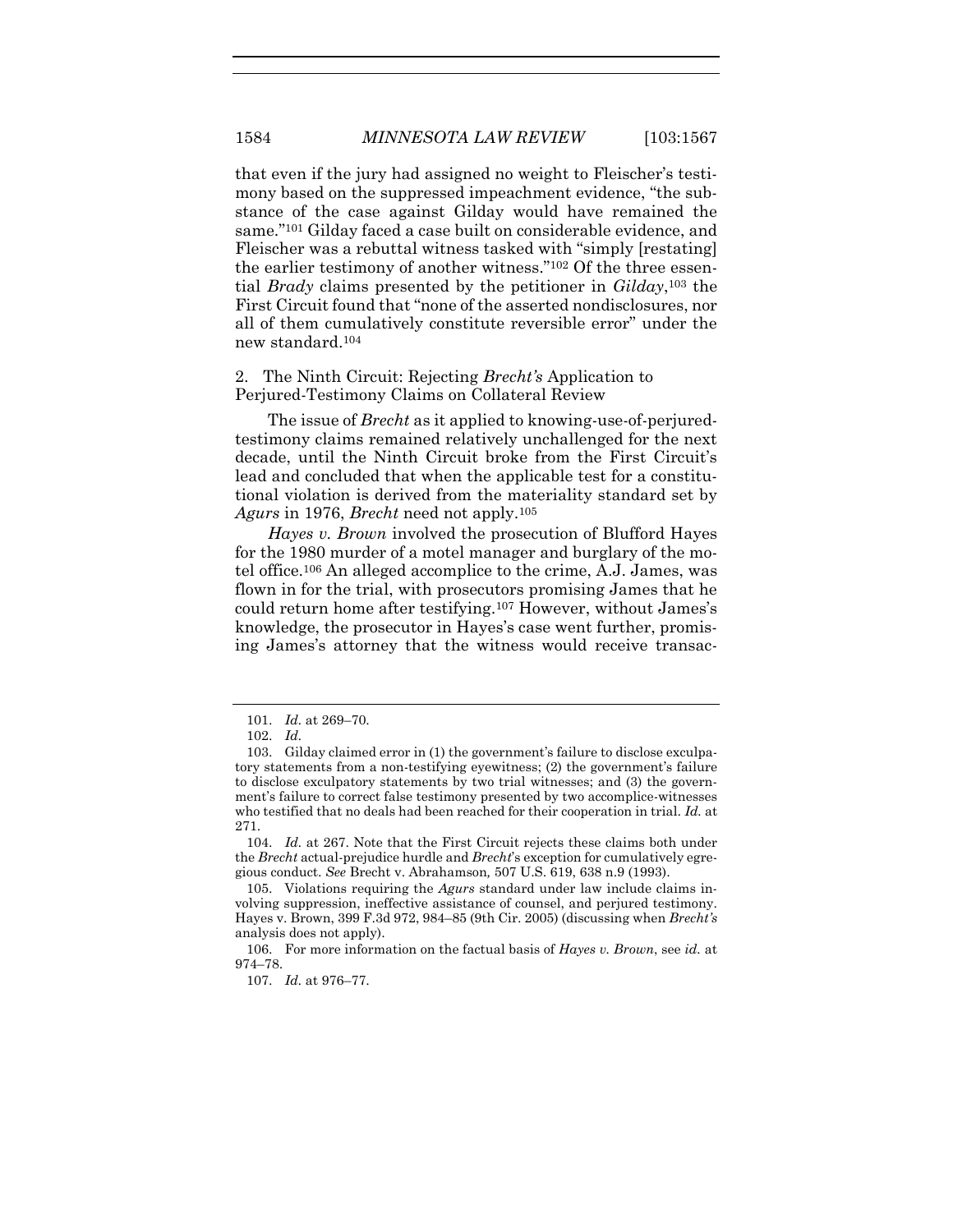tional immunity for the manager's murder and dismissal of unrelated felony charges in exchange for testifying.<sup>108</sup> The prosecutor hoped to circumvent any questions that might reveal that James had been offered a deal to testify, and so, to prevent this information from reaching the trial judge and jury, James's attorney agreed to keep the specifics of the deal from his client.<sup>109</sup> After the trial, the witness, unaware of the deal on his behalf, was returned to Florida on the prosecution's dime, despite believing that he still faced pending charges in California.<sup>110</sup> These charges were later dismissed.<sup>111</sup>

The Ninth Circuit, upon reviewing the facts of the case, found that it clearly showed that "the State knowingly presented false evidence to the jury and made false representations to the trial judge as to whether the State had agreed not to prosecute James on his pending felony charges."<sup>112</sup>

Much like the First Circuit in *Gilday*, the Ninth Circuit objected to the prosecutor's attempt to make a covert deal with a witness's attorney that was not disclosed to the witness or the court.<sup>113</sup> Both Circuits agreed that such a violation likely met the reasonable-likelihood standard, as disclosure of such a deal would have "reduced substantially, or even destroyed" the testifying witness's credibility on the stand.<sup>114</sup> But while *Gilday* interpreted the recent cases of *Brecht* and *Kyles* as combining to create a secondary hurdle for perjured-testimony claims,<sup>115</sup> the Ninth Circuit, reviewing such a claim for the first time under this particular jurisprudence, took a different approach.<sup>116</sup> The court found that "[a]pplication of the Agurs 'any reasonable likelihood' standard necessarily foreclose[d] a Brecht harmless error

<sup>108.</sup> *Id.* at 977.

<sup>109.</sup> *Id.*

<sup>110.</sup> *Id.*

<sup>111.</sup> *Id.*

<sup>112.</sup> *Id.* at 978.

<sup>113.</sup> *Id.* at 987–88 (finding that the State's failure to disclose information about "powerful incentive[s]" offered to testifying witnesses threatens the integrity of the criminal justice system).

<sup>114.</sup> Gilday v. Callahan, 59 F.3d 257, 269 (1st Cir. 1995).

<sup>115.</sup> *See supra* note[s 90](#page-16-1)–[94](#page-17-0) and accompanying text.

<sup>116.</sup> *Hayes*, 399 F.3d at 984 ("[W]hen the Supreme Court has declared a materiality standard, as it has for this type of constitutional error, there is no need to conduct a separate harmless error analysis. As the Supreme Court explained in *Kyles,* when considering a similar question about applying the *Bagley* disclosure requirements, the required finding of materiality necessarily compels the conclusion that the error was not harmless.").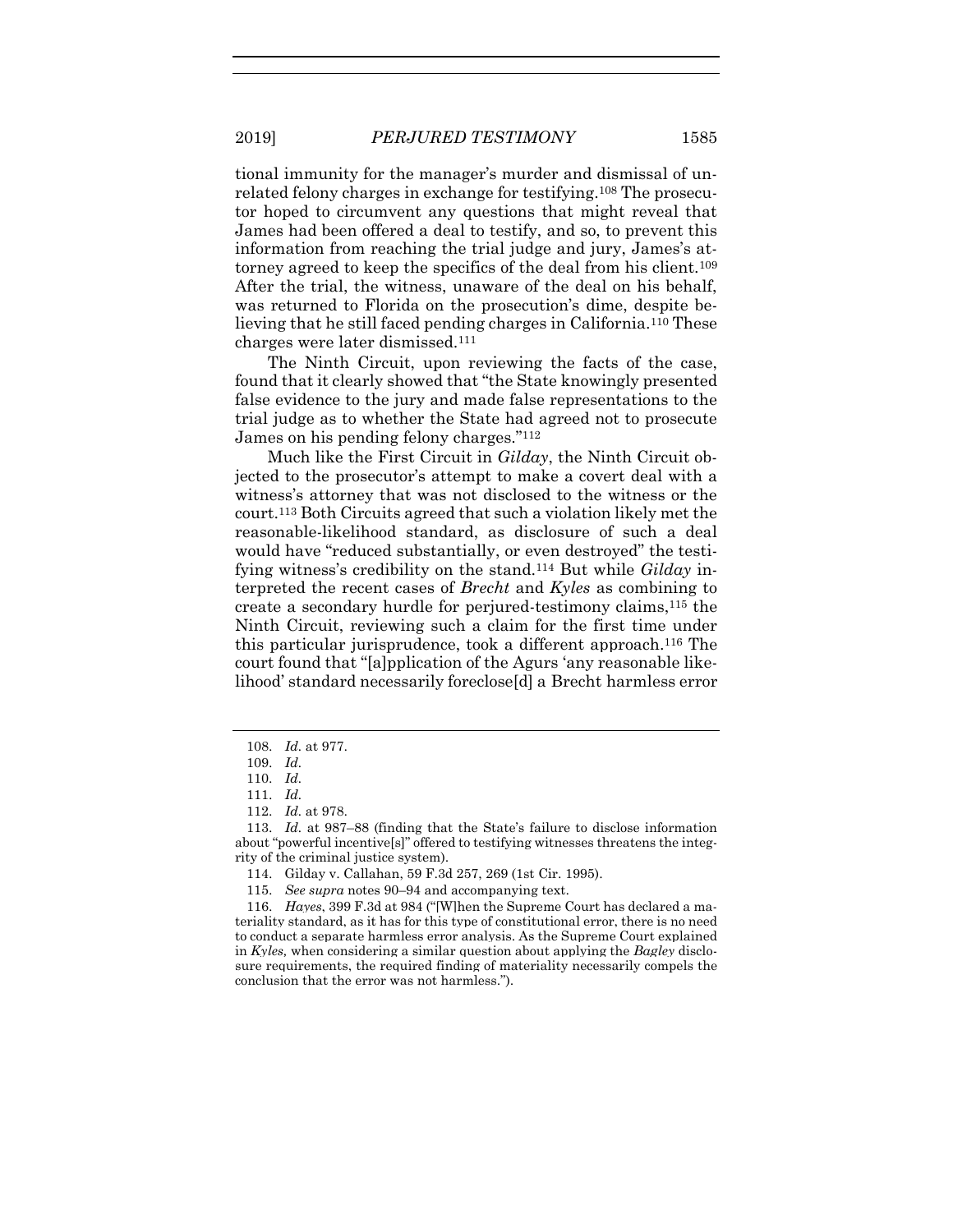analysis" and concluded that *Kyles*'s refusal to decide on perjured-testimony claims was mere dicta.<sup>117</sup> "When the Supreme Court has declared a materiality standard, as it has for this type of constitutional error," the Ninth Circuit explained, "there is no need to conduct a separate harmless error analysis."<sup>118</sup>

At the heart of the Ninth Circuit's decision seemed to be its clear offense at the blatant deception engaged in by the prosecution team in *Hayes*. <sup>119</sup> Prosecutors are barred from presenting false evidence, including false testimony,<sup>120</sup> and the court sternly noted that tricking a witness into lying on the stand "does not . . . insulate the State from conforming its conduct to the requirements of due process."<sup>121</sup> The court called the State's behavior "reprehensible," noting that a witness's lack of apparent complicity in the falsehood "is what gives the false testimony the ring of truth, and makes it all the more likely to affect the judgment of the jury."<sup>122</sup> The Ninth Circuit explained that the use of false evidence violates the Fourteenth Amendment, noting that "[o]ne of the bedrock principles of our democracy . . . is that the State may not use false evidence to obtain a criminal conviction."<sup>123</sup>

B. THE DEEPENING SPLIT: BUILDING SUPPORT FOR THE ADDED-PREJUDICE HURDLE

Despite the bold stance taken by the Ninth Circuit in *Hayes*, twelve years passed and the remaining Circuits, despite sometimes vocalizing serious reservations about excusing such poor prosecutorial behavior, fell in line behind the First Circuit and the *Brecht* hurdle.

<sup>117.</sup> *Id.*

<sup>118.</sup> *Id.*

<sup>119.</sup> *Id.* at 979–80 (noting that the prosecutor specifically represented to the trial judge that no deal had been made for James's testimony, eliciting sworn testimony from James on that issue both on direct and re-direct examination, and failing to correct the record at trial after doubling down on the witnesses' credibility in closing argument). The *Haskell* court, in joining the Ninth Circuit in this split, will be similarly irate about the prosecution's reliance at trial on testimony it knows to be false. Haskell v. Superintendent Greene SCI, 866 F.3d 139, 150 (3d Cir. 2017).

<sup>120.</sup> Napue v. Illinois, 360 U.S. 264, 269 (1959).

<sup>121.</sup> *Hayes*, 399 F.3d at 981 ("Few things are more repugnant to the constitutional expectations of our criminal system than covert perjury[.]" (quoting N. Mariana Islands v. Bowie, 243 F.3d 1109, 1114 (9th Cir. 2001))).

<sup>122.</sup> *Id.*

<sup>123.</sup> *Id.* at 978 (citing *Napue*, 360 U.S. at 269).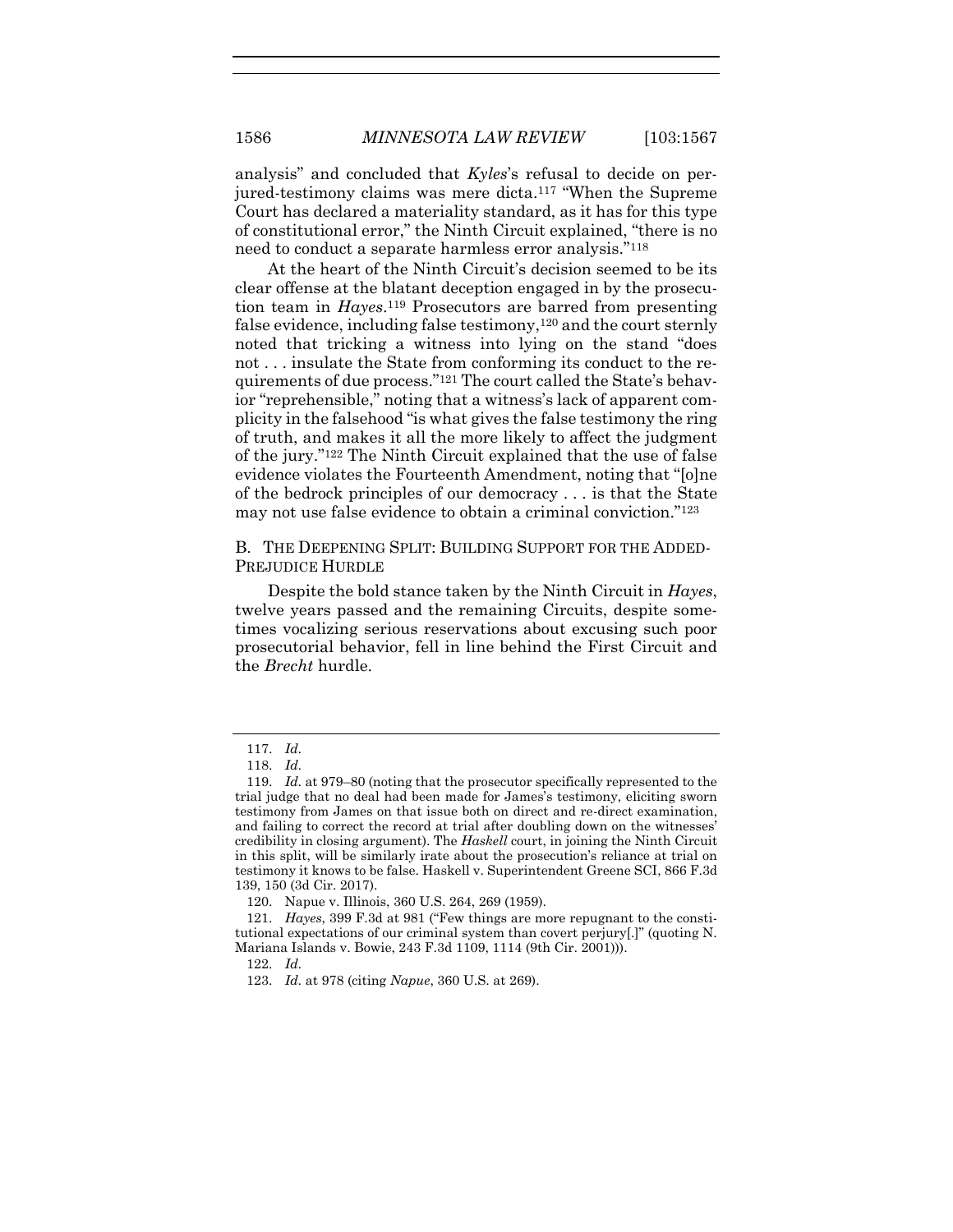Their reasons varied. In 2009, the Sixth Circuit in *Rosencrantz v. Lafler*<sup>124</sup> became the first to join *Gilday* in applying the actual-prejudice hurdle to perjured-testimony claims on collateral review.<sup>125</sup> Although the court called the decision a "close call" case, it ultimately concluded that *Brecht*'s policy concerns weighed heavier than the Ninth Circuit's concerns about prosecutorial culpability.<sup>126</sup>

#### 1. The Sixth Circuit in *Rosencrantz v. Lafler*

The knowing-use-of-perjured-testimony issue in *Rosencrantz v. Lafler*, a case involving sexual assault by a stranger, involved falsehoods told by the victim witness about pretrial communications she had had with the prosecutor in the case.<sup>127</sup> While the Sixth Circuit objected to the prosecutor's conduct in failing to correct testimony from the victim that it knew was false,<sup>128</sup> the court noted that defense counsel had managed, despite this misconduct, to successfully impeach the victim's testimony at several turns during cross-examination.<sup>129</sup>

Emphasizing that "most constitutional errors can be harmless,"<sup>130</sup> the Sixth Circuit drew a line in the sand on the topic of collateral review. The court asserted that *Brecht*'s actual-prejudice analysis must be applied to all constitutional trial errors raised by habeas petitioners, with the exception of those explicitly exempted by *Kyles*, and that the Supreme Court had not deemed knowing-use-of-perjured-testimony claims "to be 'structural' in the sense that they 'affect[] the framework within which

<sup>124.</sup> 568 F.3d 577 (6th Cir. 2009).

<sup>125.</sup> *Id.* at 587–90 (finding the State's failure to disclose victim's false testimony material but ultimately harmless to the outcome of trial).

<sup>126.</sup> *Id.* at 589–90 (emphasizing the importance of pursuing "the prompt administration of justice" and limiting habeas relief to those "grievously wronged") (citation omitted).

<sup>127.</sup> *Id.* at 591–92.

<sup>128.</sup> *Id.* at 589 ("Certainly, the prosecutor's behavior in this case constitutes misconduct that we condemn.").

<sup>129.</sup> Despite the witness and prosecution's silence on the matter of prior conversations with the State, the defense elicited admissions from the witness victim on her history of criminal fraud, prior lies made under oath about the case, and variations and inconsistencies in her testimony. *Id.* at 581. The Sixth Circuit in *Rosencrantz* found that after the defense had focused the jury on the inconsistencies in the victim's testimony, "it was up to the jury—not a federal court conducting collateral review. . .—to sort [it] out." *Id.* at 585–86 (citing Hayes v. Brown, 399 F.3d 972, 992 (9th Cir. 2005) (en banc) (Tallman, J., dissenting)).

<sup>130.</sup> *Id.* at 589 (quoting Arizona v. Fulminante, 499 U.S. 279, 306 (1991)).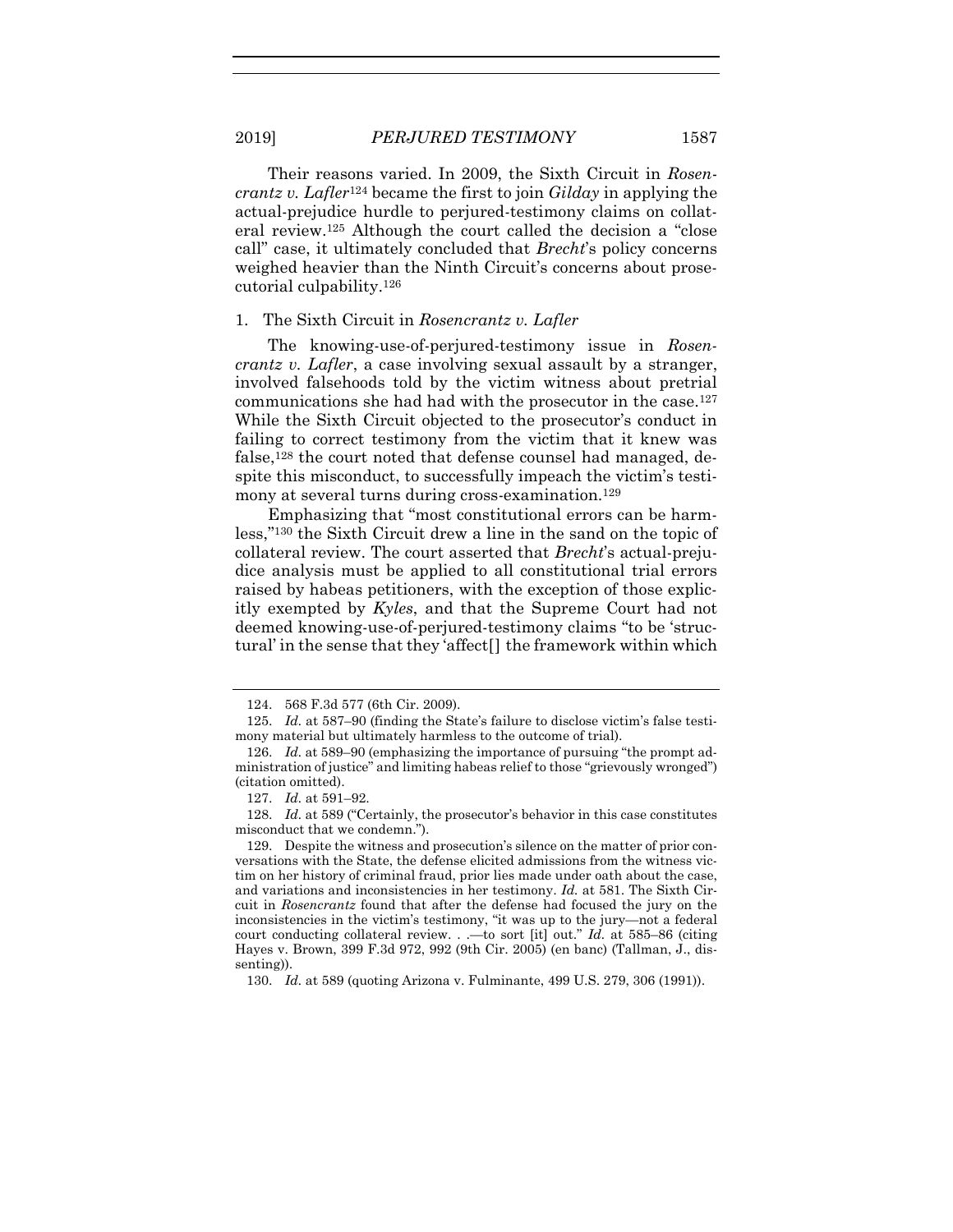the trial proceeds.'"<sup>131</sup> The Sixth Circuit explained that this interpretation of knowing use of perjured testimony as a trial error could explain *Brecht*'s creation of an "unusual case" exception for patterns of prosecutorial misconduct that "so infect the integrity of the proceeding."<sup>132</sup> The Sixth Circuit seemed to find that the Ninth Circuit's main error was the application of strict materiality to a perjured-testimony claim that it acknowledged was not structural.<sup>133</sup>

#### 2. The Eleventh Circuit in *Trepal v. Secretary, Florida Department of Corrections*

In 2012, the Eleventh Circuit in *Trepal v. Secretary, Florida Department of Corrections*<sup>134</sup> followed the Sixth Circuit's lead, reasoning that the "more lenient . . . materiality standard leaves room for the possibility that perjured testimony may be material under [the reasonable-likelihood standard] but still be harmless under *Brecht*."<sup>135</sup>

*Trepal* involved a complicated poisoning murder and, unlike the other perjured-testimony cases in this split, the false testimony in question came from an expert witness who overextended his identification of the chemical evidence.<sup>136</sup> This perjury claim came to light about six years after the trial, when the Office of the Inspector General issued a report criticizing the expert's work.<sup>137</sup> Following the release of the report, the lower court in an evidentiary hearing found that there was no reasonable likelihood that the result of the petitioner's trial would have been different had the false testimony been corrected—in other words, the court found that no constitutional error had occurred at all.<sup>138</sup>

134. Trepal v. Sec'y, Fla. Dep't of Corr., 684 F.3d 1088 (11th Cir. 2012).

135. *Id.* at 1113.

<sup>131.</sup> *Id.* (quoting Shih Wei Su v. Filion, 335 F.3d 119, 126 (2d Cir. 2003) (alteration in original)).

<sup>132.</sup> *Id.* (quoting Brecht v. Abrahamson, 507 U.S. 619, 638 n.9 (1993)).

<sup>133.</sup> The Sixth Circuit acknowledges that *Giglio* could be read as saying that such error implicates structural concerns, but the Sixth Circuit seems to be awaiting direction from above, noting that "the Supreme Court has yet to explicitly hold [knowing-use-of-perjured-testimony] errors as structural." *Id.* at 589. The court explains that the Ninth Circuit in *Hayes* "erred in failing to distinguish false-testimony claims from *Brady* withholding claims." *Id.* at 589–90 (citing *Hayes*, 399 F.3d at 984).

<sup>136.</sup> *Id.* at 1100 (citing the OIG Report as criticizing the expert in presenting testimony that was "stronger than his analytical results would support").

<sup>137.</sup> *Id.* at 1091.

<sup>138.</sup> *Id.* at 1119–20. This appears to be a case of the lower court mixing its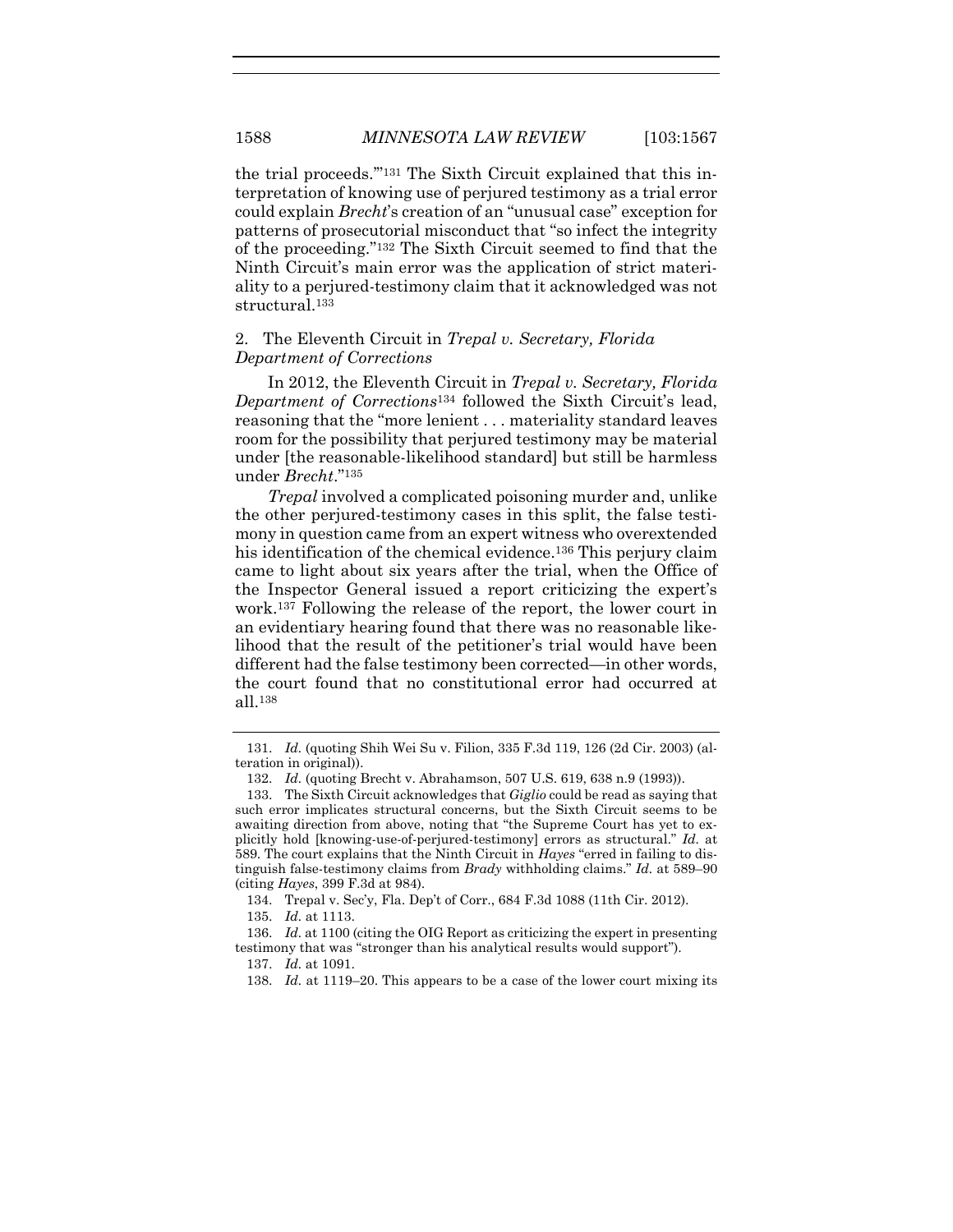The Eleventh Circuit affirmed the lower court's decision and pointed to *Chapman v. California*, upon which the *Agurs* reasonable-likelihood standard was predicated.<sup>139</sup> *Chapman* "rejected the argument that the Constitution requires a blanket rule of automatic reversal in the case of constitutional error," concluding that some constitutional errors may be "so unimportant and insignificant" in the grand scheme of their case as to be deemed constitutionally harmless.<sup>140</sup> The court reasoned that this potential insignificance is exactly the reason why constitutional errors were later subdivided into "'structural defects,' which require automatic reversal," and "'trial errors,' which are subject to harmless[-]error analysis."<sup>141</sup>

The Eleventh Circuit's application of the *Brecht* hurdle to perjured-testimony claims raised on federal collateral review put the onus on state courts to identify alleged constitutional errors and evaluate their prejudicial effects early in the review process.<sup>142</sup> The court's greatest concern seemed not to be whether this use of a heightened standard was fair to defendants, but whether it was fair to the state courts that had previously ruled.<sup>143</sup> The Eleventh Circuit found that, after *Brecht*, the harmless-beyond-a-reasonable-doubt standard previously used by *Chapman* could not be applied to cases on collateral review.<sup>144</sup> Because habeas relief is supposed to be a last resort, the court

139. *Id.* at 1110–14.

140. Brecht v. Abrahamson, 507 U.S. 619, 630 (1993) (quoting Chapman v. California, 386 U.S. 18, 22 (1967)).

141. *Trepal*, 684 F.3d at 1110–11.

142. What this ignores is that state courts may have failed in this duty for any number of reasons: political pressure, tunnel vision, etc. The Eleventh Circuit's view of *Brecht* fails to acknowledge that the issue may not have had the opportunity to have been raised below under the lower standard.

143. *Trepal*, 684 F.3d at 1111 ("[S]tate courts are fully qualified to identify constitutional error and evaluate its prejudicial effect on the trial process . . . and [they] often occupy a superior vantage point from which to evaluate the effect of trial error . . . .").

144. *Id.* ("*Chapman* was a direct-appeal case, and until *Brecht*, the Supreme Court had not had occasion to squarely address whether the *Chapman* 'harmless[-]beyond[-]a[-]reasonable[-]doubt standard' applied to cases on collateral review." (citing *Brecht*, 507 U.S. at 623, 630–38))).

standards; the use of "would have" indicates a standard close to *Bagley*'s reasonable-probability standard for *Brady* withholding claims rather than the reasonable-likelihood "could have" standard used for the knowing use of perjured testimony. The Eleventh Circuit, however, shrugs off the difference: "As a matter of logic, when answering the question posed by the [*Agurs*] standard, saying that there is no reasonable likelihood that the verdict would have been different is the same as saying that there is no reasonable likelihood that the verdict could have been different." *Id.* at 1120.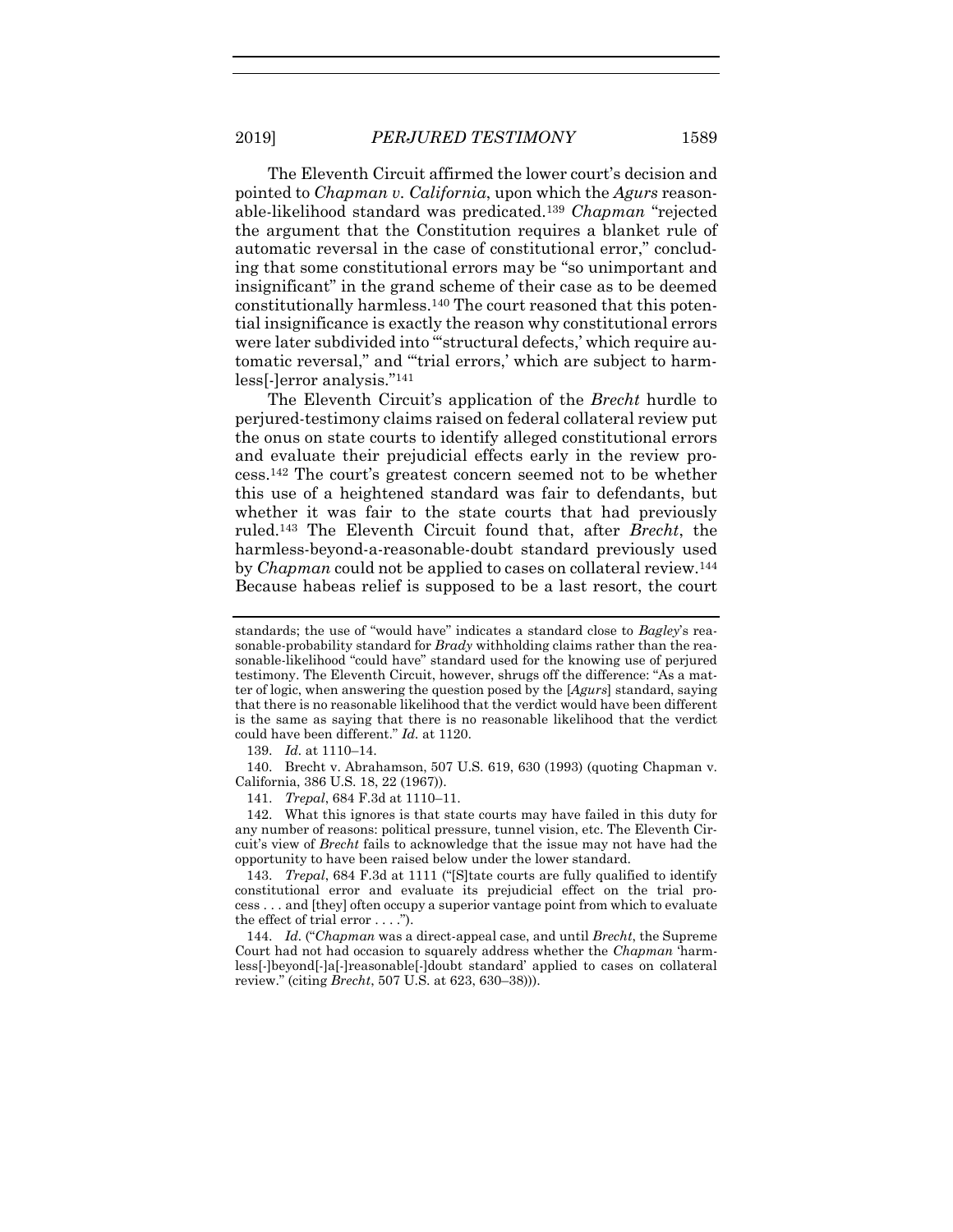reasoned that it would be impractical for such a powerful remedy to be granted on a mere "likelihood" that the error affected the outcome of the trial.<sup>145</sup>

#### 3. The Eighth Circuit in *United States v. Clay*

The next year, the Eighth Circuit in *United States v. Clay*<sup>146</sup> joined the split, agreeing with the Sixth Circuit that the use of false testimony qualifies as a trial error and is therefore amenable to actual-prejudice analysis under *Brecht.*<sup>147</sup> However, although it was quick to reach a decision on the materiality issue, the court was also quick to note, as in *Rosencrantz*, that the Supreme Court could easily change this calculus by deeming such errors structural due to "the fundamental nature of the injury to the justice system caused by the knowing use of perjured testimony by the state...." $^{148}$ 

The habeas petition in *Clay*, which centered on a money laundering and wire fraud scheme, claimed that the government had knowingly permitted a coconspirator witness to falsely testify about his professional background in contracting and real estate.<sup>149</sup> In applying the *Brecht* hurdle, the Eighth Circuit explained that any suppressed evidence under this standard must be analyzed cumulatively and found that, as one of forty witnesses during a weeklong trial, the perjuring witness was not significant enough to the prosecution to have a "substantial and injurious effect" on the verdict.<sup>150</sup>

# C. THE THIRD CIRCUIT REJECTS *BRECHT* FOR PERJURED-TESTIMONY CLAIMS ON COLLATERAL REVIEW

The Ninth Circuit remained alone in its support of the unmodified reasonable-likelihood standard until 2017, when the

146. 720 F.3d 1021 (8th Cir. 2013).

<sup>145.</sup> *See id.* at 1111, 1117; *see also* O'Neal v. McAninch, 513 U.S. 432, 437– 38 (1995) ("If, when all is said and done, the [court's] conviction is sure that the error did not influence the jury, or had but very slight effect, the verdict and the judgment should stand." (alteration in original) (quoting Kotteakos v. United States, 328 U.S. 750, 764–65 (1946))).

<sup>147.</sup> *Id.* at 1026–27.

<sup>148.</sup> *Id.* at 1026 (quoting Rosencrantz v. Lafler, 568 F.3d 577, 589 (6th Cir. 2009)).

<sup>149.</sup> Interestingly, the Eighth Circuit seemed to believe that the knowinguse-of-perjured-testimony claim had already been procedurally defaulted when the petitioner failed to raise the issue at the hearing on his motion for a new trial. The court resolved to address the claim on its merits only because the government failed to raise the issue. *Id.* at 1025 n.2.

<sup>150.</sup> *Id.* at 1028 (quoting *O'Neal*, 513 U.S. at 436).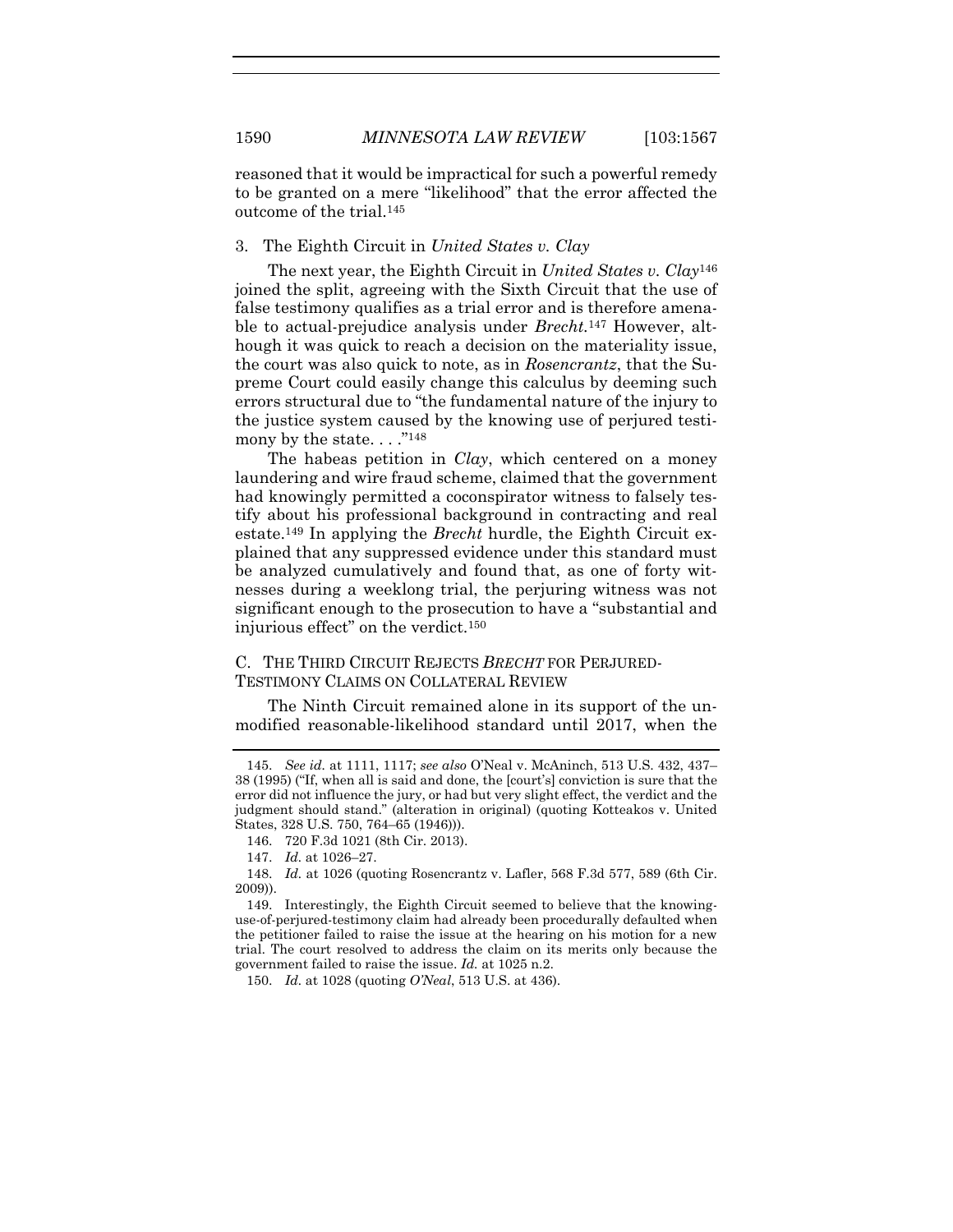Third Circuit stepped up to the plate. In *Haskell v. Superintendent Greene SCI*, <sup>151</sup> the Third Circuit was required to evaluate a perjured-testimony claim in which the prosecutor not only knowingly presented false testimony about consideration received by a key witness, but repeatedly emphasized these lies to the jury.<sup>152</sup>

This, of course, is the case of Vance Haskell and eyewitness Antoinette Blue described in the Introduction.<sup>153</sup> After Blue's performance at both the pretrial and trial hearings, the prosecutor in the Erie murder case, with the help of Erie police detectives and a district attorney from Mercer County, assisted Blue in securing more favorable outcomes on pending charges in Erie and Mercer Counties.<sup>154</sup> However, when questioned on the stand by defense counsel, Blue denied having any pending charges, or expecting or receiving any assistance or consideration for her testimony.<sup>155</sup> Despite having explicit knowledge to the contrary, the prosecutor not only failed to correct Blue's false statements, but also doubled down on her credibility in his closing argument, openly "ridicul[ing] the idea that [she] would benefit from her testimony."<sup>156</sup> Defense counsel only learned two decades after Haskell's conviction that Blue was facing charges in two counties when she came forward with her eyewitness account, four years after the crime, of the shooter's alleged identity.<sup>157</sup>

In its analysis, the Third Circuit emphasized that even if the perjured testimony only goes toward the credibility of the witness, credibility matters.<sup>158</sup> As the Supreme Court once put it: "Had the jury been apprised of the true facts . . . it might well

157. Brief of Petitioner-Appellant at 26–29, 39–40, Commonwealth v. Haskell, No. 809 WDA 2012, 2013 WL 11256405 (Pa. Super. Ct. Aug. 20, 2012).

158. *Haskell*, 866 F.3d at 147*ee also* Napue v. Illinois, 360 U.S. 264, 269 (1959) ("The jury's estimate of the truthfulness and reliability of a given witness may well be determinative of guilt or innocence . . . ."). Other courts have found the same. *Compare* Shih Wei Su v. Filion, 335 F.3d 119, 129 (2d Cir. 2003) (finding materiality in false testimony where the lying witness was "[the] prosecution's chief witness" and the "conviction depended significantly on [the lying witness's] testimony") (first alteration in original), *with* Foley v. Parker, 488 F.3d 377, 392 (6th Cir. 2007) (denying habeas relief where perjured testimony was immaterial because the lying witness "was not a crucial link in the case against [the petitioner]").

<sup>151.</sup> 866 F.3d 139 (3d Cir. 2017).

<sup>152.</sup> *See id.*

<sup>153.</sup> *See supra* Introduction.

<sup>154.</sup> *Haskell*, 866 F.3d at 143–45.

<sup>155.</sup> *Id.* at 143.

<sup>156.</sup> *Id.* at 144.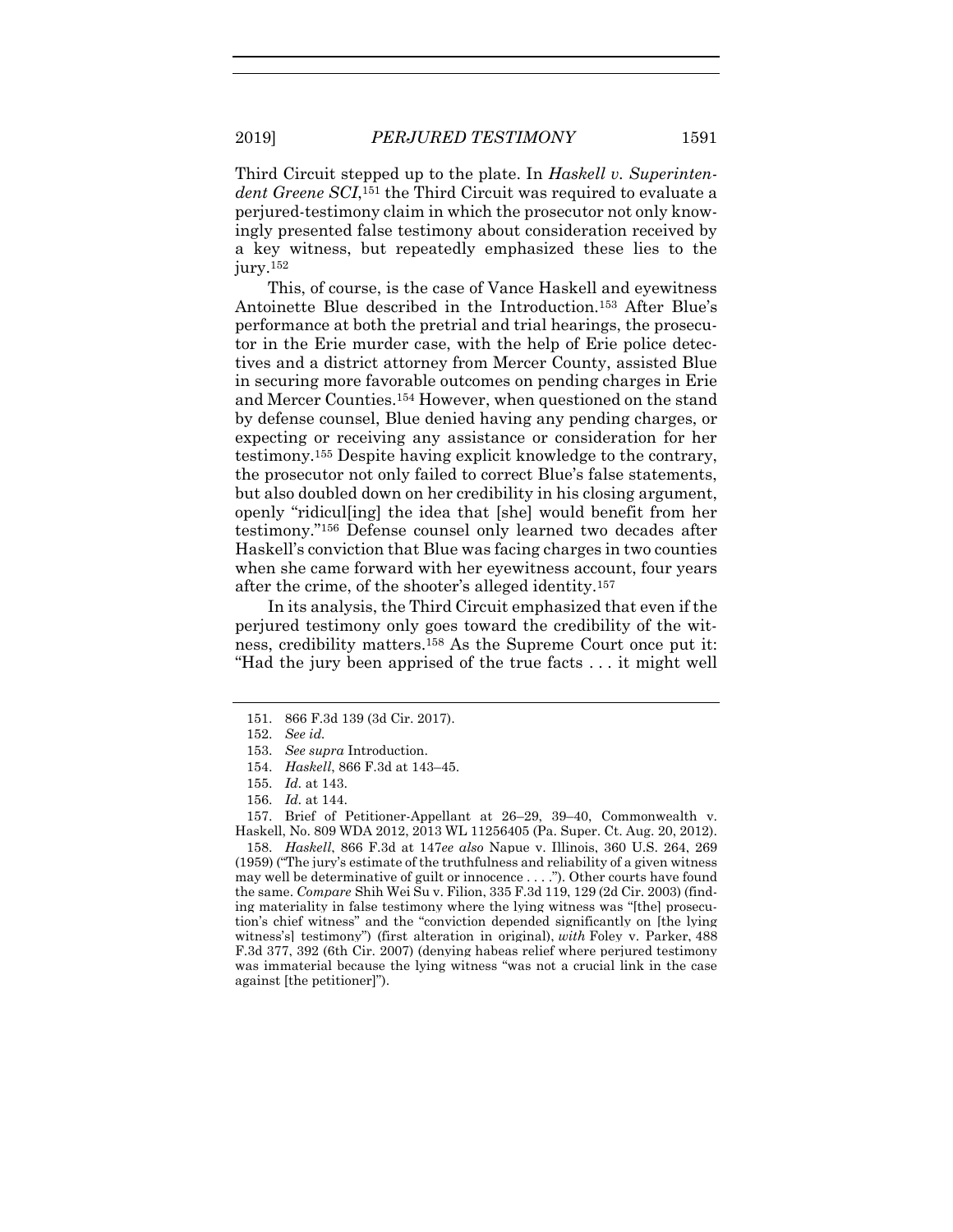have concluded that [the witness] had fabricated testimony in order to curry the favor of the very representative of the State who was prosecuting the case in which [he] was testifying . . . ."<sup>159</sup> Analyzing the case under the unmodified *Agurs* standard, the Third Circuit found it reasonably likely that the jury's judgment could have been affected by such evidentiary suppression.<sup>160</sup> Blue was a key government witness presenting important testimony against the petitioner.<sup>161</sup> The State highlighted its own belief in her subjective importance to the case by vouching for her credibility at closing arguments, despite knowing that she had lied on the stand.<sup>162</sup> Relative to the rest of the evidence in the case, Blue's testimony was strong—she was the only eyewitness willing and able to consistently identify Haskell as the shooter.<sup>163</sup> These factors speak to the weight and significance of Blue's testimony and highlight how valuable impeachment evidence regarding her credibility in testifying would have been to defense counsel as they argued for reasonable doubt.

In assessing the current state of the law, the Third Circuit embraced the same interpretation of *Kyles v. Whitley* as the Ninth Circuit had a dozen years earlier, finding that additional actual-prejudice analysis is not needed for any materiality standard that already contains harmless-error analysis. The implication of *Bagley*, the Third Circuit explains, was that "for perjured-testimony claims raised in [habeas] proceedings, the materiality and harmless-error standards are one and the same;" 164 therefore actual prejudice does not apply to such claims, just as it did not apply to the evidentiary-withholding claims highlighted in *Kyles*. <sup>165</sup> For the three types of prosecutorial misconduct originally distinguished by *Agurs*, the materiality and harmless-error standards merge, meaning there is no need, nor room, to conduct a separate harmless-error test under *Brecht* because it is already baked into the test for materiality.<sup>166</sup>

<sup>159.</sup> *Napue*, 360 U.S. at 270.

<sup>160.</sup> *Haskell*, 866 F.3d at 146.

<sup>161.</sup> *Id.* at 145–46.

<sup>162.</sup> *Id.* at 143–45.

<sup>163.</sup> *Id.* at 146.

<sup>164.</sup> *Id.* at 149.

<sup>165.</sup> *See id.* at 149–50; *see also* United States v. Bagley, 473 U.S. 667, 679

<sup>(1985).</sup>

<sup>166.</sup> Hayes v. Brown, 399 F.3d 972, 985 (9th Cir. 2005).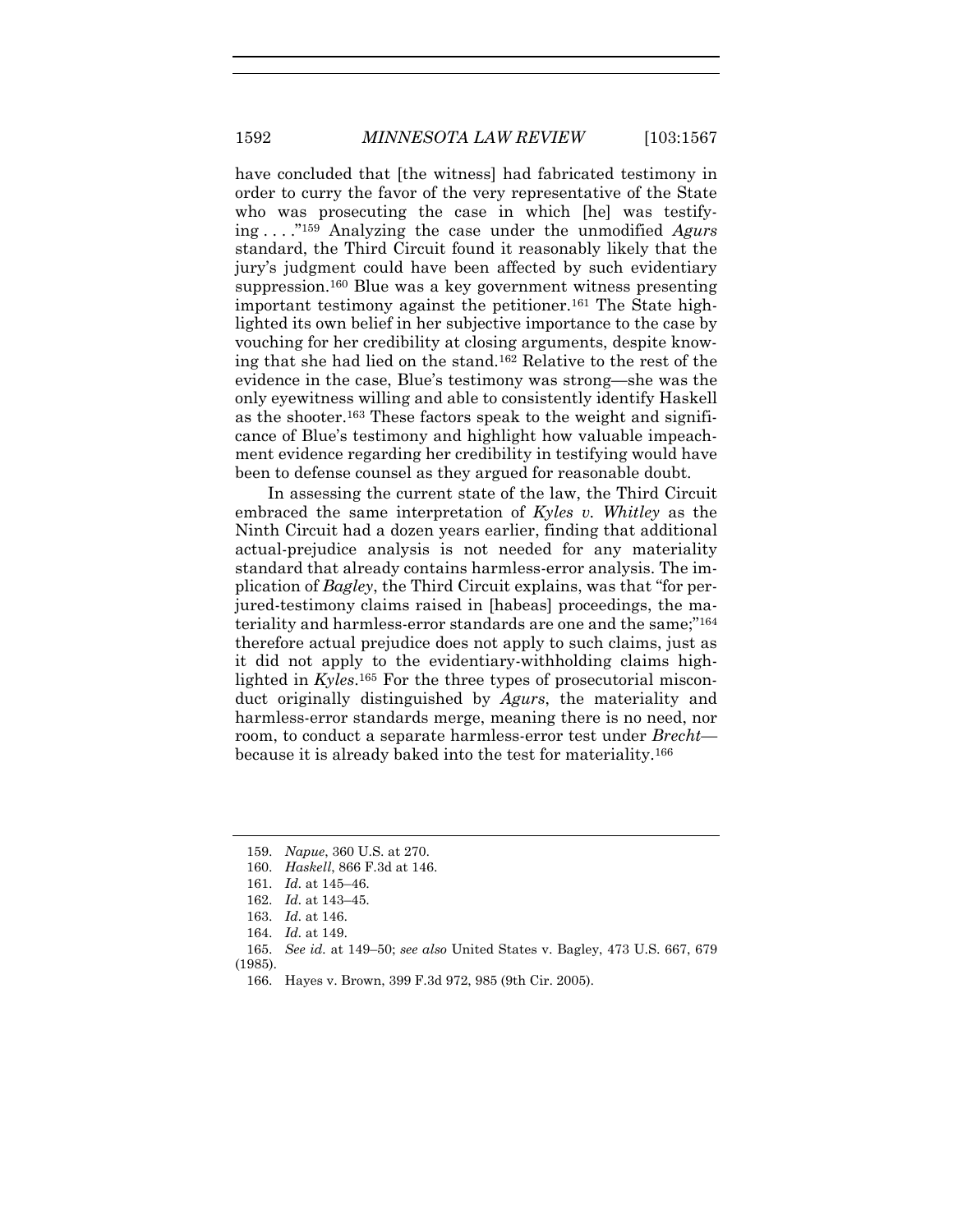Furthermore, the Third Circuit explained, the policy concerns extrapolated in *Brecht* do not apply to knowing-use-of-perjured-testimony claims.<sup>167</sup> *Brecht* was motivated by the Court's concern about verdict finality, federal intrusion onto state decisions, and degradation of trial prominence and the rarity of habeas relief.<sup>168</sup> While federalism concerns loom large, the Third Circuit observed no pressing need to honor previous state court decisions when the knowing use of perjured testimony represents "a bad-faith effort to deprive the defendant of his right to due process and obtain a conviction through deceit"<sup>169</sup> and is considered "fundamentally unfair" by the Supreme Court.<sup>170</sup>

With regards to finality, the Third Circuit points out that the entire point of habeas relief ("an extraordinary remedy") is to protect and endorse the values of justice and fundamental fairness.<sup>171</sup> The Third Circuit disputes the argument that a lower materiality standard for federal habeas claims would degrade the prominence of trial, pointing out that this standard would only apply to a small percentage of perjured-testimony claims: those that did not or could not arise at trial or upon direct review.<sup>172</sup> The vast majority of perjured-testimony claims will continue to be litigated at the trial level, rather than years later upon collateral review. Meanwhile, direct review has a finite

The *Brecht* Court is not alone in expressing anxiety over the degrading prominence of trial. *See* Wainwright v. Sykes, 433 U.S. 72, 88–90 (1977) (arguing that a state trial should be the "decisive event" in determining guilt); Forman v. Smith, 633 F.2d 634, 639 (2d Cir. 1980) (arguing that "all issues should be fully aired at the trial, with no inducement for the defendant . . . to withhold certain issues in the hope of later obtaining a more favorable ruling from a federal court"). However, as the number of jury trials continues to decline in the American judicial system, this argument perhaps holds less weight. For more on the diminishing prominence of the jury trial, see Benjamin Weiser, *Trial by Jury, a Hallowed American Right, Is Vanishing*, N.Y. TIMES (Aug. 7, 2016), https://nyti.ms/2aNeei4 (noting a fifty percent decrease in the number of jury verdicts in New York State Court between 1984 and 2015).

<sup>167.</sup> *Haskell*, 866 F.3d at 151–52.

<sup>168.</sup> *Id.* (citing Brecht v. Abrahamson, 507 U.S. 19, 635 (1993)).

<sup>169.</sup> *Id.* at 151.

<sup>170.</sup> *Bagley*, 473 U.S. at 678–79 (quoting United States v. Agurs, 427 U.S. 97, 103 (1976)).

<sup>171.</sup> *Haskell*, 866 F.3d at 151 (quoting *Brecht*, 507 U.S. at 633).

<sup>172.</sup> *Id.* (noting that "it is possible, even likely, that petitioners will not know of the prosecution's use of perjured testimony until after the opportunity for direct review has passed"). From a commonsense standpoint, most incarcerated petitioners would not wait decades to raise a knowing-use-of-perjured-testimony claim unless those elapsed years represented the time it took for defense counsel to learn of the error.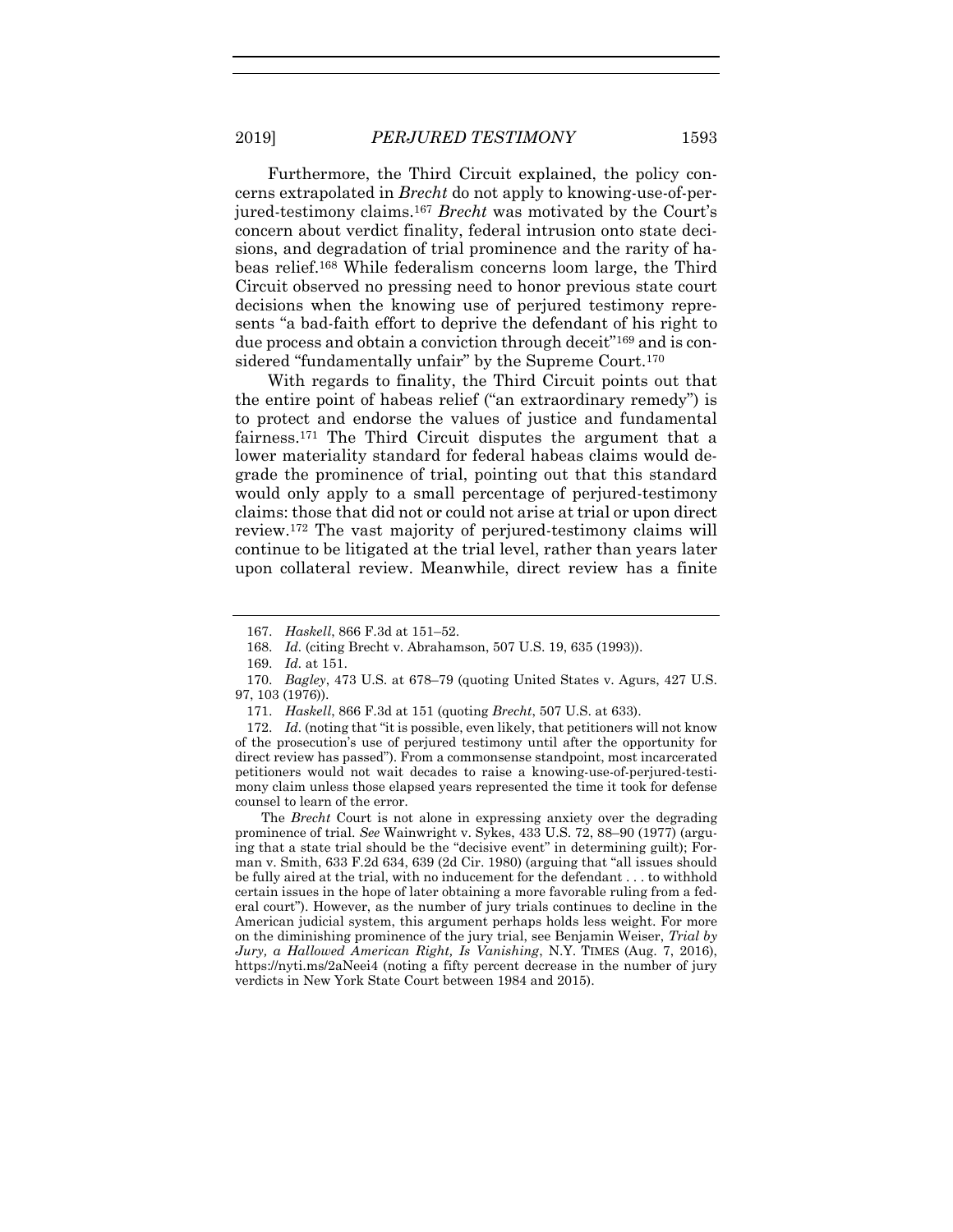statute of limitations, making it much more likely that a petitioner will remain unaware of the occurrence of one of these errors until long after the period for direct review has tolled.<sup>173</sup>

Finally, there was no binding precedent holding the Third Circuit to the heightened *Brecht* standard. Although the Circuit had once before applied the *Brecht* standard to a habeas petition similar to the one in *Haskell*, that case resolved before *Kyles v. Whitley* and was later vacated under new law.<sup>174</sup> The Circuit's decision may have weighed policy heavier than precedent, but in light of the Ninth Circuit's decision in *Hayes v. Brown*, the Third Circuit was well within its discretion to join the minority split. The whole point of cases like *Napue* and *Giglio*, the Third Circuit argued, was to acknowledge the fundamental injustice created by the government's knowing presentation of false testimony at trial.<sup>175</sup> Because *Brady* violations bring the substantive fairness of trial into question, any violation found material can never be harmless under *Brecht*.

#### <span id="page-28-0"></span>III. IN SUPPORT OF A MORE FLEXIBLE STANDARD FOR PERJURED-TESTIMONY CLAIMS

The Third Circuit was correct to reject the application of the *Brecht* actual-prejudice hurdle to knowing-use-of-perjured-testimony claims raised by habeas petitioners on collateral review. The other Circuits, including those presently undecided, should join the Third and Ninth Circuits in adopting the unmodified reasonable-likelihood materiality standard for such claims.

By adding a second prong to the materiality standard initially created by *Agurs*, courts take a bright-line exemption applicable to all *Brady* violations and destroy it by adding an ex post level of analysis to a small subsection of claims. Because habeas petitioners already bear the shifted burden of proof on collateral review,<sup>176</sup> adding an extra hurdle to the path faced by

<sup>173.</sup> *See supra* note[s 30](#page-6-0)–[31](#page-6-1) and accompanying text.

<sup>174.</sup> Robinson v. Arvonio, 27 F.3d 877, 886 (3d Cir. 1994), *cert. granted*, *vacated*, 513 U.S. 1186 (1995).

<sup>175.</sup> *Haskell*, 866 F.3d at 145–46 ("A state violates the Fourteenth Amendment's due process guarantee when it knowingly presents or fails to correct false testimony in a criminal proceeding." (citing Napue v. Illinois, 360 U.S. 264, 269 (1959)); *see* Giglio v. United States, 405 U.S. 150, 153 (1972); *see also* Rosencrantz v. Lafler, 568 F.3d 577, 593 (6th Cir. 2009) (Cole, J., dissenting) ("The whole purpose of the *Giglio*-materiality test is to identify those due process harms requiring post-conviction relief." (citing *Giglio*, 405 U.S. at 153–54)).

<sup>176.</sup> *Haskell*, 866 F.3d at 148; *see also* Blume & Garvey, *supra* note [42,](#page-8-0) at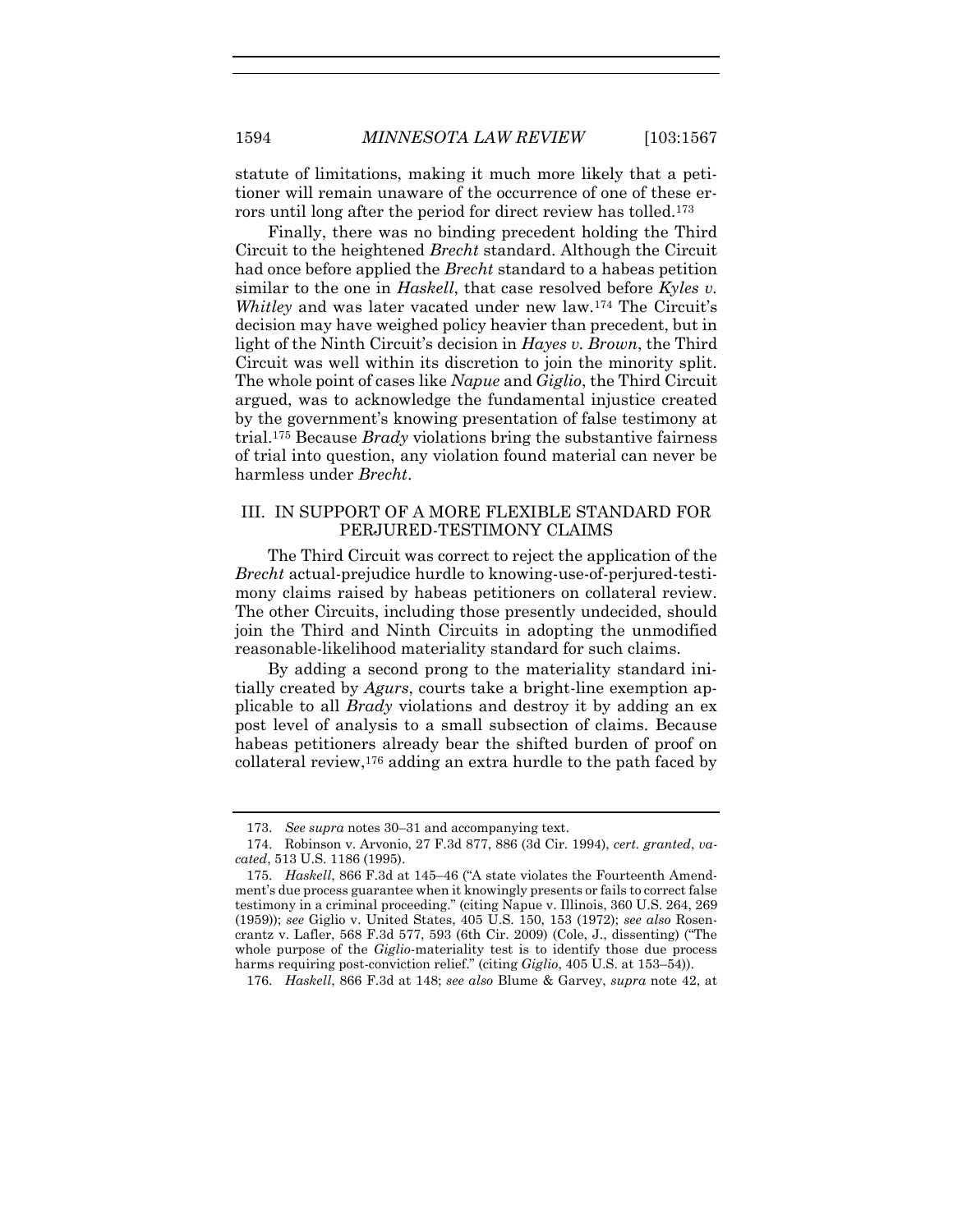habeas petitioners does nothing more than reward prosecutors for successfully obfuscating justice until the appeals period has tolled. By presenting false testimony, the government deprives defendants of any chance at a fair trial. The willful abuse of prosecutorial discretion, including through the knowing or negligent use of perjured testimony, should be a grave enough concern to justify the lower standard for such claims under habeas review.

This Part offers a solution to the ongoing Circuit split over the level of materiality analysis required for perjured-testimony claims raised on collateral review. Section A explains why the existing reasonable-likelihood standard offers a sufficient degree of protection for finality and federalism, and argues that a second level of actual-prejudice analysis need not be added to the standard materiality measure for perjured-testimony claims. Section B then argues that the Supreme Court should resolve the confusion left by *Kyles v. Whitley* by specifically exempting perjured-testimony claims from the *Brecht* actual-prejudice hurdle, while Section C examines an alternative solution posed by several of the Circuits that suggests that the Supreme Court step in and recategorize the knowing use of perjured testimony as a structural error subject to immediate reversal.

# A. THE REASONABLE-LIKELIHOOD STANDARD SUFFICIENTLY MEETS THE NEEDS OF HARMLESS-ERROR ANALYSIS FOR PERJURED-TESTIMONY CLAIMS

Much of the confusion between the Circuits comes down to the Court's actions in *Kyles v. Whitley*. <sup>177</sup> Following an exhaustive analysis, the Court in *Kyles* concluded that the reasonableprobability standard used by the *Brady* evidentiary-withholding violations at bar fully satisfied the need for harmless-error analysis and that such claims were therefore exempt from added analysis under *Brecht*. <sup>178</sup> With no knowing-use-of-perjured-testimony claim before it, the Court declined to extend its holding to the last category of *Brady* trial errors.<sup>179</sup> However, even though "reasonable probability" is a narrower standard than "reasonable likelihood," the Court's arguments against *Brecht* could easily be extended to the knowing use of perjured testimony. The Court itself recognized that the reasonable-likelihood

<sup>169 (&</sup>quot;[T]he burden of proof within the law of harmless error represents a probability of prejudice, or a probability of another probability.").

<sup>177.</sup> 514 U.S. 419 (1995).

<sup>178.</sup> *See id.* at 437.

<sup>179.</sup> *See id.* at n.7.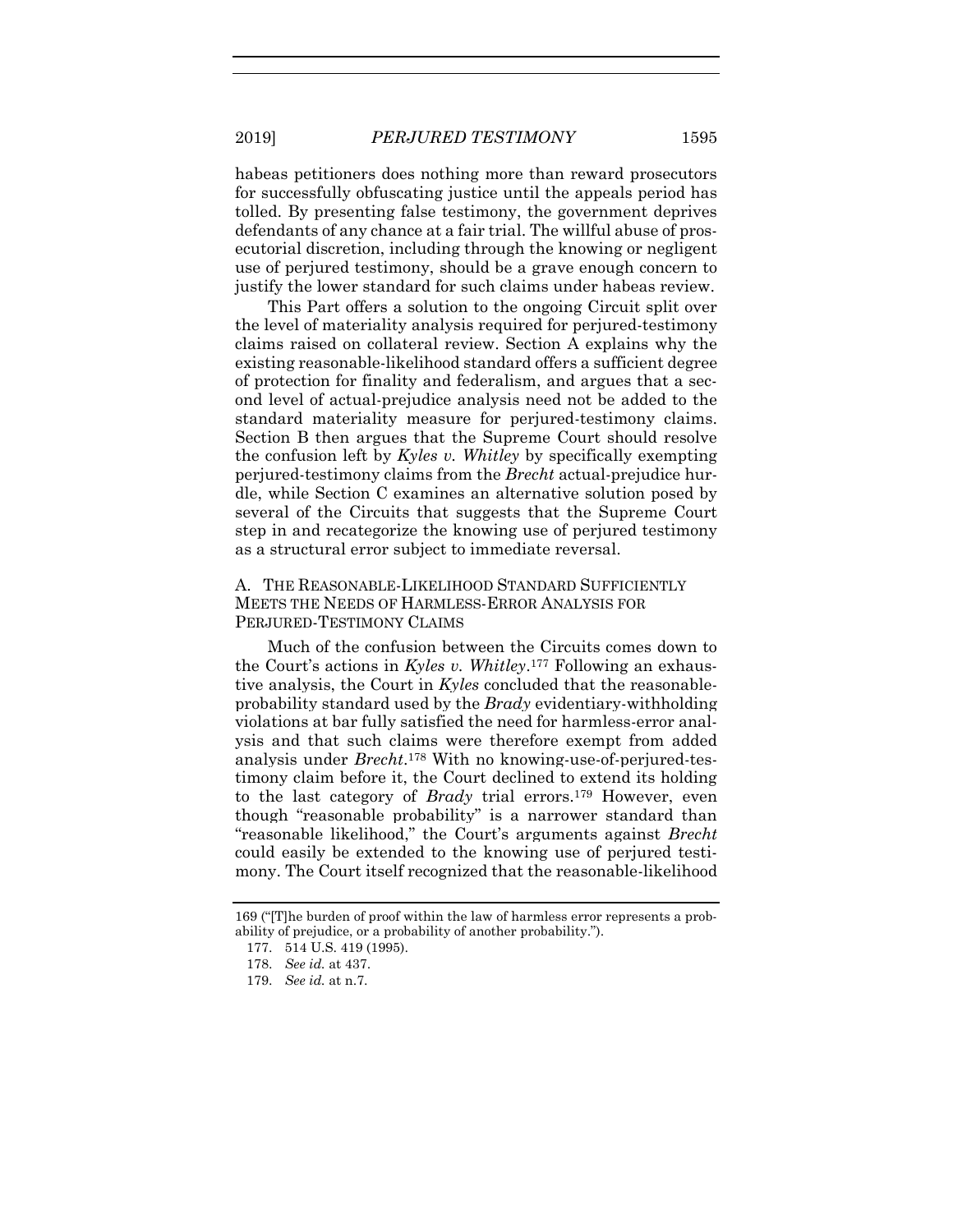standard, when used for perjured-testimony claims, produces results equivalent to harmless-error analysis (in the form of another harmless-error test, *Chapman*'s "harmless beyond a reasonable doubt" standard).<sup>180</sup> In fact, the Court several years earlier recognized that this softer standard for perjured-testimony claims was justified by the level of prosecutorial misconduct and "corruption of the truth-seeking function" such claims presented.<sup>181</sup>

The Court in *United States v. Bagley* sought to retain the "less onerous" reasonable-likelihood standard for perjured-testimony claims for a reason.<sup>182</sup> Yet, after *Kyles*, a majority of decided Circuits would have petitioners believe that the only *Brady* claims facing added scrutiny on collateral review were perjuredtestimony claims.<sup>183</sup> Despite the clear intent of the Supreme Court in *Agurs* and *Bagley* to wrangle the use of false testimony by unscrupulous prosecutors,<sup>184</sup> the pro-*Brecht* Circuits accept only the reluctant dicta put forth by the Court in *Kyles*, <sup>185</sup> arguing that because the *Kyles* Court declined to specifically extend its ruling to an issue not before it, the issue must by default be controlled by *Brecht*. <sup>186</sup> But the question is moot—*Kyles* states that the actual-prejudice hurdle need not apply if harmless-error analysis is already present in the existing standard.<sup>187</sup> Despite

185. *See* Kyles v. Whitley, 514 U.S. 419, 431–33 nn.6–7 (1995) (declining to "consider the question whether Kyles's conviction was obtained by the knowing use of perjured testimony" because the issue was not before the Court).

186. *See, e.g.*, Trepal v. Sec'y, Fla. Dep't of Corr., 684 F.3d 1088, 1112–13 (11th Cir. 2012) ("We note that no *Brecht* analysis is needed for *Brady* violations, for the Supreme Court has held that a showing of materiality under *Brady*  necessarily establishes actual prejudice under *Brecht*." (citing *Kyles*, 514 U.S. at 435)).

187. *See id.* at 435 ("Assuming . . . that a harmless-error enquiry were to apply, a *Bagley* error could not be treated as harmless, since 'a reasonable probability that, had the evidence been disclosed to the defense, the result of the proceeding would have been different[]' . . . necessarily entails the conclusion that the suppression must have had 'substantial and injurious effect or influence in determining the jury's verdict[]' . . . ." (first quoting *Bagley*, 473 U.S. at 682; and then quoting Brecht v. Abrahamson, 507 U.S. 619, 623 (1993))).

<sup>180.</sup> In 1985, the Supreme Court observed that "this Court's precedents indicate that the standard of review applicable to the knowing use of perjured testimony is equivalent to the *Chapman* harmless-error standard." United States v. Bagley, 473 U.S. 667, 680 n.9 (1985). *See generally* Blume & Garvey, *supra* note [42,](#page-8-0) at 164.

<sup>181.</sup> *Bagley*, 473 U.S. at 680 (quoting United States v. Agurs, 427 U.S. 97, 104 (1976)).

<sup>182.</sup> United States v. Clay, 720 F.3d 1021, 1026 (8th Cir. 2013).

<sup>183.</sup> *See supra* Part II.B.

<sup>184.</sup> *See Bagley*, 473 U.S. 667; *Agurs*, 427 U.S. 97.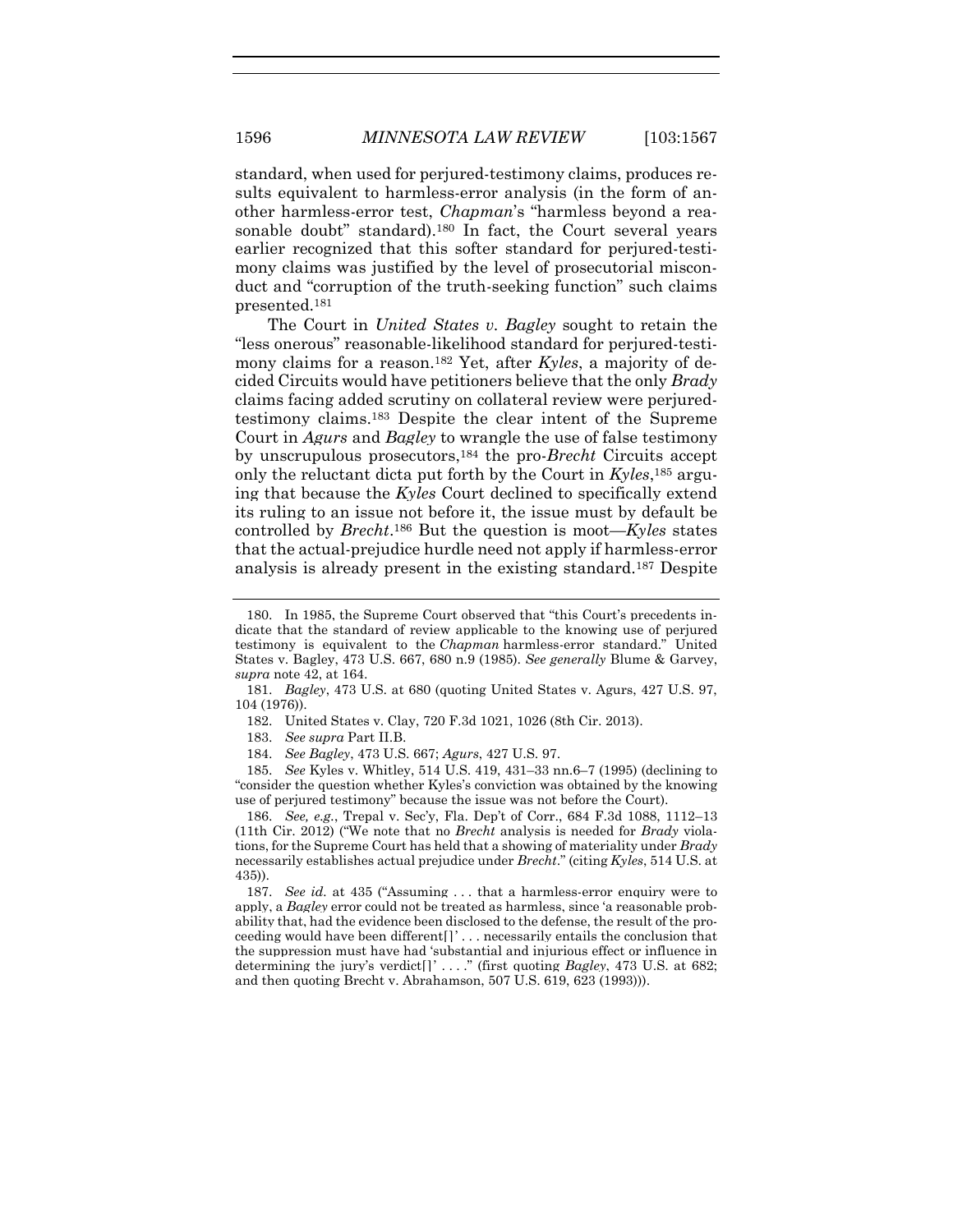the Court's reluctance to explicitly extend this holding beyond the scope of the reasonable-probability standard, this logic holds true. The reasonable-likelihood standard is sufficiently capable of meeting the goals of harmless-error analysis on collateral review, and adding an unnecessary second prong to the materiality test laid out by *Agurs* fails to serve the intent of the Court.

#### B. THE SUPREME COURT SHOULD RESOLVE THE CONFUSION CREATED BY *KYLES V. WHITLEY*

There are several reasons why the Supreme Court should grant certiorari and resolve the issue left dangling by *Kyles v. Whitley* by exempting perjured-testimony claims raised by habeas petitioners from the added *Brecht* hurdle. First, as explained above, harmless-error analysis is already present in the existing materiality standard for perjured testimony.<sup>188</sup> In 1985, the Supreme Court found that the reasonable-likelihood standard for knowing-use-of-perjured-testimony claims was "equivalent to the *Chapman* harmless-error standard," containing builtin harmless-error analysis.<sup>189</sup> This confirms that there is no need to apply the *Brecht* hurdle to any claims with an existing harmless-error materiality standard.

Second, collateral review represents a last chance at liberty for petitioners who have exhausted all other appellate and postconviction options. <sup>190</sup> The writ of habeas corpus has been under attack in federal courts since the mid-1980s.<sup>191</sup> Indeed, many scholars consider post-conviction habeas relief "all but a dead letter" in the modern jurisprudence.<sup>192</sup> This can be credited to a number of changes in the criminal justice system, including increasing criminalization of certain acts and creation of new requirements designed to limit federal habeas filings.<sup>193</sup>

<sup>188.</sup> *See supra* Part III.A.

<sup>189.</sup> *Bagley*, 473 U.S. at 680 n.9.

<sup>190.</sup> *Cf. Brecht*, 507 U.S. at 633 (calling habeas relief "an extraordinary remedy").

<sup>191.</sup> *See generally* Gershman, *supra* note [16](#page-3-0) (describing the obstacles imposed by the Supreme Court which "block[ed]" habeas claims in cases from the 1980s).

<sup>192.</sup> Carlos M. Vazquez & Stephen I. Vladeck, *The Constitutional Right to Collateral Post-Conviction Review*, 103 VA. L. REV. 905, 906 (2017) ("For years, the prevailing academic and judicial wisdom has held that, between them, Congress and the Supreme Court have rendered post-conviction habeas review all but a dead letter.").

<sup>193.</sup> *See supra* note [71](#page-12-0) and accompanying text.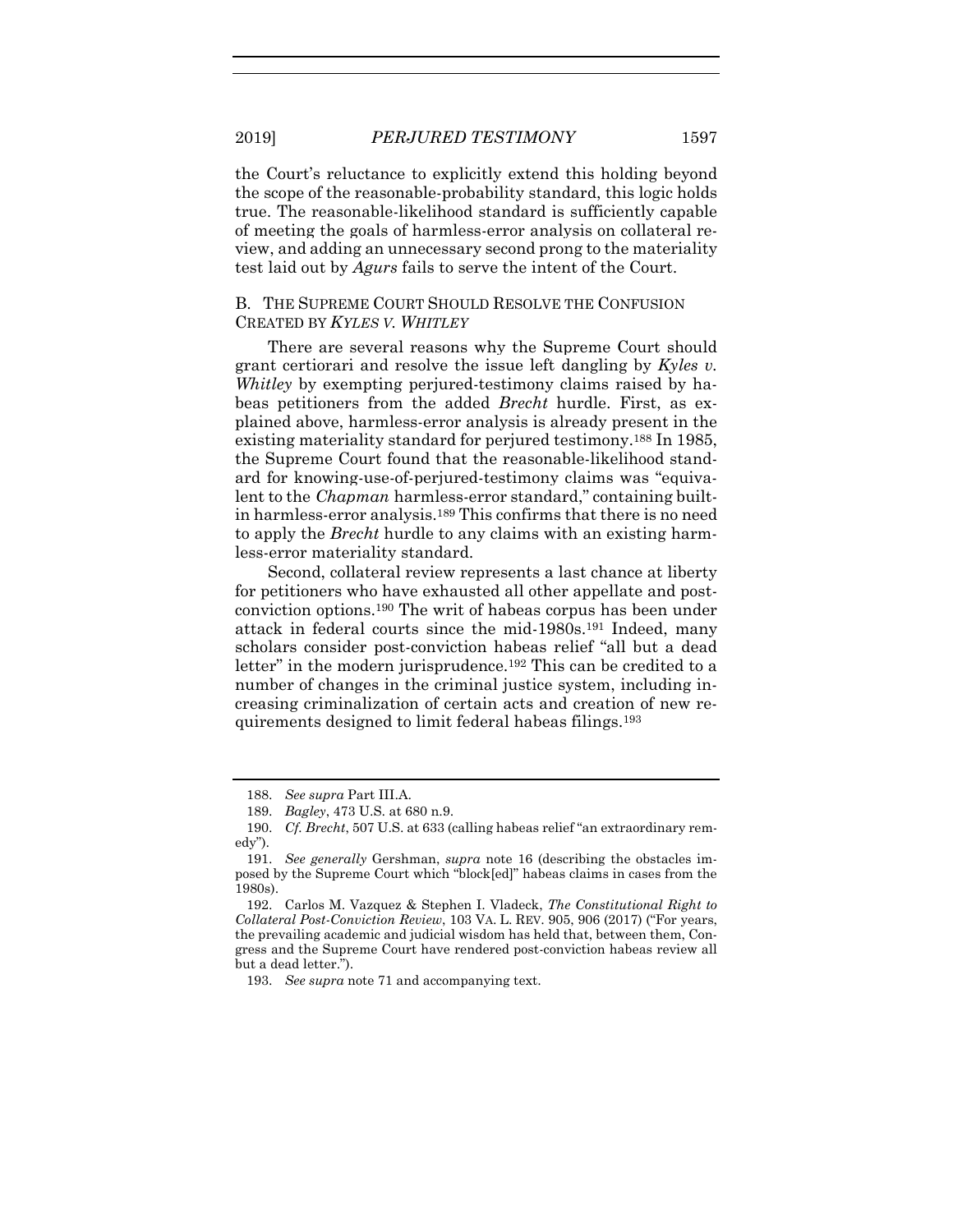If the prosecutor's knowing use of false testimony does not come to light early enough in the appeals process, the petitioner may lose all opportunities to raise the issue under the unmodified *Agurs* reasonable-likelihood standard. Habeas scholars John Blume and Stephen Garvey argue that "*Brecht* increases the incentive for prosecutors to ignore or willfully neglect constitutional limits and to commit constitutional error."<sup>194</sup> The government's failure to correct false testimony before a conviction is entered deprives these petitioners of both a fair trial and any chance at a productive appeal.

Third, while federalism and finality are real concerns, the Third Circuit rightly points out that the entire purpose of habeas relief is to protect and endorse the values of justice and fundamental fairness.<sup>195</sup> When petitioners do raise perjured-testimony claims later in the appeals process, it is often because that is when they first learn of the error. In *Rosencrantz*, for example, the petitioner was only alerted that the victim lied under oath, and that prosecutors knowingly permitted this false testimony, through an affidavit submitted by a former Sheriff's Department employee who interviewed the victim in jail before, during, and after her meetings with police detectives and an identified prosecutor.<sup>196</sup> In *Trepal*, an expert witness's act of perjury only became public knowledge after an investigative report was filed by the state attorney general.<sup>197</sup> In both cases, the likelihood of the state's misconduct coming to light on its own was next to nil, causing one to wonder exactly how many potential habeas petitioners face this precise situation and never learn of it.

Fourth, pro-*Brecht* Circuits interpret the Supreme Court's reluctance to act in *Kyles* as an implicit adoption of the actualprejudice hurdle for perjured-testimony claims.<sup>198</sup> But reading *Kyles* in this way creates a bizarre world wherein, upon reaching the court of last resort, the discovery of an unintended nondisclosure will face a *lower* materiality hurdle than a *Brady* error caused by state deception. <sup>199</sup> In this world, a habeas petitioner

<sup>194.</sup> Blume & Garvey, *supra* note [42,](#page-8-0) at 188.

<sup>195.</sup> Haskell v. Superintendent Greene SCI, 866 F.3d 139, 151 (3d Cir. 2017).

<sup>196.</sup> Rosencrantz v. Lafler, 568 F.3d 577, 582 (6th Cir. 2009).

<sup>197.</sup> Trepal v. Sec'y, Fla. Dep't of Corr., 684 F.3d 1088, 1100–01 (11th Cir. 2012).

<sup>198.</sup> *See, e.g.*, United States v. Clay, 720 F.3d 1021, 1026 (8th Cir. 2013); *Trepal*, 684 F.3d at 1112 n.29; *Rosencrantz*, 568 F.3d at 589; Gilday v. Callahan, 59 F.3d 257, 267–68 (1st Cir. 1995).

<sup>199.</sup> *Compare* Kyles v. Whitley, 514 U.S. 419, 432–40 (1995) (analyzing the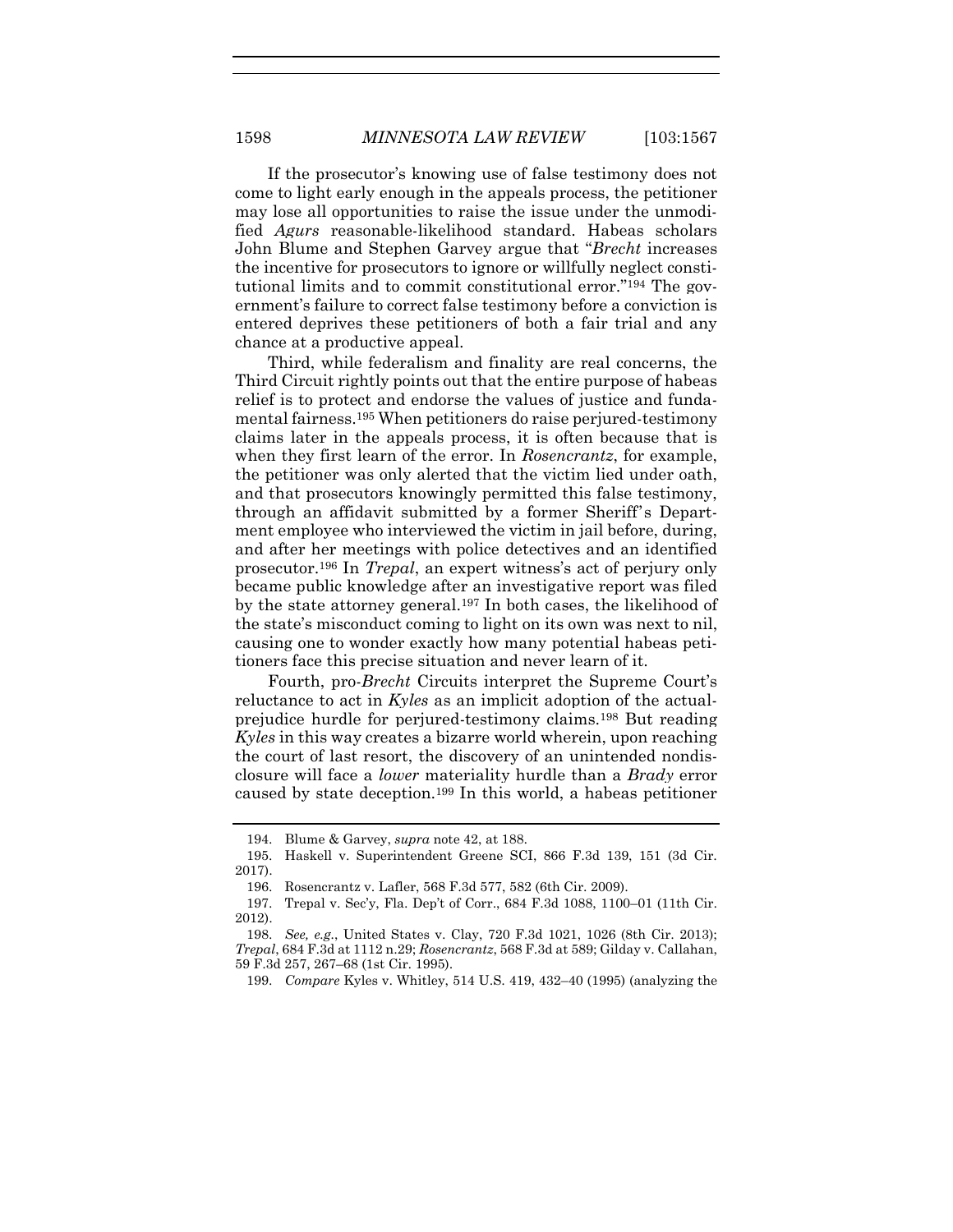alleging inadvertent evidentiary withholding need only to show that a reasonable jury would hypothetically have been affected by the truth. Yet, this same interpretation would require a petitioner alleging acts of intentional deception by the state to show that a reasonable jury not only *could* have been affected by the truth, but that the false testimony presented caused actual prejudice in the petitioner's case.

Finally, the Supreme Court's decision in *Kyles* to limit the application of the actual-prejudice hurdle represented a sudden about-face by the Court just two years after it decided *Brecht*. 200 One reason for this shift might be found in the Court's makeup at that time. Despite the short time between the two cases, the Court's lineup had shifted by twenty-five percent, with Justice Blackmun and Justice White retiring and Justice Ginsburg and Justice Breyer joining the bench. Both *Kyles* and *Brecht* came down as 5–4 decisions, with Justice Stevens filing a concurring opinion on both.<sup>201</sup> In 2018, just one of the original five majority votes on *Brecht* (Justice Thomas) and two of the original five majority votes on *Kyles* (Justices Ginsburg and Breyer) remain.<sup>202</sup> Justice Stevens, the swing vote in both cases, retired in 2010.<sup>203</sup> As the Supreme Court continues to face questions about the treatment of perjured testimony discovered after conviction is entered, the time is right for the Court to readdress the issue of

prosecution's inadvertent failure to disclose evidence favorable to the defense under the "reasonable probability" standard of materiality when raised on federal collateral review), *and* Vaughn v. United States, 93 A.3d 1237, 1254 (D.C. 2014) (analyzing the prosecution's failure to disclose favorable impeachment evidence about a key State witness under the "reasonable probability" standard when raised on direct appeal), *with* Woodall v. United States, 842 A.2d 690, 696 (D.C. 2004) (analyzing appellant's claim that the prosecution knowingly presented false testimony under the "reasonable likelihood" standard when raised on direct appeal), *and* United States v. Clay, 720 F.3d 1021, 1026–27 (8th Cir. 2013) (analyzing the prosecution's knowing use of perjured testimony under the "actual prejudice" standard when raised by a habeas petitioner on federal collateral review).

<sup>200.</sup> *See supra* Part I.D.2.

<sup>201.</sup> *See Kyles*, 514 U.S. at 454–56 (Stevens, J., concurring); Brecht v. Abrahamson, 507 U.S. 619, 639–44 (1993) (Stevens, J., concurring).

<sup>202.</sup> *Current Members*, SUP. CT. U.S., https://www.supremecourt.gov/about/ biographies.aspx (last visited Nov. 20, 2018); *see also Kyles*, 514 U.S. at 421–54 (majority opinion by J. Souter, J. Stevens, J. Ginsburg, J. Breyer, and J. O'Connor); *Brecht*, 507 U.S. at 621–39 (majority opinion by J. Rehnquist, J. Stevens, J. Scalia, J. Thomas, and J. Kennedy).

<sup>203.</sup> Nina Totenberg, *For Decades, Stevens Molded High Court Rulings*, NPR (Apr. 9, 2010), https://www.npr.org/templates/story/story.php?storyId= 123075821.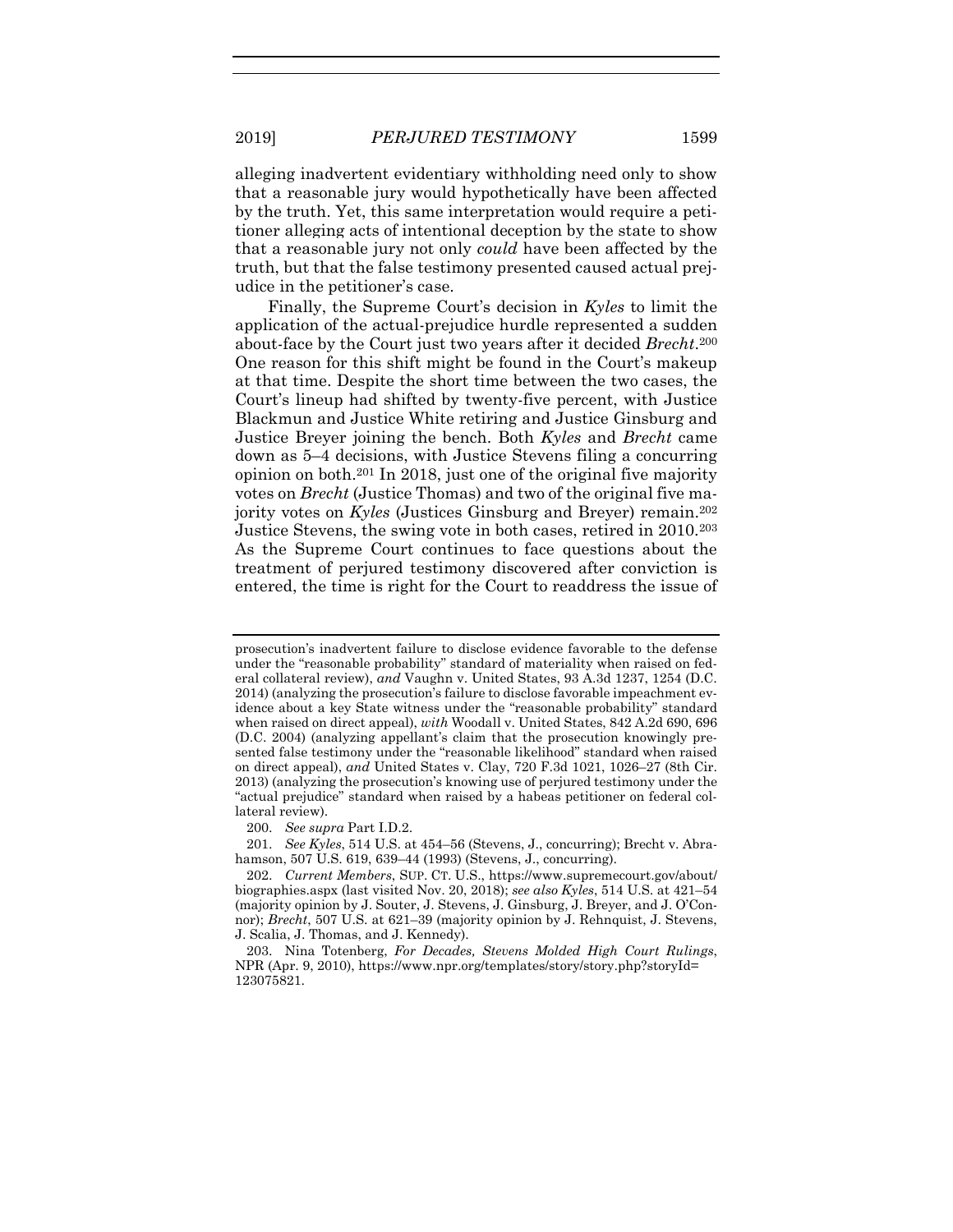prosecutorial misconduct on collateral review.<sup>204</sup> By moving to exempt perjured-testimony claims on collateral review from actual-prejudice analysis, the Court would resolve two decades of confusion left by the interaction between *Agurs*, *Brecht*, and *Kyles*. The Court has previously found that harmless-error analysis already exists in the reasonable-likelihood standard. By clarifying existing doctrine and expressly expanding the *Brecht* exemption to all *Brady* violations, the Court will act in support of long-standing policy concerns and take a hard stance against the imbalance of power and inherent unfairness created when the state withholds vital information about witness testimony from defendants.

# C. ALTERNATELY, THE SUPREME COURT SHOULD RECATEGORIZE THE KNOWING USE OF PERJURED TESTIMONY AS A FORM OF STRUCTURAL ERROR

Several of the pro-*Brecht* Circuits, displaying sympathy over the injustice to criminal defendants presented by the state's knowing use of false testimony, have invited the Supreme Court to take up the issue and reclassify the knowing presentation of false testimony as a structural error, on par with judicial or racial bias.<sup>205</sup> Indeed, this would appear to present an elegant solution to the issue.

Structural errors, like denial of the right to counsel, are not subject to harmless-error review.<sup>206</sup> The rationale for this is

<sup>204.</sup> *See, e.g.*, Long v. Pfister, 874 F.3d 544 (7th Cir. 2017) (finding that the prosecution failed to correct false testimony by a witness but declining to grant collateral relief where the Supreme Court had not taken a firm stance on the issue), *cert. denied*, 138 S. Ct. 1593 (2018). The Third Circuit's decision and rationale in *Haskell* were heavily cited by the briefs in this petition for certiorari. *See* Petition for Writ of Certiorari, *Long*, 138 S. Ct. 1593 (mem.) (2018) (No. 17- 991); Brief in Opposition, *Long*, 138 S. Ct. 1593 (2018) (No. 17-991).

<sup>205.</sup> *See, e.g.*, Rosencrantz v. Lafler, 568 F.3d 577, 589 (6th Cir. 2009) (declining to deem knowing-use-of-perjured-testimony claims as "structural" errors because the Supreme Court had not done so). *Brecht* even leaves the door open to this, acknowledging that certain scenarios ("deliberate and especially egregious error of the trial type, or one that is combined with a pattern of prosecutorial misconduct") run the risk of so direly "infect[ing] the integrity of the proceeding as to warrant . . . habeas relief, even if [the error] did not substantially influence the jury's verdict." *Brecht*, 507 U.S. at 638 n.9. An example of such a pattern might be found in the extreme and repeated misconduct of Oklahoma County District Attorney Robert H. Macy in death penalty cases, yet the Tenth Circuit repeatedly found his conduct to only meet the level of harmless error. Brandon L. Garrett, *Aggregation in Criminal Law*, 95 CALIF. L. REV. 383, 423 (2007).

<sup>206.</sup> *Brecht*, 507 U.S. at 629–30.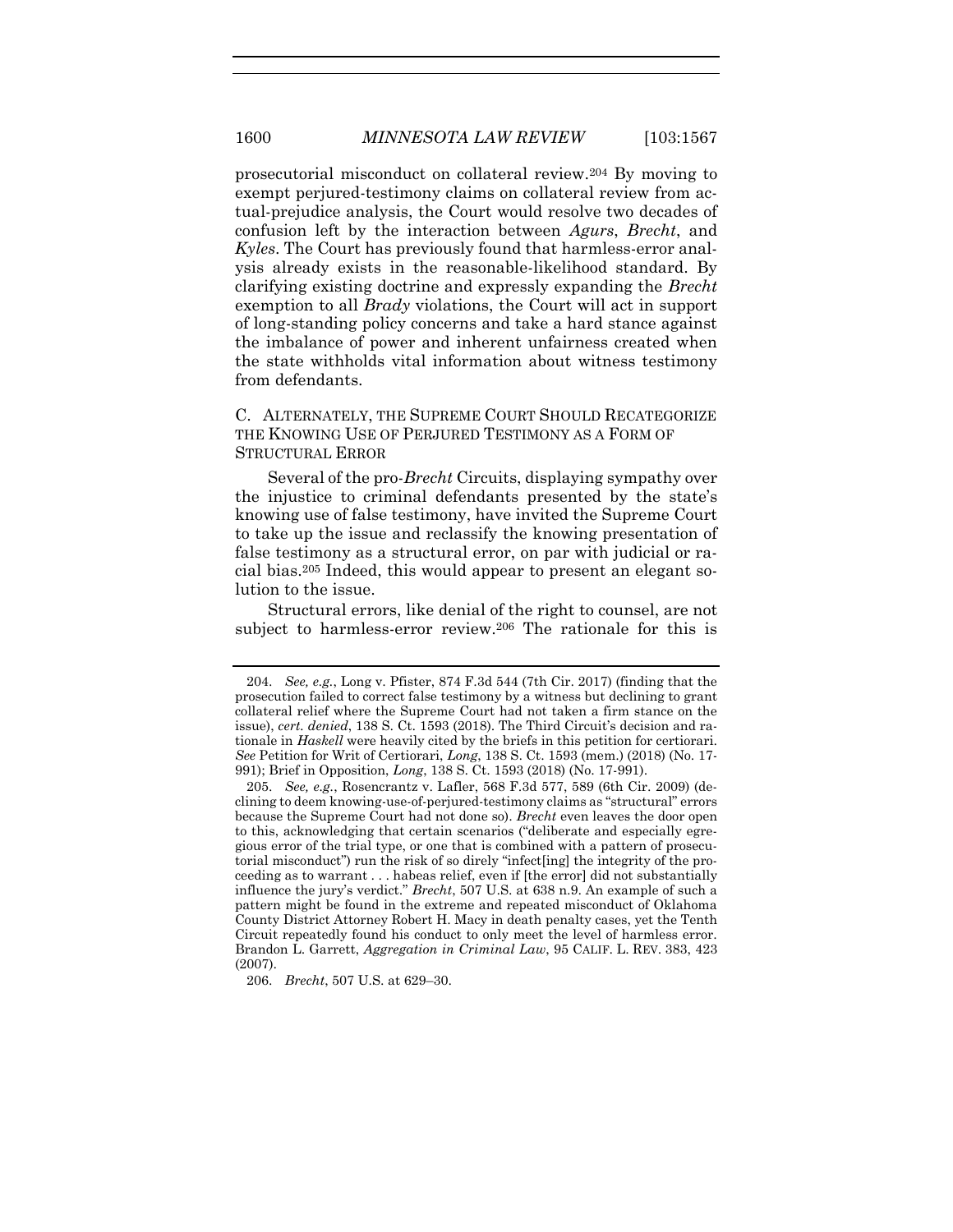structural errors present a far greater risk to the integrity of the court than constitutional trial errors: "[T]he distinction between trial error and structural error is based on the truth-seeking function of the trial process and the reliability of the result reached through that process."<sup>207</sup> In this sense, unlike the bulk of *Brady* violations, which address prosecutorial withholding of existing evidence, the state's knowing presentation of false testimony reflects concerns shared by structural errors. Structural errors "arise from the breach of rules that do not directly regulate the admission of evidence and that serve some purpose other than promoting reliability."<sup>208</sup> These constitutional rights protected by such structural errors are so inherent, yet so difficult to safeguard, that "[they] can only be protected and enforced . . . with a rule of automatic reversal."<sup>209</sup> When a prosecutor knowingly presents the fact-finding jury with testimony that he or she knows to be untrue, this casts the "truth-seeking function" of trial into question.<sup>210</sup> Without the safeguard of automatic reversal, violations of the rules against prosecutorial misconduct would have to be subjected to actual-prejudice analysis, "in essence convert[ing] the rights supported by these rules into rights without remedies."<sup>211</sup>

However, despite the strength of arguments that the state's knowing use of perjured testimony presents a risk to the ultimate fairness of trial on par with other structural errors, such a recategorization could have a dramatic impact on the landscape of post-conviction relief. The ability to find an alleged *Brady* violation immaterial and thus harmless makes sense when considering the Court's interest in finality and its expressed disinterest in seeing cases relitigated. The reasonable-likelihood standard maintains harmlessness as an option, while leaving ample room for petitioners to seek justice, and should therefore be preserved.

#### **CONCLUSION**

The writ of habeas corpus seeks to provide a last chance at freedom for incarcerated individuals; for this reason, the stakes

<sup>207.</sup> Blume & Garvey, *supra* note [42,](#page-8-0) at 185 (citing Arizona v. Fulminante, 499 U.S. 279, 309–10 (1991)).

<sup>208.</sup> *Id.* at 186.

<sup>209.</sup> *Id.* at 186–87.

<sup>210.</sup> *See id.* at 185–88 (discussing the possibility of certain prosecutorial misconduct to be so egregious as to undermine the integrity of the proceeding). 211. *Id.*